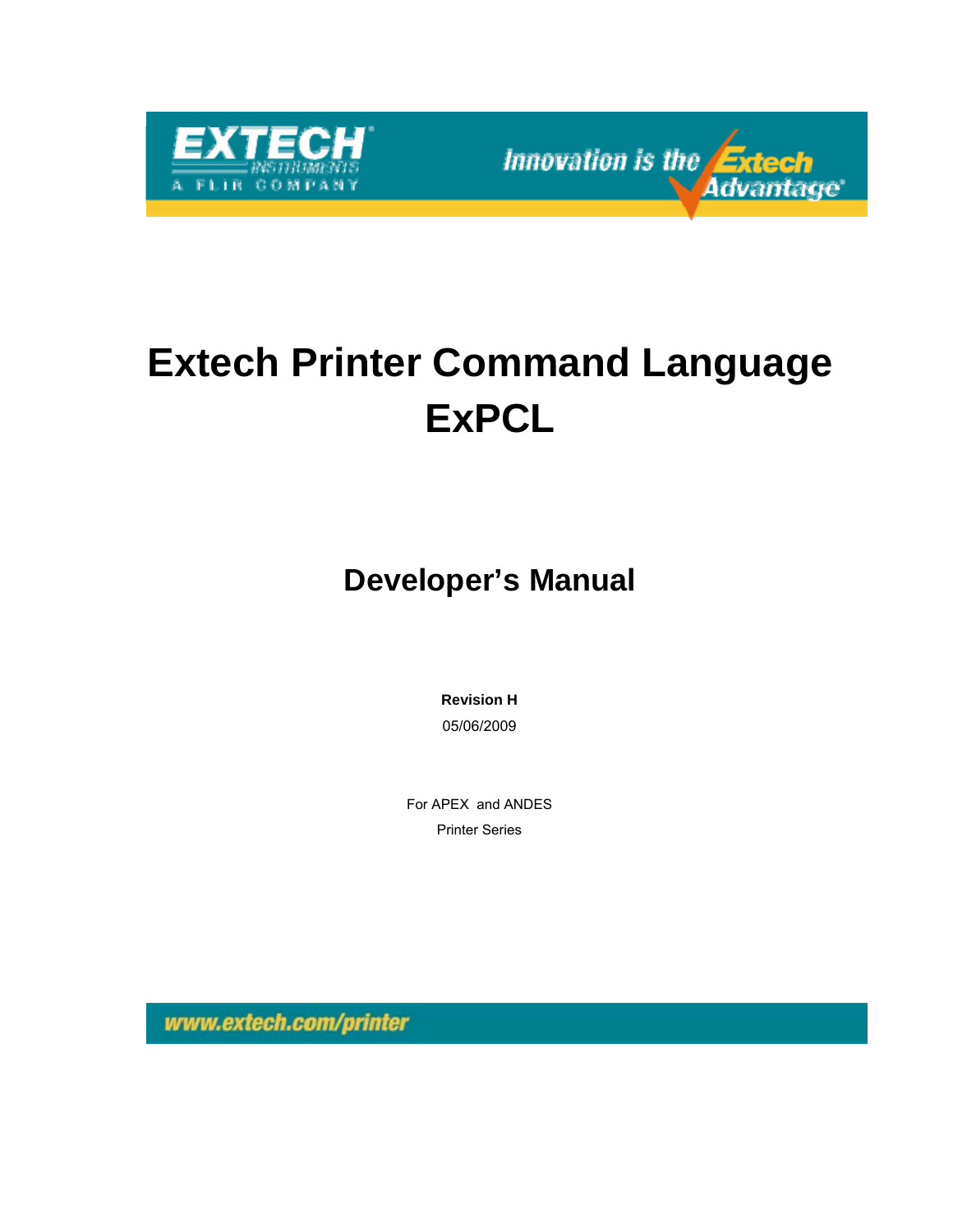## **Copyrights**

Extech is a registered trademark of Extech Instruments Corporation. Bluetooth is registered trademark of Bluetooth SIG, Inc. Wi-Fi is a registered trademark of the Wi-Fi Alliance Windows is a registered trademark of Microsoft Corporation Zebra and Comtec are registered trademarks of Zebra Technologies O'Neil is a trademark of O'Neil Product Development, Inc.

All other trademarks are the property of their respective owners.

© 2009 By Extech Instruments Corporation.

285 Bear Hill Road, Waltham, MA 02451, USA.

www.extech.com

All rights reserved.

Specifications subject to change without notice.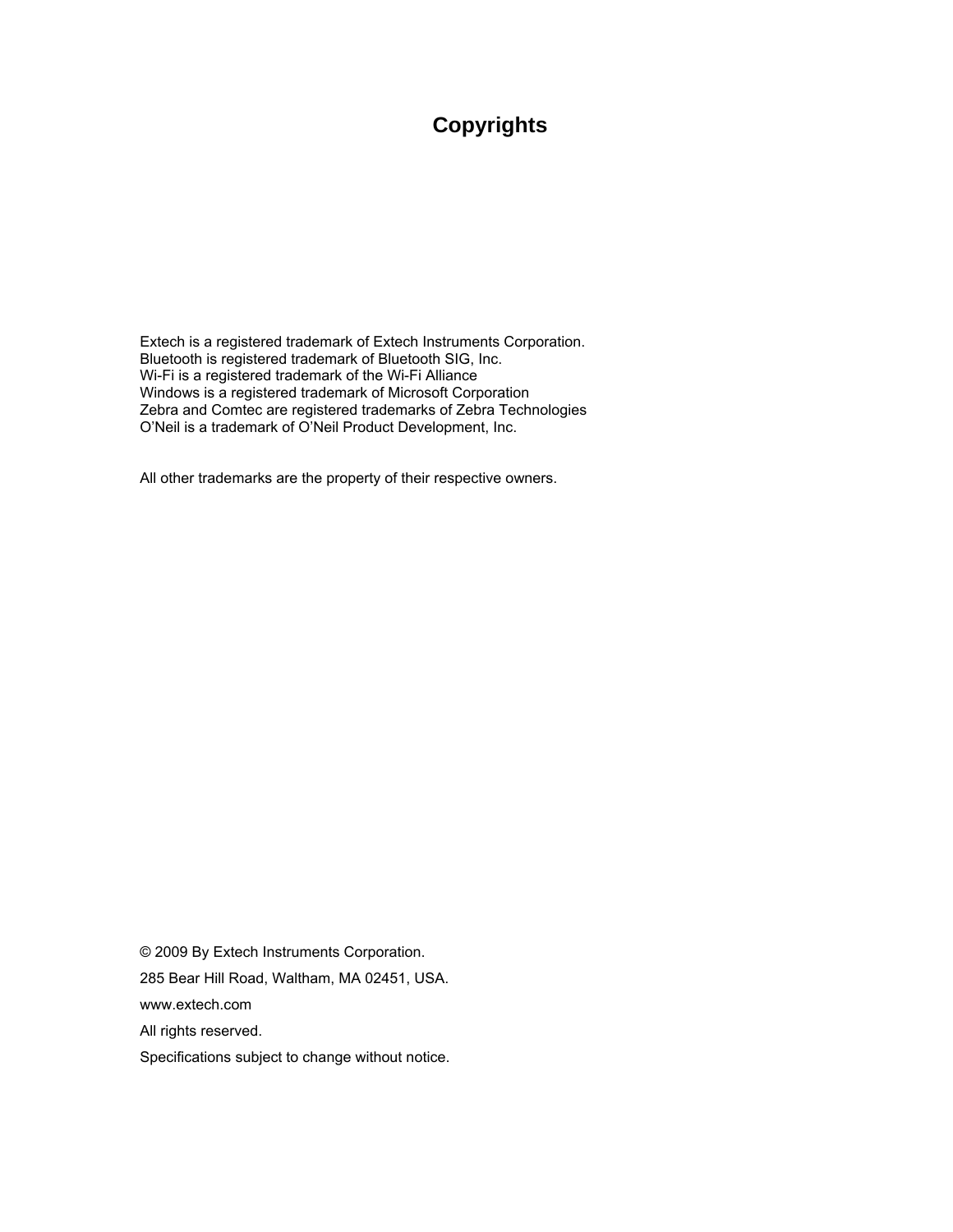## **Document Revision History**

**Document Title**: Extech Printer Command Language

| <b>Revision Date</b> | <b>Revision</b><br><b>History</b> | <b>Revisions Since Last Issue</b>                                 |
|----------------------|-----------------------------------|-------------------------------------------------------------------|
| 7/25/2008            | Revision A<br>Draft               | First Issue - Draft                                               |
| 9/10/2008            | Revision A                        | <b>First Issue</b>                                                |
| 10/10/2008           | Revision B                        | Updated to firmware version 1.0.1                                 |
|                      |                                   | Added "Download - Self-test Message Hardware Information" section |
| 01/28/2009           | Revision C                        | Added Apex 4 printer information                                  |
| 02/03/2009           | Revision D                        | <b>Updated Dipswitch Table</b>                                    |
| 02/11/2009           | Revision E                        | Added Print Battery Voltage                                       |
| 02/23/2009           | <b>Revision F</b>                 | Added Logo Download Example                                       |
| 02/25/2009           | Revision G                        | <b>Updated Page Print Pages</b>                                   |
| 05.06/2009           | Revision H                        | List Updates:                                                     |
|                      |                                   | Esc @ description                                                 |
|                      |                                   | <b>Barcode Height Command</b>                                     |
|                      |                                   | Form Feed Length                                                  |
|                      |                                   | <b>Forward Seek</b>                                               |
|                      |                                   | <b>Black Mark Sensing Auto Mode</b>                               |
|                      |                                   | Pass-Thru notes and examples                                      |
|                      |                                   | Printer Status LED Panel                                          |
|                      |                                   | Error/Warning LED Panel                                           |
|                      |                                   | Label Presenter Positive Adjust                                   |
|                      |                                   | <b>BT Communications</b>                                          |
|                      |                                   | Infrared Communications                                           |
|                      |                                   | <b>WiFi Communications</b>                                        |
|                      |                                   | <b>USB Communication</b>                                          |
|                      |                                   | Select Load Operating Mode                                        |
|                      |                                   | Dip Switch Settings Table: Added Footnotes                        |
|                      |                                   | Printer Status Indicator LED Panel                                |
|                      |                                   | Esc a n command definition and example                            |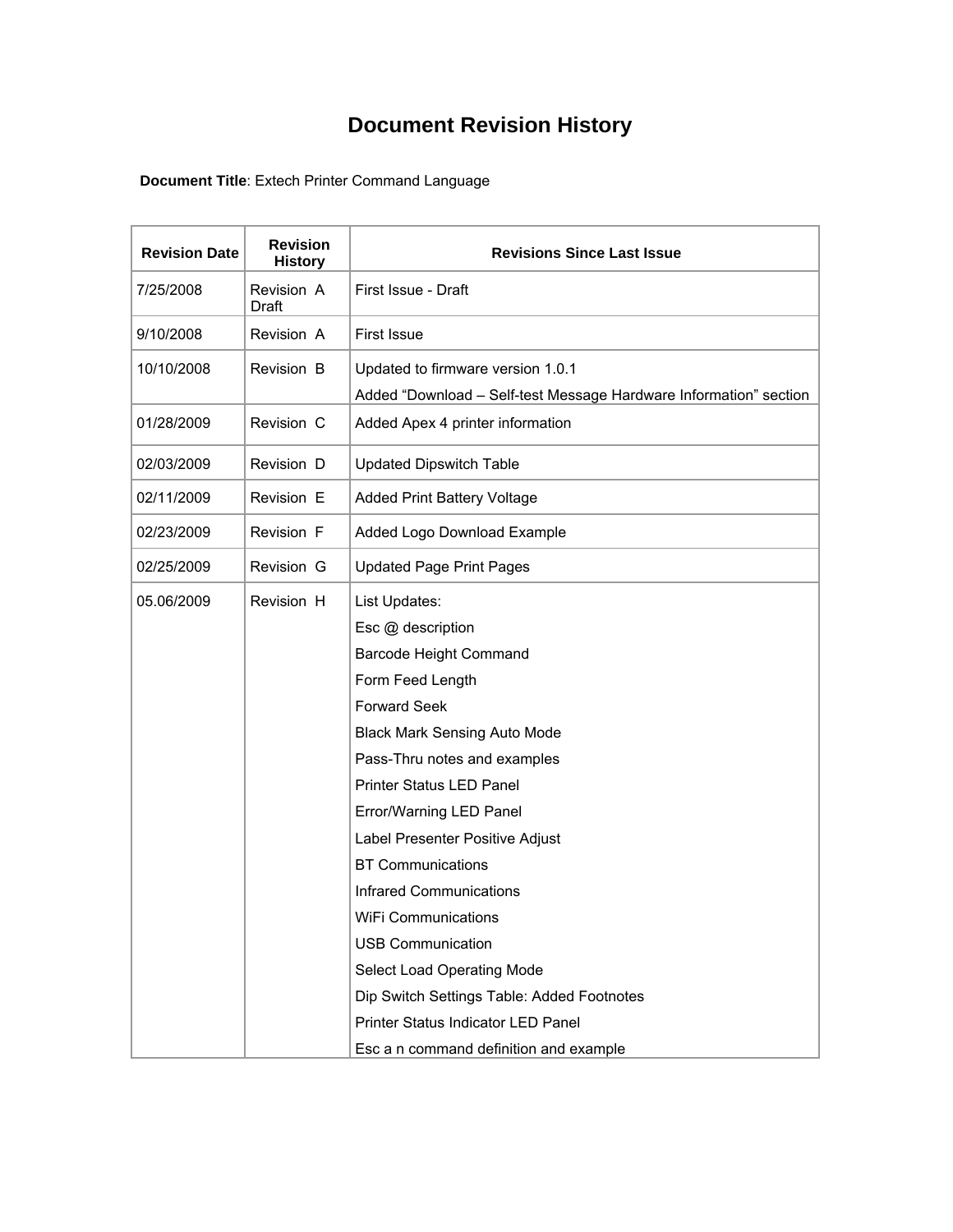## **TABLE OF CONTENTS**

| .31 |
|-----|
|     |
|     |
|     |
|     |
|     |
|     |
|     |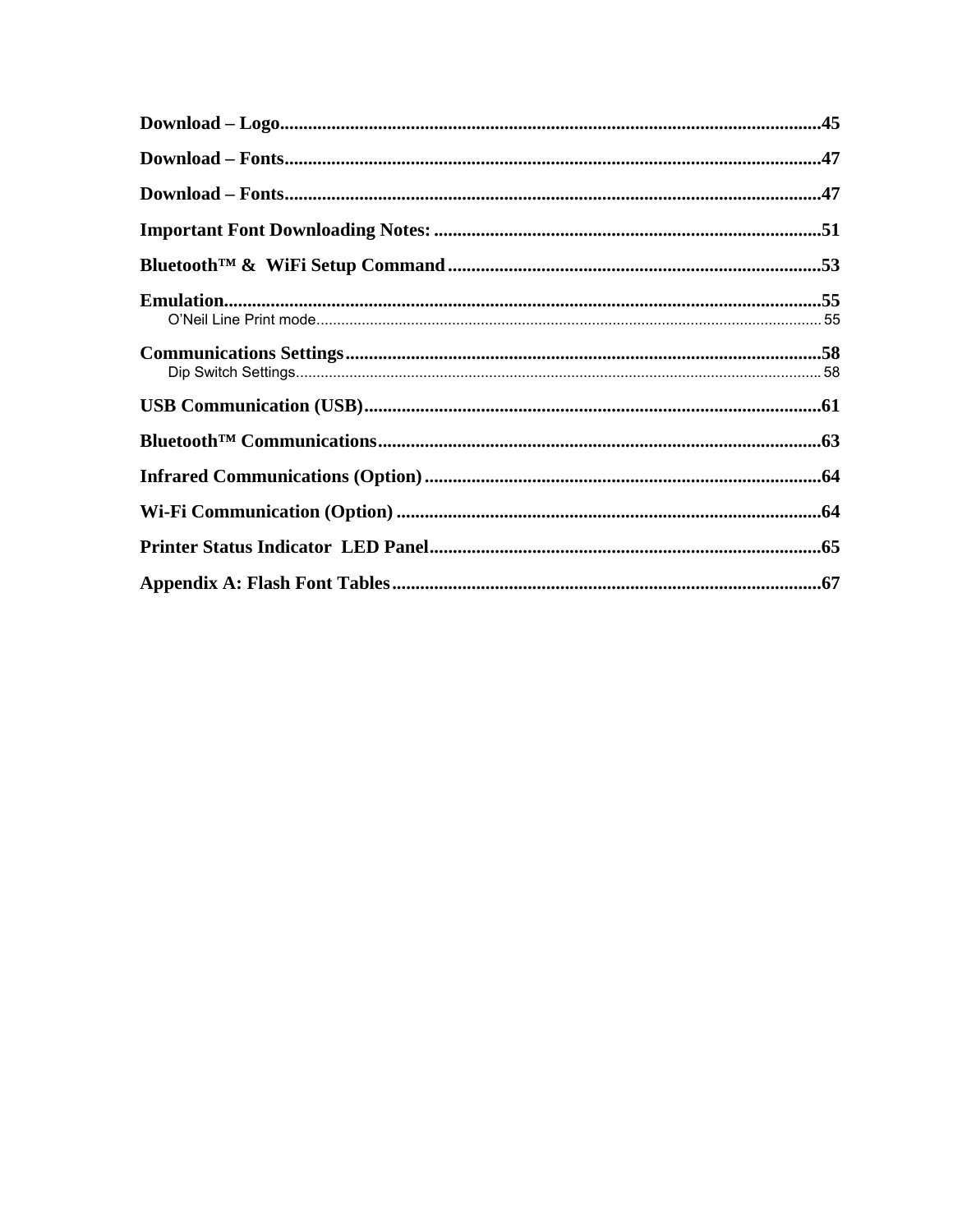## *Introduction*

This manual is intended to be used by software developers and system integrators with the purpose of developing applications that can print output results using Extech Instruments' wide range of mobile thermal printers.

This section of the manual describes the various printer models, their main technical specifications and the communication interfaces available for each model. For specific information about the operation of each printer refer to the User's Guide or visit Extech Instruments' website at www.extech.com/printer.

## **Printer Models and Supported Features**

The Extech series of thermal printers offer a wide variety of solutions for printing applications. Communication interfaces and supporting flexible paper widths are shown in the table below. For additional information, please refer to the printer's User Guide or visit Extech Instruments' website at www.extech.com.

|        | <b>Max Paper</b>  | Max. Print      | <b>Max</b>           |                                         | <b>Communication Interfaces</b> |            |           |             |      |            |            |  |  |
|--------|-------------------|-----------------|----------------------|-----------------------------------------|---------------------------------|------------|-----------|-------------|------|------------|------------|--|--|
| Model  | Width             | Width           | Print<br><b>Dots</b> | <b>Sensors</b>                          | <b>RS-232</b>                   | <b>USB</b> | <b>BT</b> | <b>IrDA</b> | WiFi | <b>MCR</b> | <b>SCR</b> |  |  |
| APEX2  | 2.28"/58mm        | 1.89"/48mm      | 384                  | Front<br><b>Black</b><br>Mark           | Std                             | <b>NA</b>  | Std       | Opt         | Opt  | Opt        | Opt        |  |  |
| APEX3  | 3.15"/80mm        | 2.83"/72mm      | 576                  | Front<br><b>Black</b><br>Mark           | Std                             | <b>NA</b>  | Std       | Opt         | Opt  | Opt        | Opt        |  |  |
| ANDES3 | 3.15"/80mm        | 2.83"/72mm      | 576                  | Front &<br>Back<br><b>Black</b><br>Mark | Std                             | Std        | Opt*      | Std         | Opt* | Opt*       | Opt*       |  |  |
| APEX4  | 4.35"/110.6m<br>m | 4.09"/104m<br>m | 832                  | Front<br><b>Black</b><br>Mark           | Opt                             | Std        | Std       | Opt         | Opt  | Opt        | Opt        |  |  |

Std = Standard

 $NA = Not Available$ 

Opt = Optional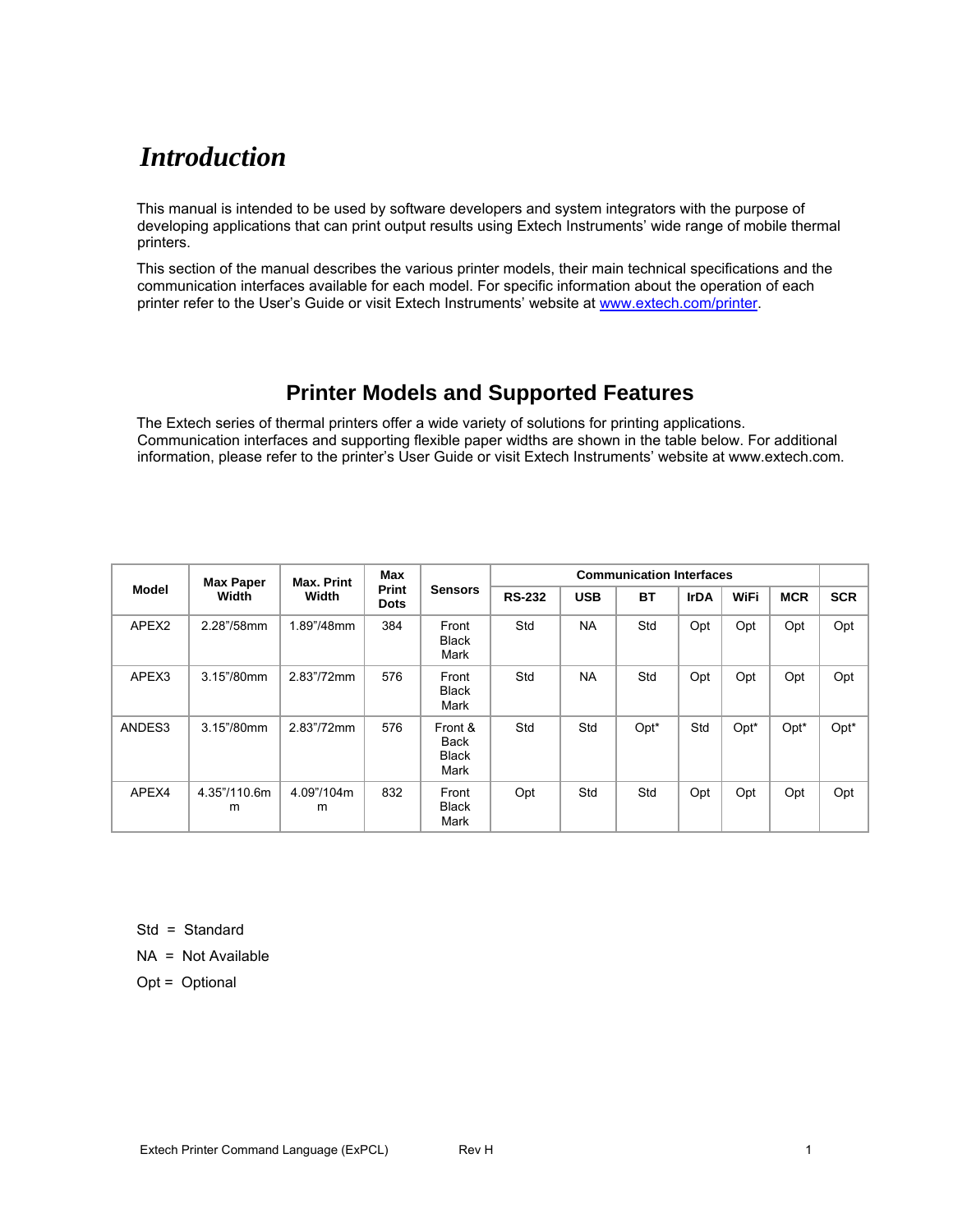## *Extech Printer Command Language (ExPCL)*

This section describes the control codes and escape sequences comprising Extech Printer Command Language (ExPCL).

Control characters defined as the set of characters encoding from 0x00 to .0x1F (ASCII values between 0 to 31)

The ExPCL defines commands that start with the ESC (Hexadecimal 1B or Decimal 27) character and then are followed for the command and the parameters. The general structure of the commands can be defined as follows:

ESC < Command> < Param1, Param2, ...., Param n>

Where:

|         | <b>Character Hexadecimal 1B or Decimal 27</b>                                                                                                                                              |
|---------|--------------------------------------------------------------------------------------------------------------------------------------------------------------------------------------------|
| ESC     |                                                                                                                                                                                            |
| Command | One or more ASCII characters that define a unique Extech Printer<br>Command Language                                                                                                       |
| Param1  | Input parameters for the command. The commands that accept just one<br>parameter will be defined as "n" while commands with more than one<br>parameter will be defined as "n1", "n2", etc. |

Note that **spaces are not part of the commands** and the parameters are indicated as items typed in italics. For instance the command ESC k *n* is used to select the character size of the resident fonts in the printers. The parameter *n* indicates the font type to choose with possible values between o and 9.

Parenthesis is not part of the command unless specified otherwise:

For example Esc K *n* CR

| Escape Sequence: | ESC K 1 CR |             |  |
|------------------|------------|-------------|--|
| Hexadecimal:     |            | 1B 4B 31 0D |  |
| Decimal:         |            | 27 75 49 13 |  |

Note that CR means Carriage Return control character.

The following pages describe Extech Command Language (ExPCL) components in more details. The commands have been grouped based on major functions.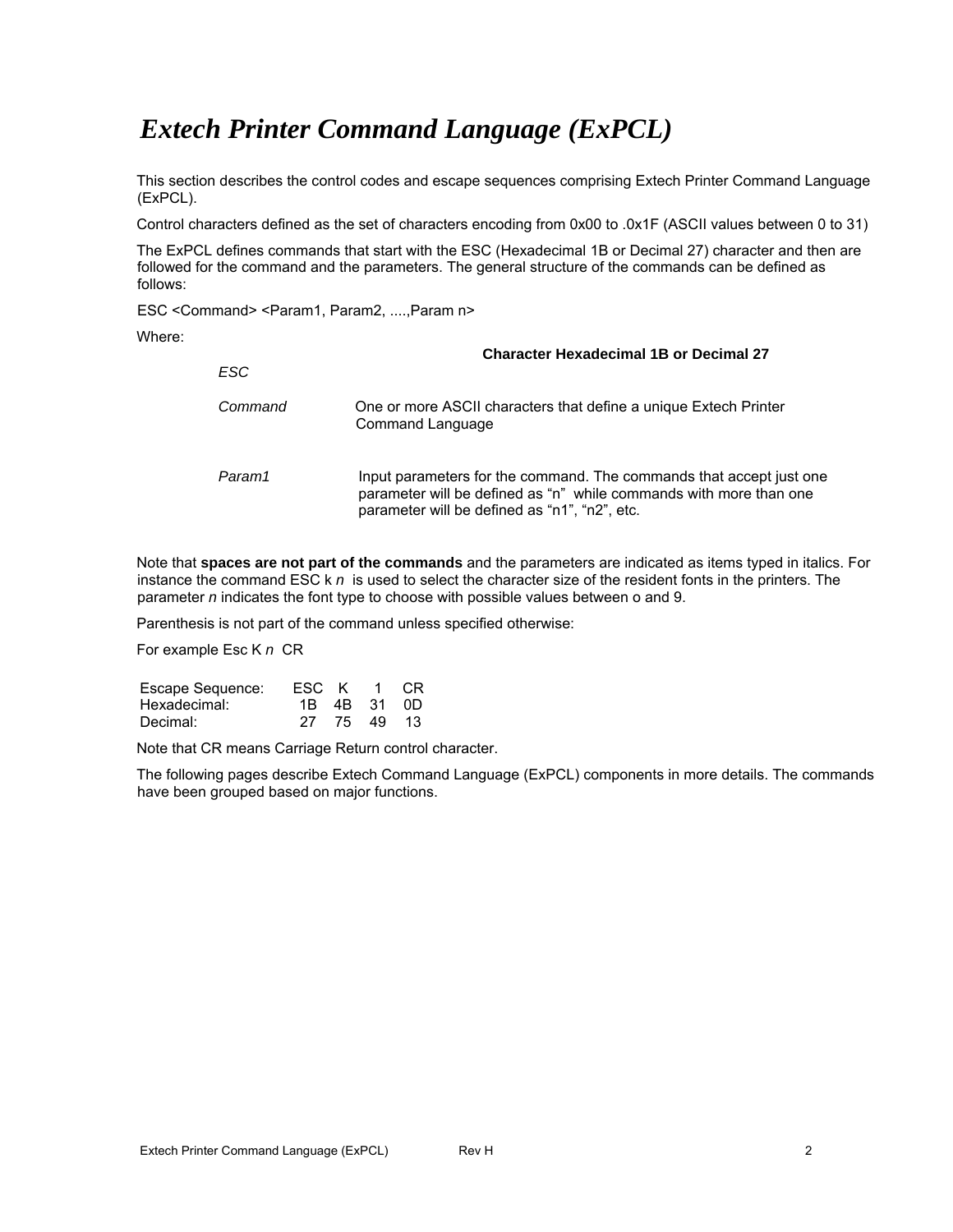## *Communications*

This section describes various methods of controlling the flow of data to and from the printer. The set of control characters described below are used by the printer and the host while a communicating process is in place. Note that some handshaking methods are only supported by the RS-232C Serial interface and are not supported for the USB, IrDA, Bluetooth, or Wi-Fi interfaces.

## **Example 1** End of Transmission **EOT**

The printer sends an EOT character each time the printer's input buffer becomes empty (indicating that the printer is idle).

| Control Code: | <b>FOT</b> |
|---------------|------------|
| Hexadecimal:  | 04         |
| Decimal:      | 4          |

Note that this control character can be enabled and disabled using the command ESC P n. See detailed description of the command in Section: "Printer Control: Data Processing".

## **Transmitter On XON**

When selected XON/XOFF as flow control method of serial communication, this character is transmitted by the printer to indicate that the printer is on line and ready to receive data. After receiving this character the host computer will start sending data to the printer.

| Control Code: | XON |
|---------------|-----|
| Hexadecimal:  | 11  |
| Decimal:      | 17  |

### **Transmitter Off XOFF**

When selected XON/XOFF as flow control method of serial communication, this character is transmitted by the printer to indicate that the printer's buffer is nearly full and that the host computer should stop sending data. The communication process is reestablished after the printer transmits XON character to the host.

| Control Code: | <b>XOFF</b> |
|---------------|-------------|
| Hexadecimal:  | 13          |
| Decimal:      | 19          |

Extech Printer Command Language (ExPCL) Rev H 3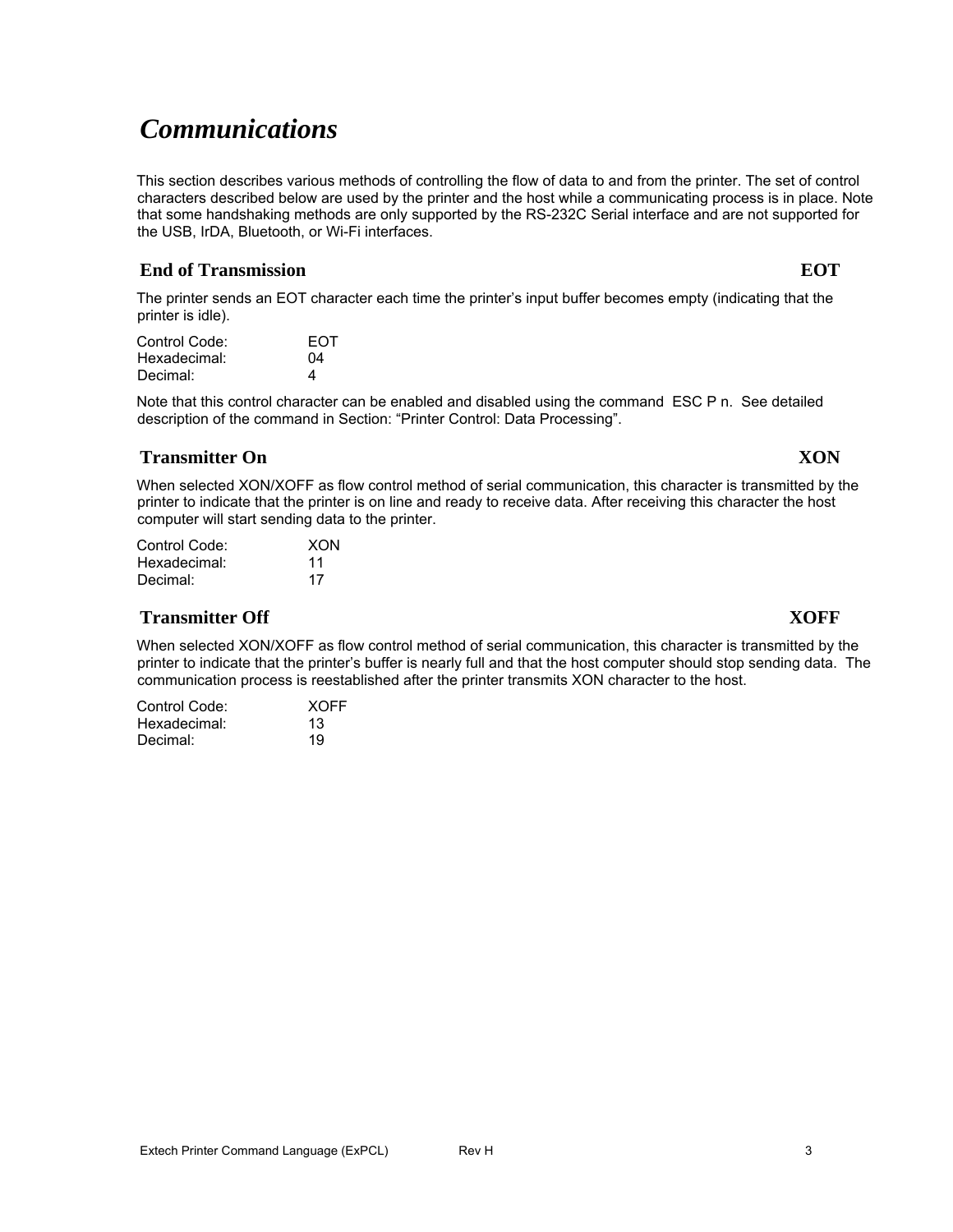## *Character Sets*

## **Select Character Set Esc F** *n*

This command will select the character set that will be used when printing extended characters (Hexadecimal: 80 to FF; Decimal: 128 to 255).

| n | <b>Character Set</b>          |
|---|-------------------------------|
|   | International Character Set   |
| 2 | PC Line Drawing Character Set |
| A | 16 bit font (Asian tables)    |

Example1: The following escape sequence will select the International character set.

| Escape Sequence: | ESC F |       |    |
|------------------|-------|-------|----|
| Hexadecimal:     | 1B .  | 46 31 |    |
| Decimal:         | 27.   | - 70  | 49 |

Refer to Appendices Section for complete list of characters contained in each character set.

Note that printers are set to International Character Set by default. When using the PC Line Drawing Character Set, the text line spacing should be set to zero in order to create continuous vertical lines.

This command is used in conjunction with the command ESC k n (or Esc K n, refer to Character Size and Line Spacing ).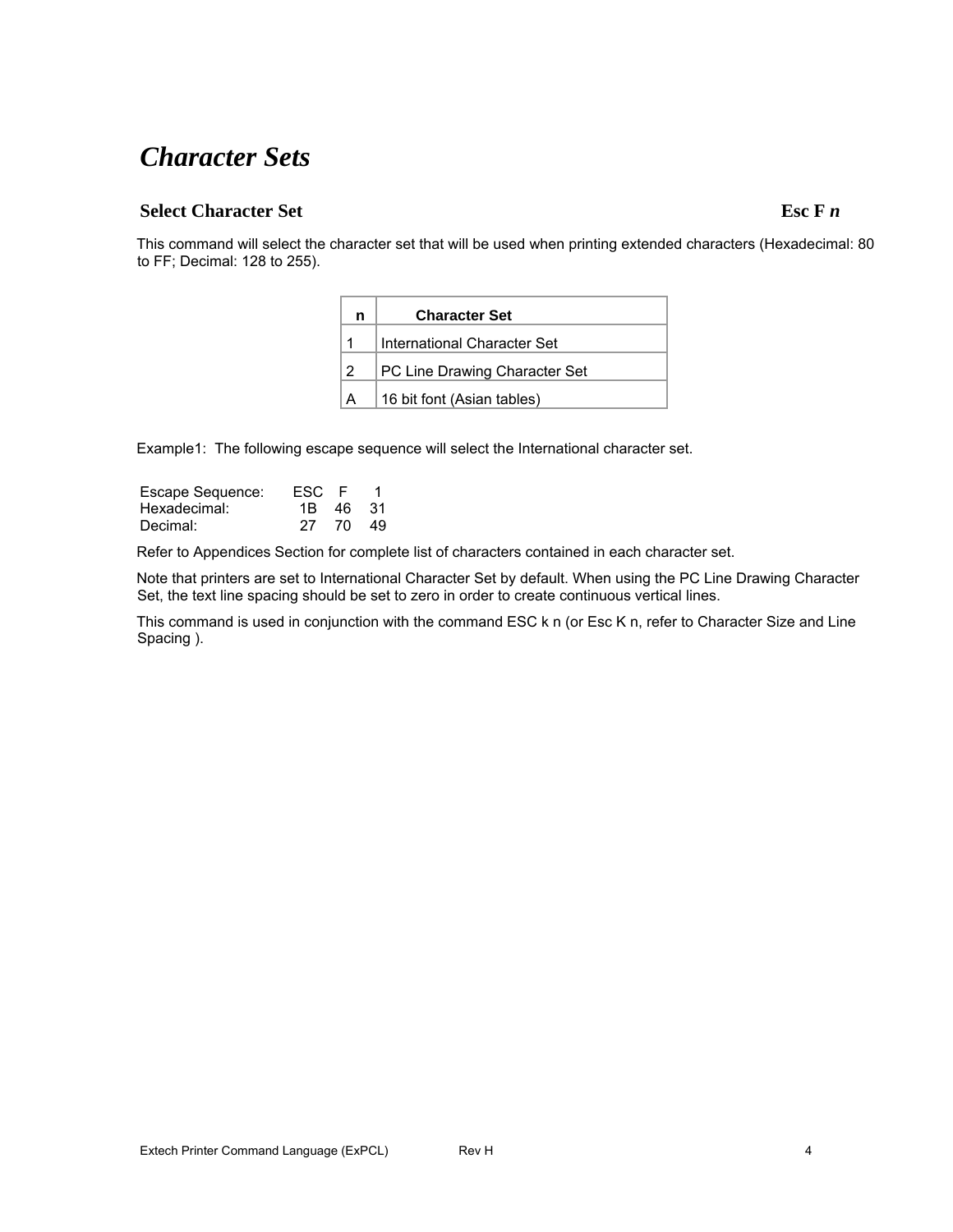## *Character Size and Line Spacing*

## **Select Character Pitch: Mode 1** ESC **K** *n* CR

This command sets the font size based on the number of character per inch. The parameter n can have the following values:

| n              | <b>Character Pitch/Font</b>         | <b>Character size</b> | <b>Columns Per Line</b> |                 |                |  |
|----------------|-------------------------------------|-----------------------|-------------------------|-----------------|----------------|--|
|                |                                     |                       | APEX2                   | APEX3<br>Andes3 | APEX4          |  |
| 0              | ~13 cpi Rotated / Courier mode 0    | 16 x 14               | 24 (rows/line)          | 36 (rows/line)  | 52 (rows/line) |  |
| $\mathbf{1}$   | ~12 cpi Normal / Courier mode 1     | 16 x 23               | 24                      | 36              | 52             |  |
| $\overline{2}$ | ~16 cpi Normal / Courier mode 2     | 12 x 23               | 32                      | 48              | 69             |  |
| 3              | ~19 cpi Normal / Courier mode 3     | 10 x 23               | 38                      | 57              | 83             |  |
| 4              | ~21 cpi Normal / Courier mode 4     | 09 x 23               | 42                      | 64              | 92             |  |
| 5              | ~24 cpi Normal / Courier mode 5     | 08 x 23               | 48                      | 72              | 104            |  |
| 6              | ~10 cpi Normal / Monospace<br>821BT | 20 x 23               | 19                      | 28              | 40             |  |
| $\overline{7}$ | ~20 cpi Normal / Monospace<br>821BT | 10 x 23               | 38                      | 57              | 80             |  |
| 8              | ~20 cpi Bold / Monospace 821BT      | 10 x 23               | 38                      | 57              | 80             |  |
| 9              | ~20 cpi Short / Monospace 821BT     | 10 x 18               | 38                      | 57              | 80             |  |
| 10             | ~4 cpi Bold                         | 48 x 80               | 8                       | 12              | 17             |  |
| 11             | ~25 cpi Verin                       | 08 x 23               | 48                      | 72              | 104            |  |
| 12             | ~22 cpi Verin                       | 09 x 23               | 42                      | 64              | 92             |  |
| 13             | ~20 cpi Verin                       | 10 x 23               | 38                      | 57              | 83             |  |
| 14             | ~16 cpi Verin                       | 12 x 23               | 32                      | 48              | 69             |  |
| 15             | ~12 cpi Verin                       | 16 x 23               | 24                      | 36              | 52             |  |

This command (ESC K n CR) must be sent prior to any printable characters on the line in order to take effect.

Example 1: The following escape sequence set the pitch to 12 CPI (Courier Font):

| Escape Sequence: | ESC K 1 CR |             |  |
|------------------|------------|-------------|--|
| Hexadecimal:     |            | 1B 4B 31 0D |  |
| Decimal:         |            | 27 75 49 13 |  |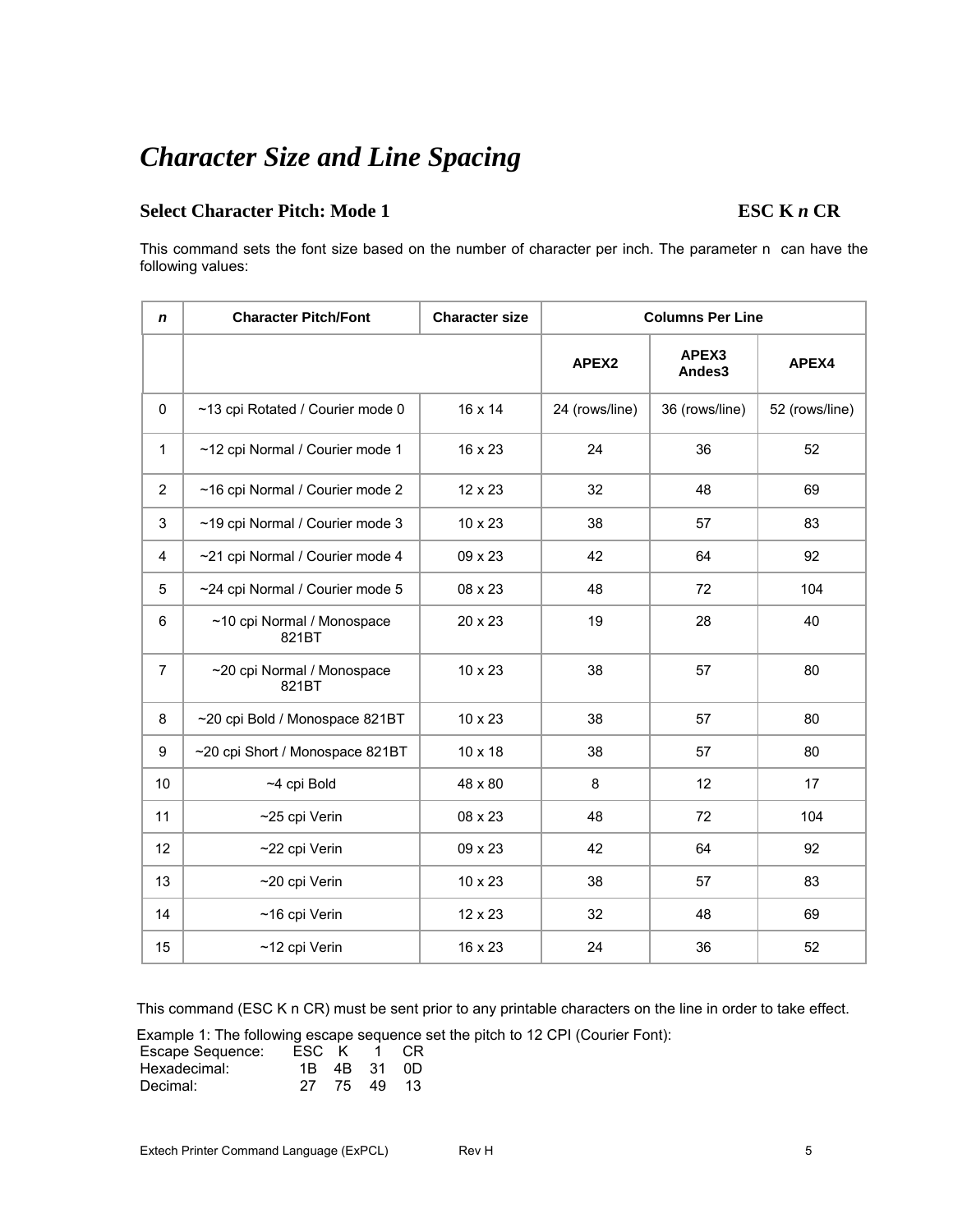Example 2: The following escape sequence set the pitch to 25 CPI Verin Font:

| Escape Sequence: | ESC K 1 1 CR |                |  |
|------------------|--------------|----------------|--|
| Hexadecimal:     |              | 1B 4B 31 31 0D |  |
| Decimal:         |              | 27 75 49 49 13 |  |

## Select Character Pitch: Mode 2 ESC k *n*

This command is used for backward compatibility when Legacy or Factory fonts are selected.

The command sets the font size based on the number of character per inch. The parameter *n* can have the following values:

|                | <b>Character Pitch/Font</b>         | <b>Character</b><br>size | <b>Columns Per Line</b> |                             |                   |
|----------------|-------------------------------------|--------------------------|-------------------------|-----------------------------|-------------------|
| $\mathbf n$    |                                     |                          | APEX <sub>2</sub>       | APEX <sub>3</sub><br>Andes3 | APEX4             |
| $\Omega$       | ~13 cpi Rotated / Courier mode 0    | 16 x 14                  | 24 (rows/line)          | 36<br>(rows/line)           | 52<br>(rows/line) |
| $\mathbf{1}$   | ~12 cpi Normal / Courier mode 1     | 16 x 23                  | 24                      | 36                          | 52                |
| $\overline{2}$ | ~16 cpi Normal / Courier mode 2     | $12 \times 23$           | 32                      | 48                          | 69                |
| 3              | ~19 cpi Normal / Courier mode 3     | 10 x 23                  | 38                      | 57                          | 83                |
| 4              | ~21 cpi Normal / Courier mode 4     | 09 x 23                  | 42                      | 64                          | 92                |
| 5              | ~24 cpi Normal / Courier mode 5     | 08 x 23                  | 48                      | 72                          | 104               |
| 6              | ~10 cpi Normal / Monospace<br>821BT | 20 x 23                  | 19                      | 28                          | 40                |
| $\overline{7}$ | ~20 cpi Normal / Monospace<br>821BT | 10 x 23                  | 38                      | 57                          | 80                |
| 8              | ~20 cpi Bold / Monospace 821BT      | 10 x 23                  | 38                      | 57                          | 80                |
| 9              | ~20 cpi Short / Monospace 821BT     | 10 x 18                  | 38                      | 57                          | 80                |

This command (ESC k *n*) must be sent prior to any printable characters on the line in order to take effect.

Example: The following escape sequence set the pitch to 12 CPI (Courier font):

| Escape Sequence: | FSC k |          |     |
|------------------|-------|----------|-----|
| Hexadecimal:     |       | 1B 6B 31 |     |
| Decimal:         |       | 27 107   | -49 |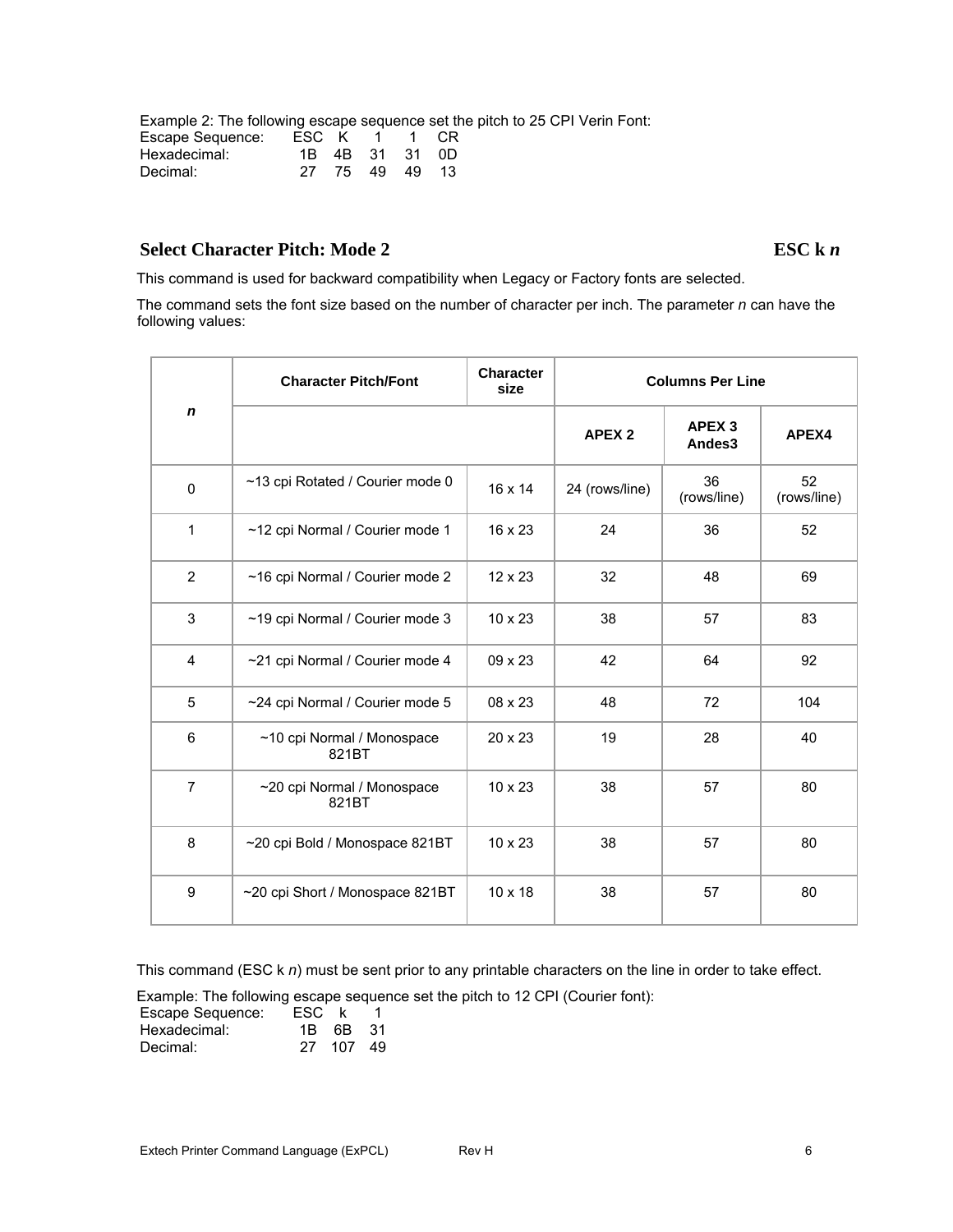## *Character Size and Line Spacing – Width and Height*

### **Double Wide ON** SO **SO**

This command sets any printed characters to double wide.

| Control Code: | SO. |
|---------------|-----|
| Hexadecimal:  | 0E  |
| Decimal:      | 14  |

## **Double Wide OFF SI**

This command disables the double wide feature.

| Control Code: | SI |
|---------------|----|
| Hexadecimal:  | 0F |
| Decimal:      | 15 |

#### **Double High ON** FS

This command enables double high printing. The characters printed after this control character will be printed as double height and also the interline spacing is doubled in height. This feature will be disabled using the control character GS. Refer to the "Double High OFF" control character for more details.

| Control Code: | FS |
|---------------|----|
| Hexadecimal:  | 1C |
| Decimal:      | 28 |

### **Double High OFF GS** GS

This command disables double high printing.

| GS |
|----|
| 1D |
| 29 |
|    |

## **Set Text Line Spacing ESC a** *n*

This command sets the line spacing between successive printed text lines (dot row). Each dot row is 0.125mm. 0 ≤ n ≤ 40 )decimal= . If n value is greater than 0x28 or Decimal 40, then n will be set to 0x28 )Decimal 40).

Example: The following escape sequence sets the line spacing to zero (as needed when printing line drawing characters when the PC Line Drawing character set is selected).

| Escape Sequence: | ESC a NUL |     |
|------------------|-----------|-----|
| Hexadecimal:     | 1B 61 00  |     |
| Decimal:         | 27 97     | - 0 |

Example 2: The following escape sequence sets the line spacing to 40 dot lines (0x28 and Decimal 40)

| Escape Sequence: | ESC a |      |      |
|------------------|-------|------|------|
| Hexadecimal:     | 1B 61 |      | - 28 |
| Decimal:         | 27.   | - 97 | 40.  |

Note 1: Printer's default settings are set to 3-dot line after each text line.

Note 2: Line spacing must be set to zero when printing PC Line-Draw characters, the, thus allowing graphic characters on successive lines to be connected.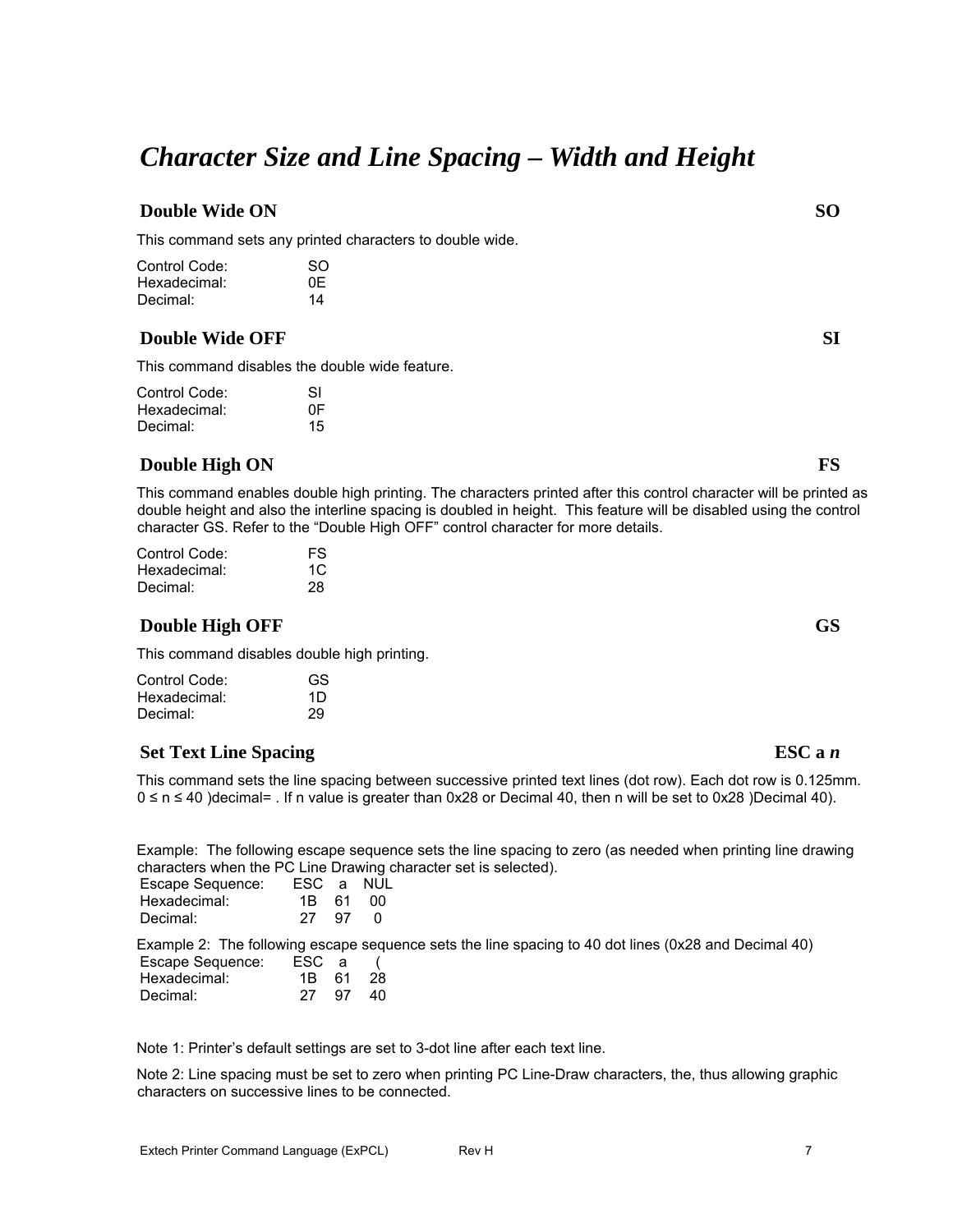## *Character Attributes*

## **Emphasized Printing Mode** ESC U *n*

The Emphasized printing mode command will cause the printer to print text with bold appearance.

| n | <b>Selection</b>    |
|---|---------------------|
| Ω | Emphasized Mode Off |
|   | Emphasized Mode On  |

Note that on power up the printer defaults to emphasized mode off.

Example1: The following escape sequence will enable the Emphasized printing mode.

| Escape Sequence: | ESC U |    |          |
|------------------|-------|----|----------|
| Hexadecimal:     |       |    | 1B 55 31 |
| Decimal:         | 27.   | 85 | -49      |

All characters following this command will be emphasized. The emphasized command is terminated either by the Esc U 0 command or by cycling the printer power.

Example 2: The following escape sequence will disable the emphasized printing mode.

| Escape Sequence: | ESC U    |       | - 0 |
|------------------|----------|-------|-----|
| Hexadecimal:     | 1B 55 30 |       |     |
| Decimal:         | 27.      | 85.48 |     |

### Underline Printing Mode ESC U *n*

Underline printing mode may be used to underline text.

| n | <b>Selection</b>   |
|---|--------------------|
|   | Underline Mode ON  |
|   | Underline Mode OFF |

Note that on power up the printer defaults to underline mode off.

Example1: The following escape sequence will enable the underline printing mode.

| Escape Sequence: | ESC U    |       | - U |
|------------------|----------|-------|-----|
| Hexadecimal:     | 1B 55 55 |       |     |
| Decimal:         | 27.      | 85 85 |     |

All characters following this command will be underlined. The underline command is terminated either by the Esc U u command or by cycling the printer power.

Example 2: The following escape sequence will disable the underline printing mode.

| Escape Sequence: | ESC U    | -11    |
|------------------|----------|--------|
| Hexadecimal:     | 1B 55 75 |        |
| Decimal:         | 27.      | 85 117 |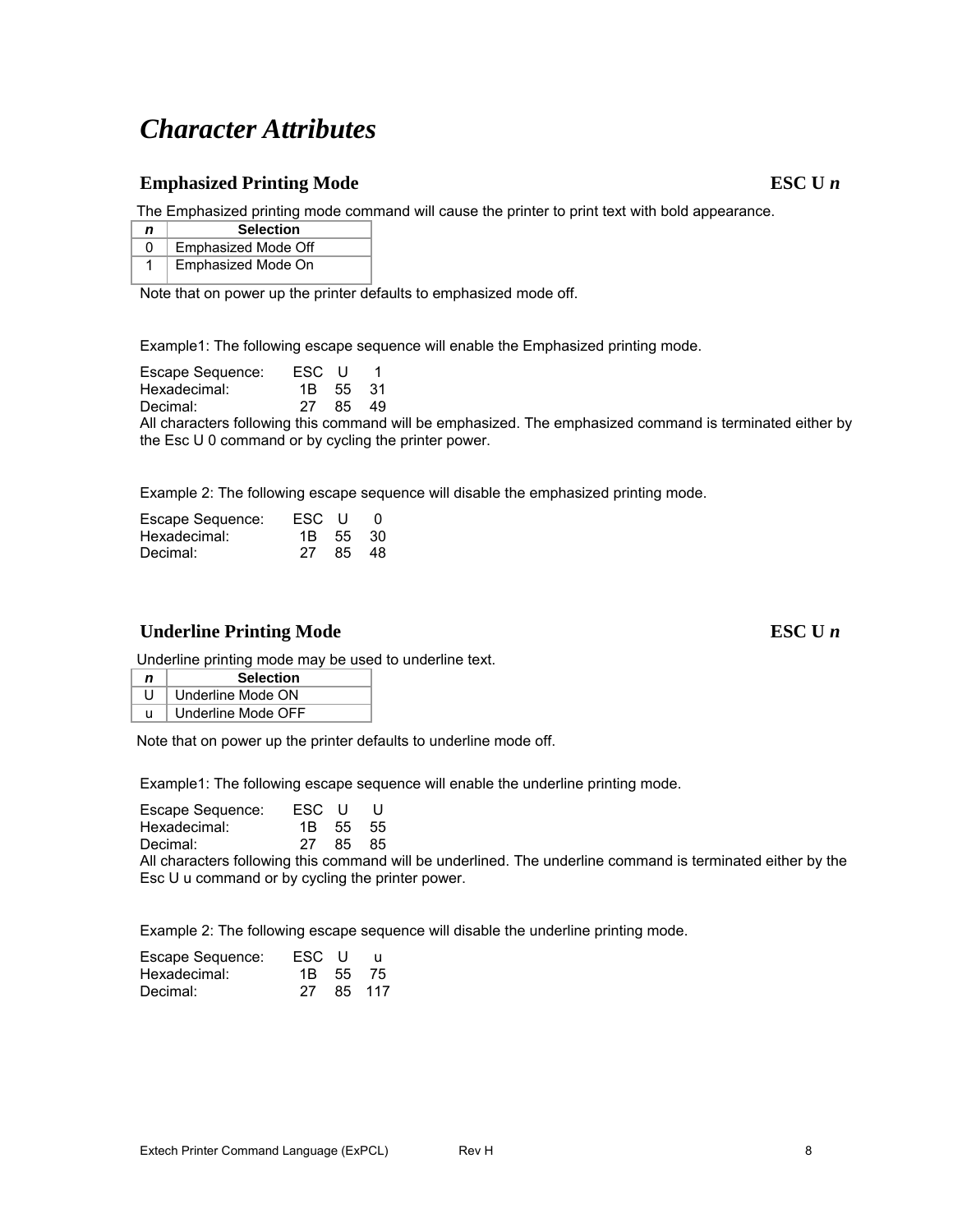## **Reverse Print ESC U** *n*

The reverse print command enables the user to print white letters on a black background .Reverse printing begins with the characters following the command.

| n | <b>Selection</b>     |
|---|----------------------|
| R | Reverse printing ON  |
| n | Reverse printing OFF |

Note that on power up the printer defaults to reverse printing off.

Example1: The following escape sequence will enable the reverse printing mode.

| Escape Sequence: | ESC U | -R       |
|------------------|-------|----------|
| Hexadecimal:     |       | 1B 55 52 |
| Decimal:         | -27   | 85 82    |

All characters following this command will be reverse printed. The reverse printing command is terminated either by the Esc U n command or by cycling the printer power.

Example 2: The following escape sequence will disable the reverse printing mode.

| Escape Sequence: | ESC U    | n      |
|------------------|----------|--------|
| Hexadecimal:     | 1B 55 6F |        |
| Decimal:         | 27       | 85 110 |

## **Right to Left and Left to Right Printing ESC F** *n*

This command causes the printer to change the direction in which characters are printed. The printer direction default mode is set to Left to Right.

| n | <b>Selection</b> |
|---|------------------|
|   | Right to Left    |
|   | Left to Right    |

Note that on power up the printer defaults to left to right printing mode.

Example1: The following escape sequence will enable the right to left printing mode.

| Escape Sequence: | ESC F    | R    |
|------------------|----------|------|
| Hexadecimal:     | 1B 46 52 |      |
| Decimal:         | 27 70    | - 82 |

All characters following this command will be printing right to left printed. The right to left printing command is terminated either by the Esc F L command or by cycling the printer power.

Example 2: The following escape sequence will disable the left to right printing mode.

| Escape Sequence: | ESC F    |  |
|------------------|----------|--|
| Hexadecimal:     | 1R 46 4C |  |
| Decimal:         | 27 70 76 |  |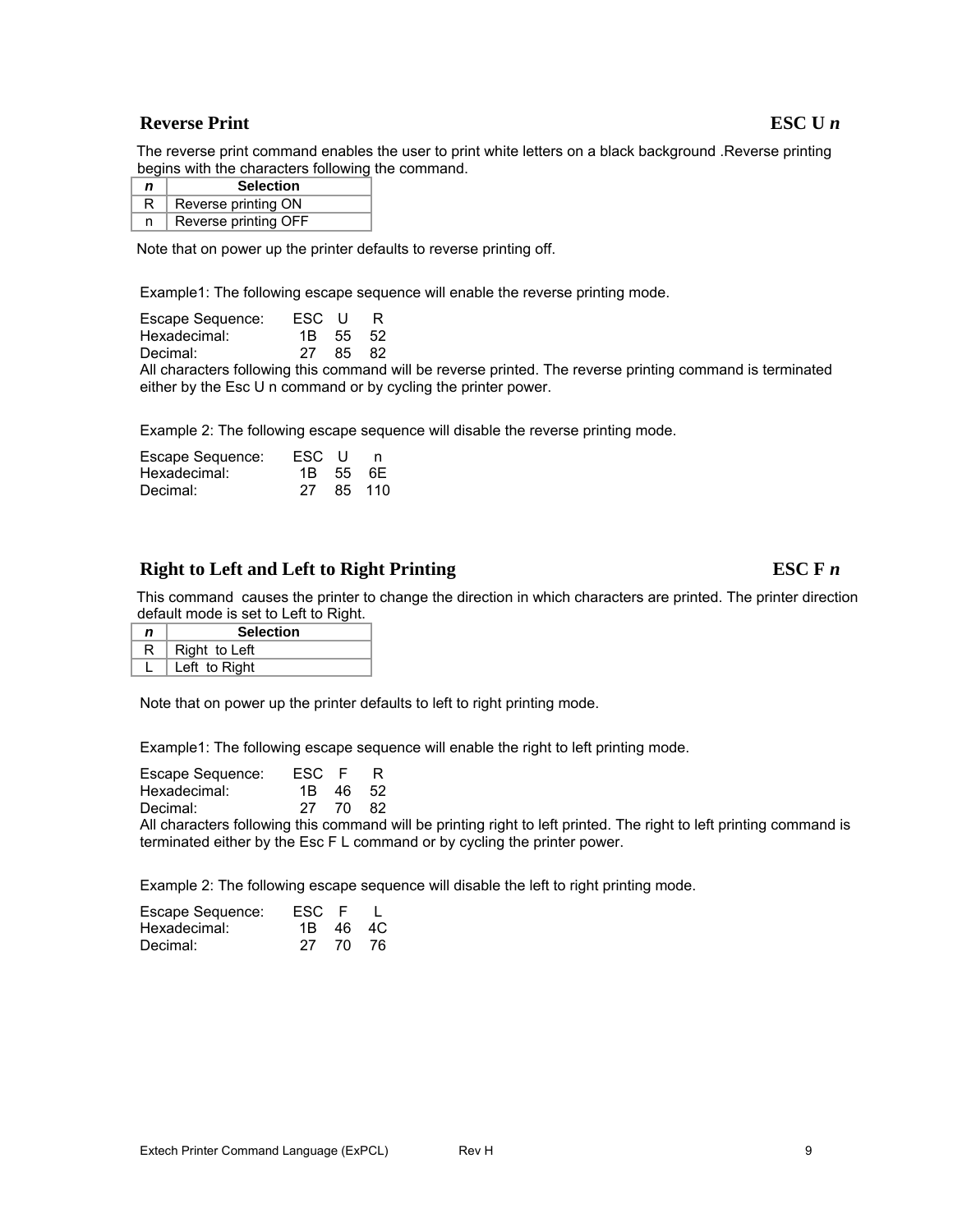## *Horizontal Position*

## **Carriage Return CR CR**

This command prints the input buffer information and advances the paper to the next line. If the printer buffer is empty a line is advanced. Control Code: CR

Hexadecimal: 0D Decimal 13

### **Backspace** BS

This command removes the previous character from the print buffer. Control Code: BS

| Hexadecimal: | 08 |
|--------------|----|
| Decimal:     | 8  |

## **Horizontal Tab HT**

This command advances the cursor by the number of dots specified in the Horizontal Margins command Control Code: HT Hexadecimal: 09<br>Decimal: 9 Decimal:

## **Set Horizontal Tab Width ESC T H** *n*

This command sets the Horizontal Tab (HT) value. The parameter *n* has values between 0 and 255 with a default value of 100 dots..

Example: The following escape sequence sets the horizontal tab width to 50 dots.

| Escape Sequence: | ESC T H |    |          | $\mathcal{L}$ |
|------------------|---------|----|----------|---------------|
| Hexadecimal:     | 1B -    | 54 | 48 32    |               |
| Decimal:         | 27      |    | 84 72 50 |               |

## Extech Printer Command Language (ExPCL) Rev H 10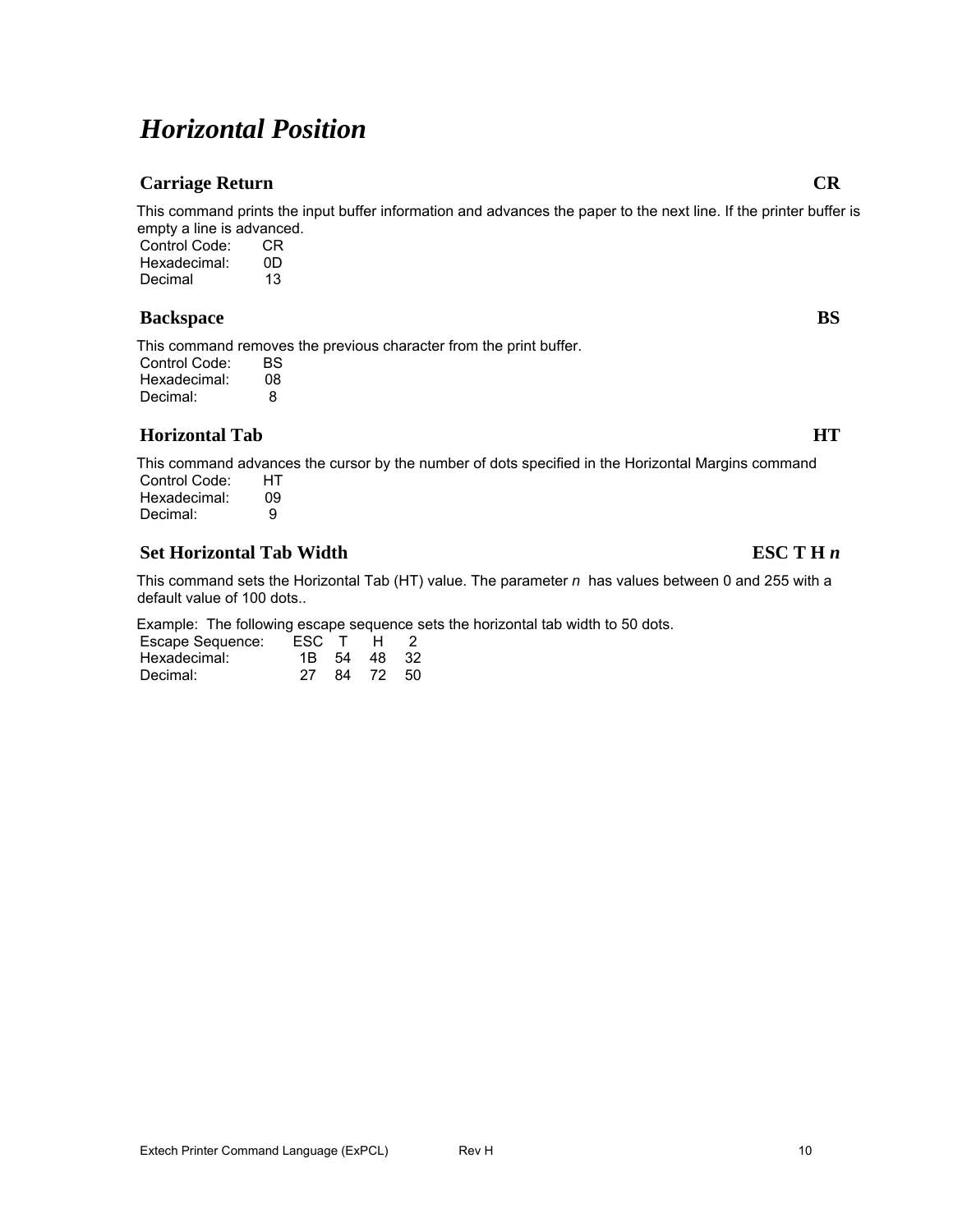## *Vertical Position*

## **Line Feed** LF

This command prints the input buffer information and advances the paper to the next line.

Total Feed Length = Vertical size of the current font + Text Line Spacing

A Carriage Return (CR) is also performed to place the current print position at the beginning of the next line.

| Control Code: | ΙF |
|---------------|----|
| Hexadecimal:  | 0A |
| Decimal:      | 10 |

## **Variable Size Line Feed ESC J** *n*

This command moves the paper forward as per the distance specified by the parameter  $n \times 0.125$ mm.  $0 \le n \le$ 255.

A Carriage Return (CR) is also performed to place the current print position at the beginning of the next line.

Example: The following escape sequence advances the paper ten millimeters. Each dot is 0.125mm so to advance the paper 10mm, the n parameter is 80 (10 / 0.125)..

| Escape Sequence: | ESC J |          | P. |
|------------------|-------|----------|----|
| Hexadecimal:     |       | 1B 4A 50 |    |
| Decimal:         |       | 27 74 80 |    |

### **Variable Size Reverse Line Feed ESC Q J** *n*

This command moves the paper in reverse direction as per the distance specified by the parameter *n* x 0.125mm. 0 ≤ *n* ≤ 255.

A Carriage Return (CR) is also performed to place the current print position at the beginning of the next line.

Example: The following escape sequence moves the paper in the reverse direction ten millimeters. Each dot is 0.125mm so to reverse the paper 10mm, the n parameter is 80 (10 / 0.125)..

| Escape Sequence: | ESC Q |             | P. |
|------------------|-------|-------------|----|
| Hexadecimal:     |       | 1B 51 4A 50 |    |
| Decimal:         | 27.   | 81 74 80    |    |

## **Vertical Tab VT**

This command advances the cursor the number of dot lines specified in the Vertical Margin command (below).

A Carriage Return (CR) is also performed to place the current print position at the beginning of the next line. Control Code: VT<br>Hexadecimal: 0B Hexadecimal:

## **Set Vertical Tab Height ESC T V n**

This command sets the vertical tab length in dot lines.  $0 \le n \le 255$ .

The default value of the vertical tab is 203 dot lines.

Example: The following escape sequence sets the vertical tab to ten millimeters. Each dot is 0.125mm so to fixed the vertical distance of 10mm, the n parameter is 80 (10 / 0.125).

| Escape Sequence: | ESC T | $\mathcal{N}$ |  |
|------------------|-------|---------------|--|
| Hexadecimal:     |       | 1B 54 56 50   |  |
| Decimal:         | 27    | 84 86 80      |  |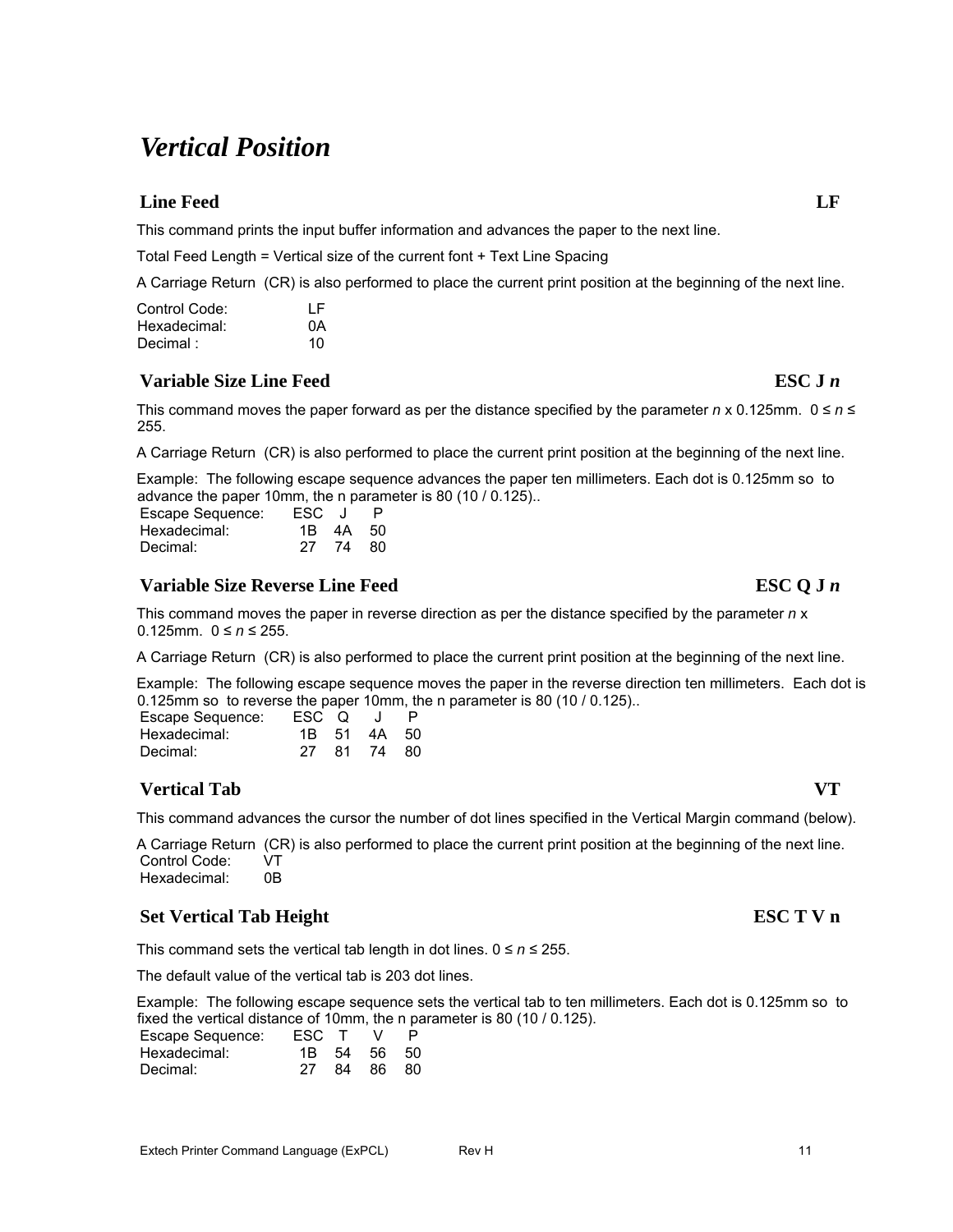## **Form Feed FF Form Feed**

A Carriage Return (CR) is also performed to place the current print position at the beginning of the next line. Control Code: FF<br>Hexadecimal: 0C

Hexadecimal: 0C<br>Decimal 12 Decimal

## **Set Form Feed Length in Dot Lines ESC T F n1 n2**

This command sets the Form Feed Length in Dot Lines. The total Form Feed distance is computed using the following formula: (n2 \* 256 + n1). 0 ≤ *n1* ≤ 255. 0 ≤ *n2* ≤ 255. The default value is 1030 dot lines.

Note that the height of the font in dot lines will be subtracted from the total dot lines specified in the command.

Example: For a font 23 dot lines high and with an Esc T V 200 (0xC8) command sent, the actual VT value will be  $200 - 23 = 177$  dots.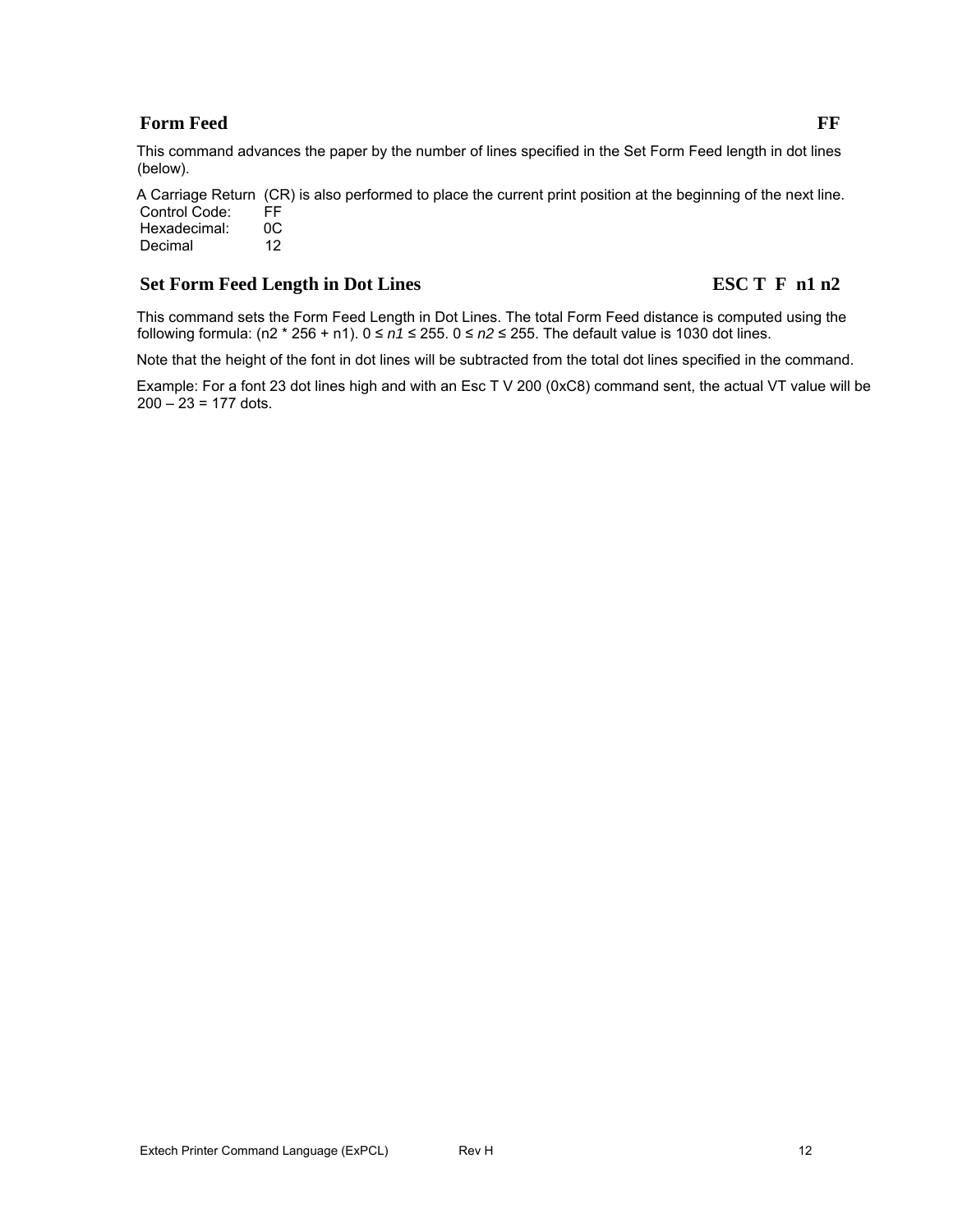## *Bar Codes*

The Extech printer series print several barcode symbologies including Linear and 2D barcodes.

The following commands are used to print barcodes:

## **Print Bar Code ESC z** *t n h data CR LF*

This command will print a barcode without human readable text. The following table describes the Bar Code command structure.

#### Parameters:

|   | <b>Barcode</b>        |
|---|-----------------------|
|   | Code 39               |
| 2 | Code 128, UCC/EAN-128 |
| 3 | Interleaved 2 of 5    |
| 4 | UPC/FAN/JAN           |
| 5 | Codabar               |
| g | PDF417 *              |

- z bar code is non-human readable
- *t* barcode type.
- *n* number of character bytes in data array. 1 ≤ *n* ≤ 255
- *h* height of bar code printed in increments of 0.125mm
- *data n* characters to be encoded in the barcode.

\*The parameters for the PDF417 barcode differs from the Linear Barcodes. See PDF-417 specifications for more detail.

Note that all barcodes are printed with the minimum bar width ("x-dimension") of 0.250mm, in compliance with the respective official specification.

## **Print Bar Code with Human Readable Text ESC** *Z t n h data CR LF*

This command prints a barcode with Human Readable Text below the barcode. Refer to the parameters of the prior command.

Z Indicates human readable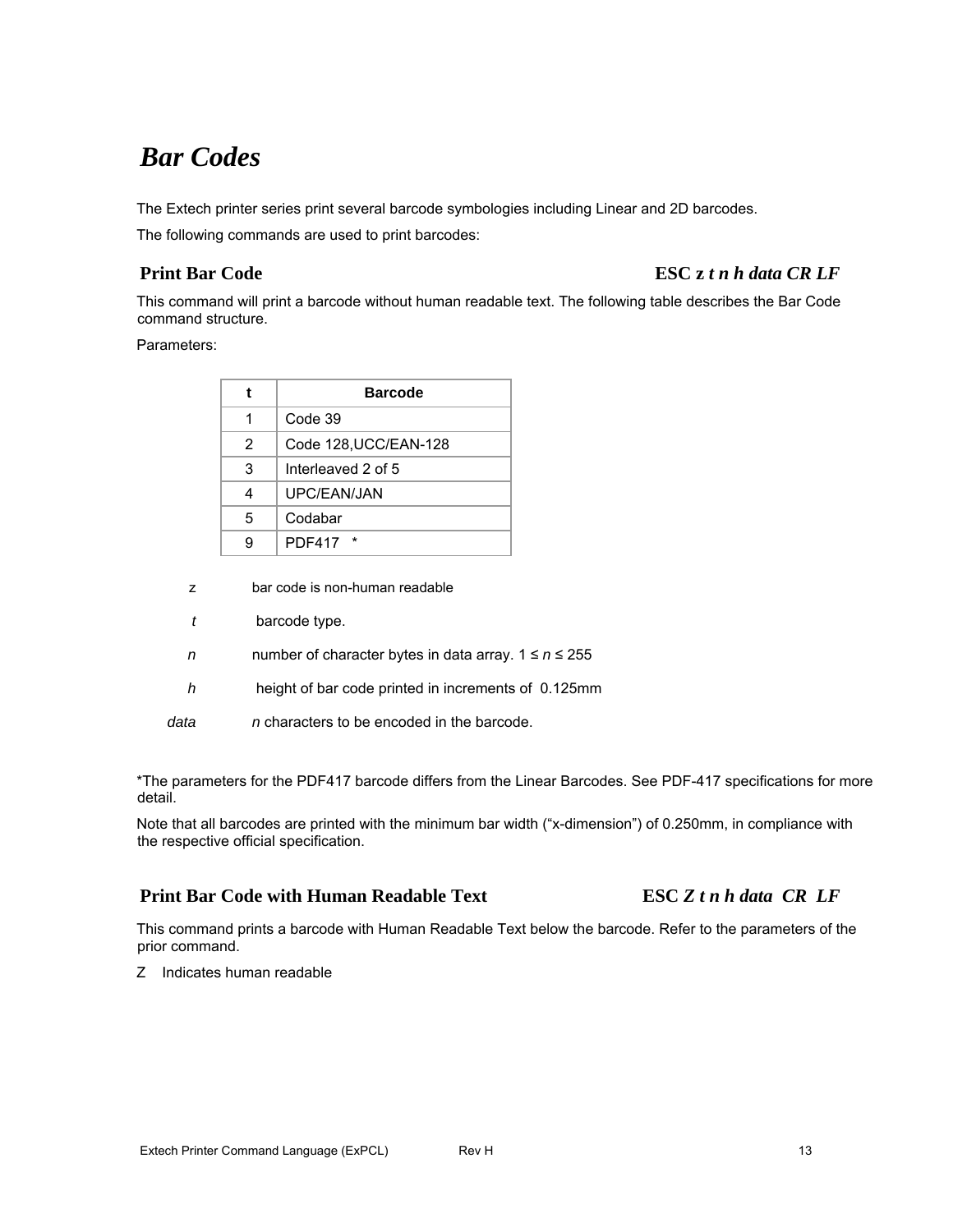## **Code 39 Specifications**

| Description                | Each symbol starts with Leading Quiet Zone, followed with Start Symbol,<br>Data Symbols, ending with Stop Symbol and Trailing Quiet Zone |
|----------------------------|------------------------------------------------------------------------------------------------------------------------------------------|
| <b>Character set</b>       | 36 alphanumeric (0-9, A-Z) and '-' 'space' '\$' '/' '+' '%'<br>Note: Only capital letters are supported.                                 |
| Elements per symbol:       | $9(5 \text{ bars}, 4 \text{ spaces})$                                                                                                    |
| <b>Character density</b>   | 6.25 CPI                                                                                                                                 |
| <b>Bar width</b>           | 0.25mm (narrow to wide ratio of 1:3).                                                                                                    |
| <b>Characters per line</b> | 2 Inch printer: 9 alphanumeric with auto center (maximum)                                                                                |
|                            | 3 Inch printer: 12 alphanumeric with auto center (maximum)                                                                               |
|                            | 4 Inch printer: 22 alphanumeric with auto center (maximum)                                                                               |

| Example: The following command will print human readable barcode "CODE 39" of 1mm high (0.125*8= 1mm). |  |  |                                           |  |  |  |  |  |
|--------------------------------------------------------------------------------------------------------|--|--|-------------------------------------------|--|--|--|--|--|
| Escape Sequence: Esc Z 1 7 8 C O D E - 3 9 CR LF                                                       |  |  |                                           |  |  |  |  |  |
| Hexadecimal:                                                                                           |  |  | 1B 5A 31 07 08 43 4F 44 45 2D 33 39 0D 0A |  |  |  |  |  |
| Decimal:                                                                                               |  |  | 27 90 49 7 8 67 79 68 69 45 51 57 13 10   |  |  |  |  |  |

## **Code 128 Specifications**

| <b>Description</b>            | Each symbol starts with Leading Quiet Zone, followed with Start Symbol,<br>Data Symbols, ending with Stop Symbol and Trailing Quiet Zone |
|-------------------------------|------------------------------------------------------------------------------------------------------------------------------------------|
| <b>Character set</b>          | Support for full 256 ASCII set among three subsets                                                                                       |
| <b>Elements per</b><br>symbol | $6(3 \text{ bars}, 3 \text{ spaces})$                                                                                                    |
| <b>Character density</b>      | 9.1 CPI                                                                                                                                  |
| <b>Bar width</b>              | $0.25$ mm                                                                                                                                |
| <b>Characters per line</b>    | 2 Inch printer: 13 alphanumeric characters or 26 numeric only (maximum) -<br>automatically centered                                      |
|                               | 3 Inch printer: 18 alphanumeric characters or 36 numeric only (maximum) -<br>automatically centered                                      |
|                               | 4 Inch printer: 32 alphanumeric characters or 36 numeric only (maximum) -<br>automatically centered                                      |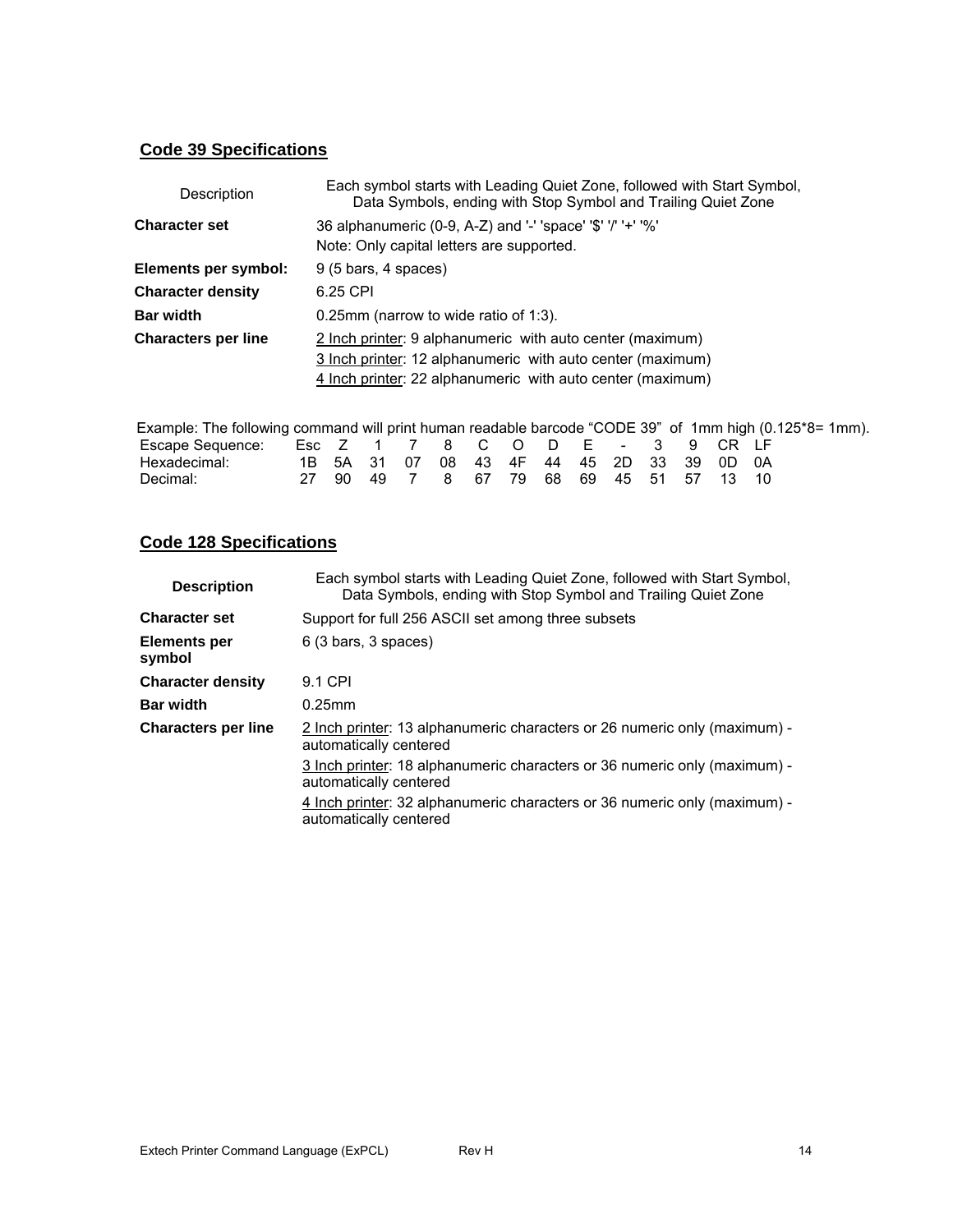### *Code 128 Start Character:*

| <b>Start Character</b>                                                                            | <b>Characters Sent to Printer</b>                        | <b>Characters Read by Bar Code</b><br>Reader             |
|---------------------------------------------------------------------------------------------------|----------------------------------------------------------|----------------------------------------------------------|
| IF $\le$ start character > is 0x87 CODE A                                                         | 0x020 through 0x03F ASCII<br>(#32 - #63)                 | 0x020 through 0x03F ASCII<br>(#32 - #63)                 |
|                                                                                                   | 0x040 through 0x07F ASCII<br>(#64 - #127)                | 0x00 through 0x07F ASCII<br>(#0 - #31)                   |
| <start character=""> is 0x88 CODE B<br/>IF</start>                                                | 0x020 through 0x07F ASCII<br>(#32 - #127)                | 0x020 through 0x07F ASCII<br>$(#32 - #127)$              |
| $IF$ $\leq$ start character $\geq$ is 0x89 CODE C<br>(Each number must be paired with<br>another) | PAIRS 0x030 through 0x039<br><b>ASCII</b><br>(#48 - #57) | PAIRS 0x030 through 0x039<br><b>ASCII</b><br>(#48 - #57) |

 $\le$ start character> = {0x87, 0x88, 0x89} determines the character set to be printed

#### *Code 128 Data Bytes:*

#### <DATA>

The data bytes are defined by which character set is defined. The printer accepts all characters 0x20h - 0x7Fh with the translations defined above.

| <b>HEX</b> | <b>DEC</b> | <b>CODE A</b>    | <b>CODE B</b>    | CODE C           |
|------------|------------|------------------|------------------|------------------|
| 0x080      | 128        | FNC <sub>3</sub> | FNC <sub>3</sub> |                  |
| 0x081      | 129        | FNC <sub>2</sub> | FNC <sub>2</sub> |                  |
| 0x082      | 130        | <b>SHIFT</b>     | <b>SHIFT</b>     |                  |
| 0x083      | 131        | change to C      | change to C      |                  |
| 0x084      | 132        | change to B      | FNC <sub>4</sub> | change to B      |
| 0x085      | 133        | FNC <sub>4</sub> | change to A      | change to A      |
| 0x086      | 134        | FNC <sub>1</sub> | FNC 1            | FNC <sub>1</sub> |

Also, characters 0x080 - 0x86 may be used as Code 128 control characters:

FNC 1: Reserved CODE 128 character (used for UCC/EAN128)

FNC 2: Message append (not supported by *all* bar code readers)

FNC 3: Initialize bar code reader

FNC 4: Extend characters (bar code reader reads character + 128)

For example: 'a' is changed from  $\#97$  to  $\#97+128 = \#225$ 

Note that it is possible to switch code sets in the middle of the bar code. This is useful with heavily numeric alphanumeric bar codes (see example below).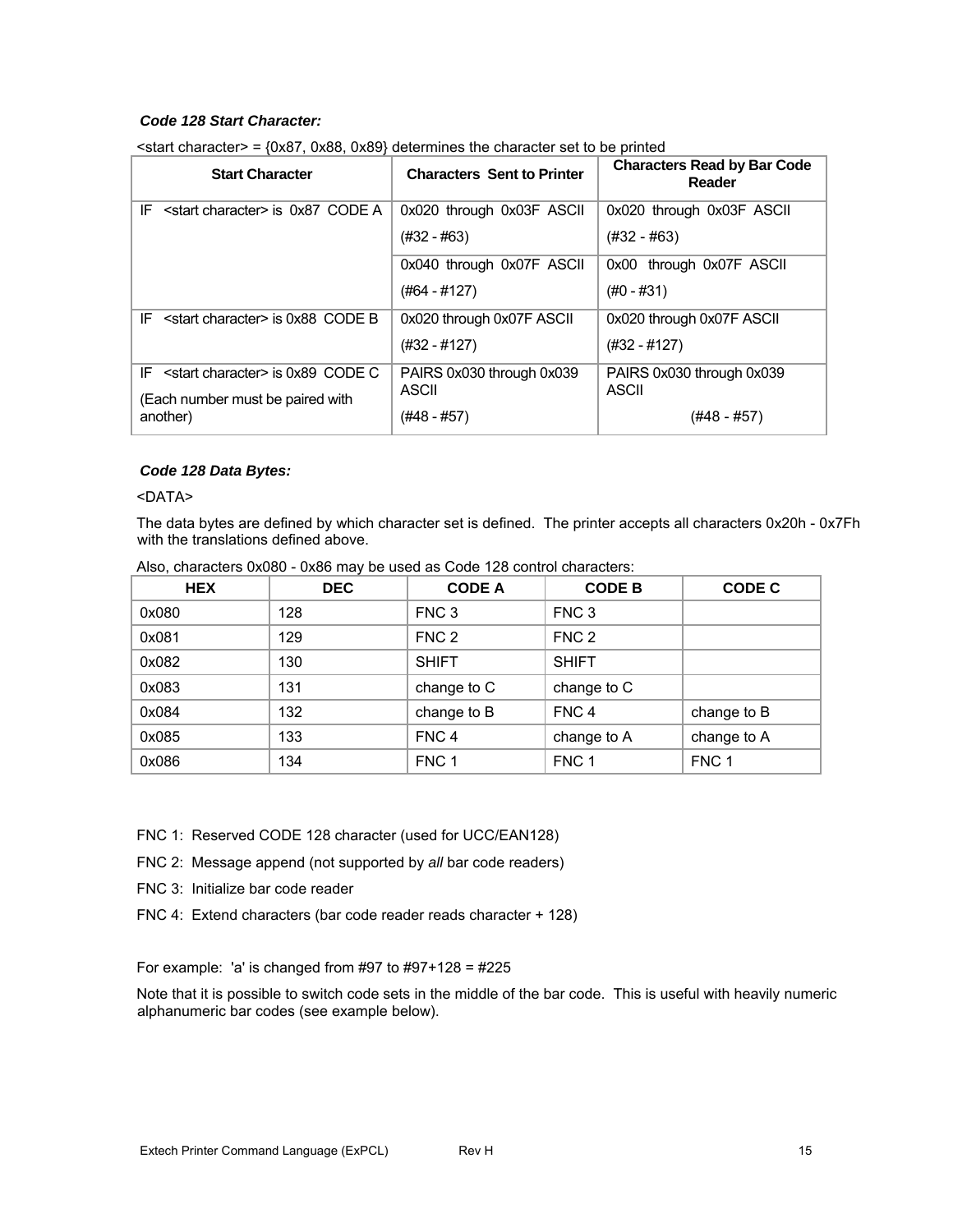Example 1: The following escape sequence prints alphanumeric bar code "A2a", 12.5mm high, with human readable text:

 $n = 3$  printed characters  $+ 1$  start character = 4

 $L = 12.5$ mm / 0.125mm = #100

start character = START B (full ASCII alpha numeric) = #136

| Escape Sequence: Esc Z 2 4 d 88 A 2 a CR LF |  |  |                                   |  |  |  |
|---------------------------------------------|--|--|-----------------------------------|--|--|--|
| Hexadecimal:                                |  |  | 1B 5A 32 04 64 88 41 32 60 0D 0A  |  |  |  |
| Decimal:                                    |  |  | 27 90 50 4 100 136 65 50 97 13 10 |  |  |  |

Example 2: The following escape sequence print all-numeric bar code "1234", 5mm high, non-human readable text:

 $n1 = 4$  printed characters + 1 start character = 5

 $L = 5$ mm / 0.125mm = #40

start character = START C (numeric pairs) = #137

| Escape Sequence: Esc z 2 5 (89 1 2 3 4 CR LF |  |  |                                      |  |  |  |
|----------------------------------------------|--|--|--------------------------------------|--|--|--|
| Hexadecimal:                                 |  |  | 1B 7A 32 05 28 89 31 32 33 34 0D 0A  |  |  |  |
| Decimal:                                     |  |  | 27 122 50 5 40 137 49 50 51 52 13 10 |  |  |  |

### **UCC/EAN-128 Specifications**

|                    | The UCC/EAN-128 specification is an internationally recognized format for   |
|--------------------|-----------------------------------------------------------------------------|
|                    | application identifiers in code 128 bar codes. The bar code symbology is    |
|                    | identical to Code 128. These identifiers are not intended for point-of-sale |
| <b>Description</b> | applications. Only recognized bodies of the UCC or EAN may assign           |
|                    | application identifiers. More information may be found at:                  |
|                    |                                                                             |

http://www.ean.be/ for the EAN and

http://www.uc-council.org/ for the UCC

Example: The following escape sequence print all-numeric bar code "1234", 5mm high, with human readable text in EAN-128 format:

 $n1 = 1$  start character + EAN specified + 4 printed characters = 6

*L* = 5mm / 0.125mm = #40

start character = START C (numeric pairs) = #137

| Escape Sequence: Esc Z 2 6 (89 FNC1 1 2 3 4 CR LF |  |  |  |                                         |  |  |  |
|---------------------------------------------------|--|--|--|-----------------------------------------|--|--|--|
| Hexadecimal:                                      |  |  |  | 1B 5A 32 06 28 89 86 31 32 33 34 0D 0A  |  |  |  |
| Decimal:                                          |  |  |  | 27 90 50 6 40 137 134 49 50 51 52 13 10 |  |  |  |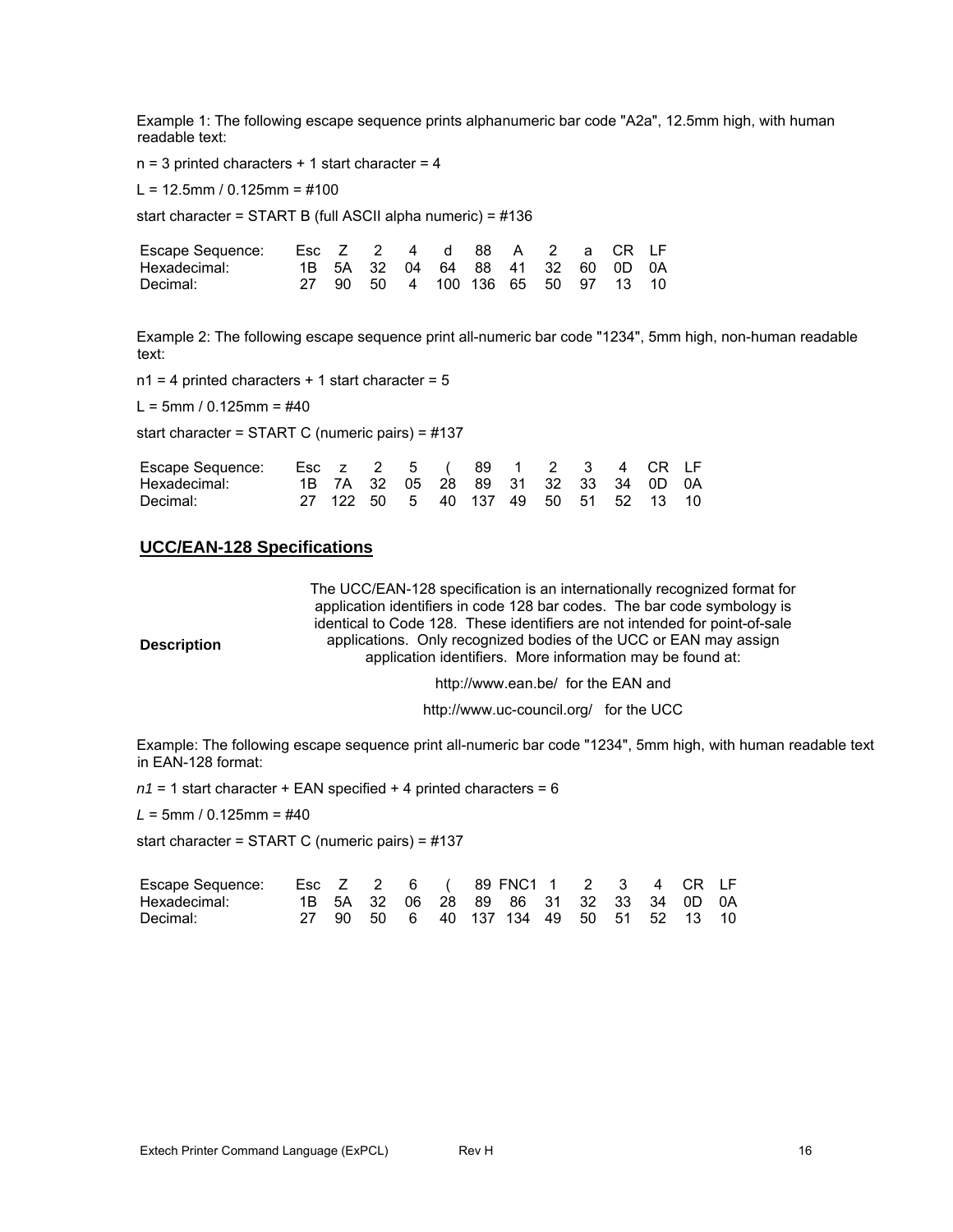## **Interleaved 2 of 5 Specifications**

| <b>Description</b>         | Each symbol starts with Leading Quiet Zone, followed with Start Symbol,<br>Data Symbols, ending with Stop Symbol and Trailing Quiet Zone |
|----------------------------|------------------------------------------------------------------------------------------------------------------------------------------|
| <b>Character set</b>       | numeric pairs                                                                                                                            |
| Elements per<br>symbol     | $10(5 \text{ bars}, 5 \text{ spaces})$                                                                                                   |
| <b>Character density</b>   | 1.11 CPI                                                                                                                                 |
| <b>Bar width</b>           | 25mm                                                                                                                                     |
| <b>Characters per line</b> | 2 inch printer: 16 numeric (maximum), automatically centered                                                                             |
|                            | 3 inch printer: 24 numeric (maximum), automatically centered                                                                             |
|                            | 4 inch printer: 35 numeric (maximum), automatically centered                                                                             |

Example: The following escape sequence prints a interleaved 2 of 5 barcode, encoding " 12345678" with 10 mm high, human readable.

| Escape Sequence: |  |  |  | Fsc 7 3 8 2 1 2 3 4 5 6 7 8            |  |  |  | CR IF |
|------------------|--|--|--|----------------------------------------|--|--|--|-------|
| Hexadecimal:     |  |  |  | 1B 5A 33 08 32 31 32 33 34 35 36 37 38 |  |  |  | 0D 0A |
| Decimal:         |  |  |  | 27 90 51 8 50 49 50 51 52 53 54 55 56  |  |  |  | 13 10 |

## **UPC/EAN/JAN Specifications**

| <b>Description</b>  | Each symbol starts with Leading Quiet Zone, followed with Left Guard<br>Bars, Left Data Symbols, Center Bar Pattern, Right Data Symbols, Check<br>Character, ending with Right Guard Bars and Trailing Quiet Zone.<br>The UPC, EAN/JAN-8, EAN/JAN-13 specifications comprise an<br>internationally recognized format for application identifiers. Unlike the<br>UCC/EAN-128 specification, these identifiers are intended for point-of-sale<br>applications. Only recognized bodies of the UCC and EAN may assign<br>application identifiers. More information may be found at:<br>http://www.ean.be/ for the EAN and<br>http://www.uc-council.org/ for the UCC |
|---------------------|-----------------------------------------------------------------------------------------------------------------------------------------------------------------------------------------------------------------------------------------------------------------------------------------------------------------------------------------------------------------------------------------------------------------------------------------------------------------------------------------------------------------------------------------------------------------------------------------------------------------------------------------------------------------|
| Character set       | Numeric - fixed length                                                                                                                                                                                                                                                                                                                                                                                                                                                                                                                                                                                                                                          |
| Elements per symbol | 4 (2 bars, 2 spaces)                                                                                                                                                                                                                                                                                                                                                                                                                                                                                                                                                                                                                                            |
| Character density   | 14.5 CPI                                                                                                                                                                                                                                                                                                                                                                                                                                                                                                                                                                                                                                                        |
| Bar width           | $0.25$ mm                                                                                                                                                                                                                                                                                                                                                                                                                                                                                                                                                                                                                                                       |
| Characters per line | UPC-A:<br>11 - plus check digit (automatically centered)                                                                                                                                                                                                                                                                                                                                                                                                                                                                                                                                                                                                        |
|                     | UPC-E:<br>6 - plus check digit (automatically centered)                                                                                                                                                                                                                                                                                                                                                                                                                                                                                                                                                                                                         |
|                     | EAN/JAN-8: 7 - plus check digit (automatically centered)                                                                                                                                                                                                                                                                                                                                                                                                                                                                                                                                                                                                        |
|                     | EAN/JAN-13: 12 - plus check digit (automatically centered)                                                                                                                                                                                                                                                                                                                                                                                                                                                                                                                                                                                                      |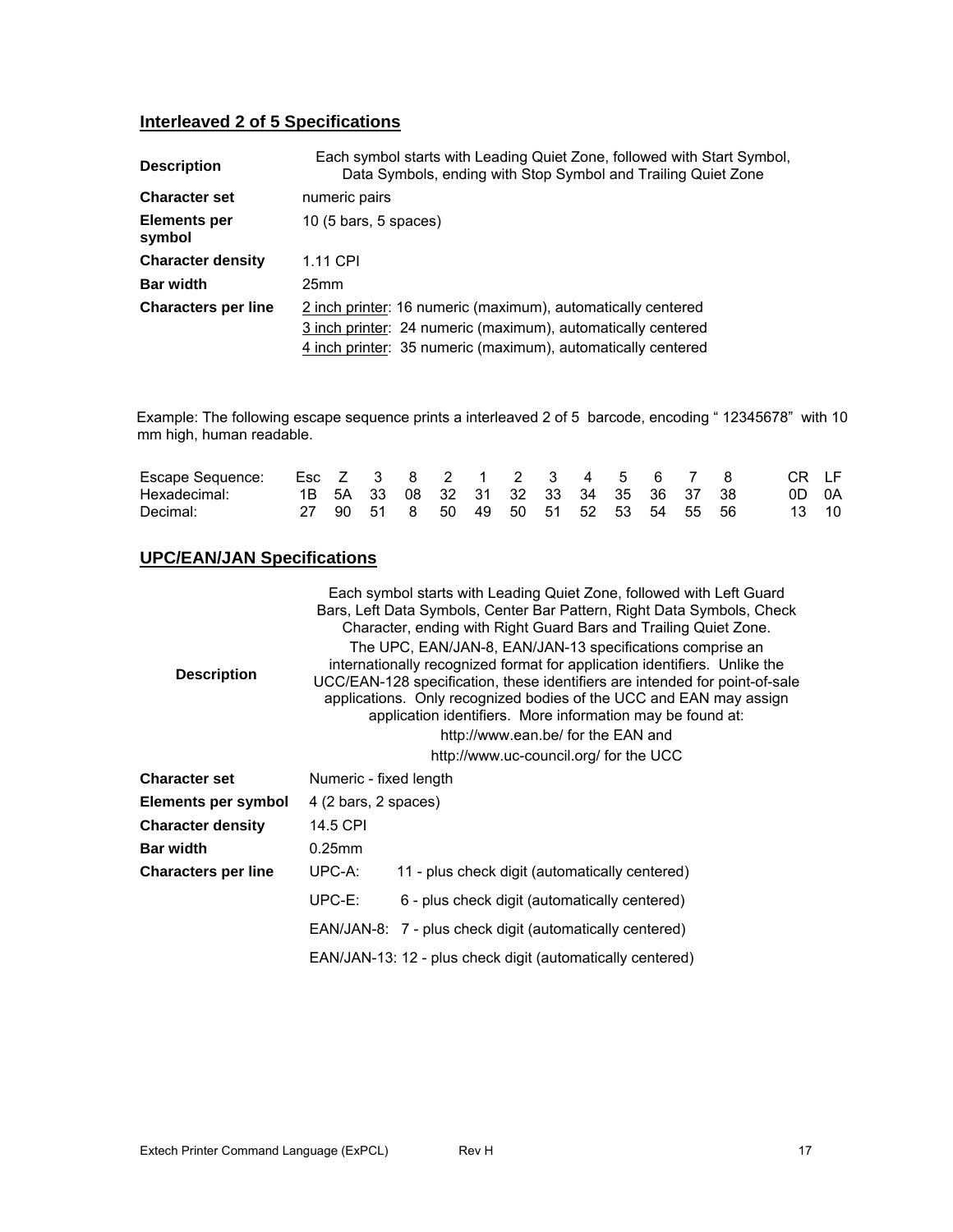Example 1: The following escape sequence will print a UPC-A bar code with the following: human readable, 30 mm high containing "123456789012" where 2 is the check digit. Due to limited spacing CR LF are not shown at the end of this command.

| Escape Sequence: | ESC Z 4 12 240 1 2 3 4 5 6 7 8 9 0 1 |  |                                                  |  |  |  |  |  |  |
|------------------|--------------------------------------|--|--------------------------------------------------|--|--|--|--|--|--|
| Hexadecimal:     |                                      |  | 1B 5A 34 OC F0 31 32 33 34 35 36 37 38 39 30 31  |  |  |  |  |  |  |
| Decimal:         |                                      |  | 27 90 52 12 240 49 50 51 52 53 54 55 56 57 48 49 |  |  |  |  |  |  |

Example 2: The following escape sequence will print a UPC-E bar code with the following: human readable, 30 mm high containing "1234565" where 5 is the check digit.

| Escape Sequence: ESC Z 4 7 240 1 2 3 4 5 6 CR LF |  |  |                                        |  |  |  |  |
|--------------------------------------------------|--|--|----------------------------------------|--|--|--|--|
| Hexadecimal:                                     |  |  | 1B 5A 34 07 F0 31 32 33 34 35 36 0D 0A |  |  |  |  |
| Decimal:                                         |  |  | 27 90 52 7 240 49 50 51 52 53 54 13 10 |  |  |  |  |

Example 3: The following escape sequence will print an EAN/JAN-8 bar code with the following: human readable, 30 mm high containing "12345670" where 0 is the check digit.

| Escape Sequence: ESC Z 4 8 240 1 2 3 4 5 6 7 CR LF |  |  |                                           |  |  |  |  |  |
|----------------------------------------------------|--|--|-------------------------------------------|--|--|--|--|--|
| Hexadecimal:                                       |  |  | 1B 5A 34 08 F0 31 32 33 34 35 36 37 0D 0A |  |  |  |  |  |
| Decimal:                                           |  |  | 27 90 52 8 240 49 50 51 52 53 54 55 13 10 |  |  |  |  |  |

Example 4: The following escape sequence will print an EAN/JAN-13 bar code with the following: human readable, 30 mm high containing "1234567890128" where 8 is the check digit. Due to limited spacing CR LF are not shown at the end of this command.

| Escape Sequence: ESC Z 4 13 240 1 2 3 4 5 6 7 8 9 0 1 2         |  |  |                                                     |  |  |  |  |  |  |
|-----------------------------------------------------------------|--|--|-----------------------------------------------------|--|--|--|--|--|--|
| Hexadecimal: 1B 5A 34 0D F0 31 32 33 34 35 36 37 38 39 30 31 32 |  |  |                                                     |  |  |  |  |  |  |
| Decimal:                                                        |  |  | 27 90 52 13 240 49 50 51 52 53 54 55 56 57 48 49 50 |  |  |  |  |  |  |

Note that all heights are total height, including a 1.23mm drop bar pattern printed after the bar code pattern.

#### **Codabar Specifications**

| <b>Description</b>            | Each symbol starts with Leading Quiet Zone, followed with Start Symbol,<br>Data Symbols, ending with Stop Symbol and Trailing Quiet Zone |
|-------------------------------|------------------------------------------------------------------------------------------------------------------------------------------|
| <b>Character set</b>          | 0-9, $\{\$\,$ , -, :, $\frac{1}{1}$ , ., + and start/stop pairs $\{A/T, B/M, C\}^*$ , D/E $\}$                                           |
| <b>Elements per</b><br>symbol | 7 (4 bars, 3 spaces)                                                                                                                     |
| <b>Character density</b>      | 8.1 CPI                                                                                                                                  |
| <b>Bar width</b>              | $0.25$ mm                                                                                                                                |
| <b>Characters per line</b>    | 2 Inch Printer: 15 (maximum) plus start/stop, automatically centered                                                                     |
|                               | 3 inch printer: 20 (maximum) plus start/stop, automatically centered                                                                     |
|                               | 4 inch printer: 35 (maximum) plus start/stop, automatically centered                                                                     |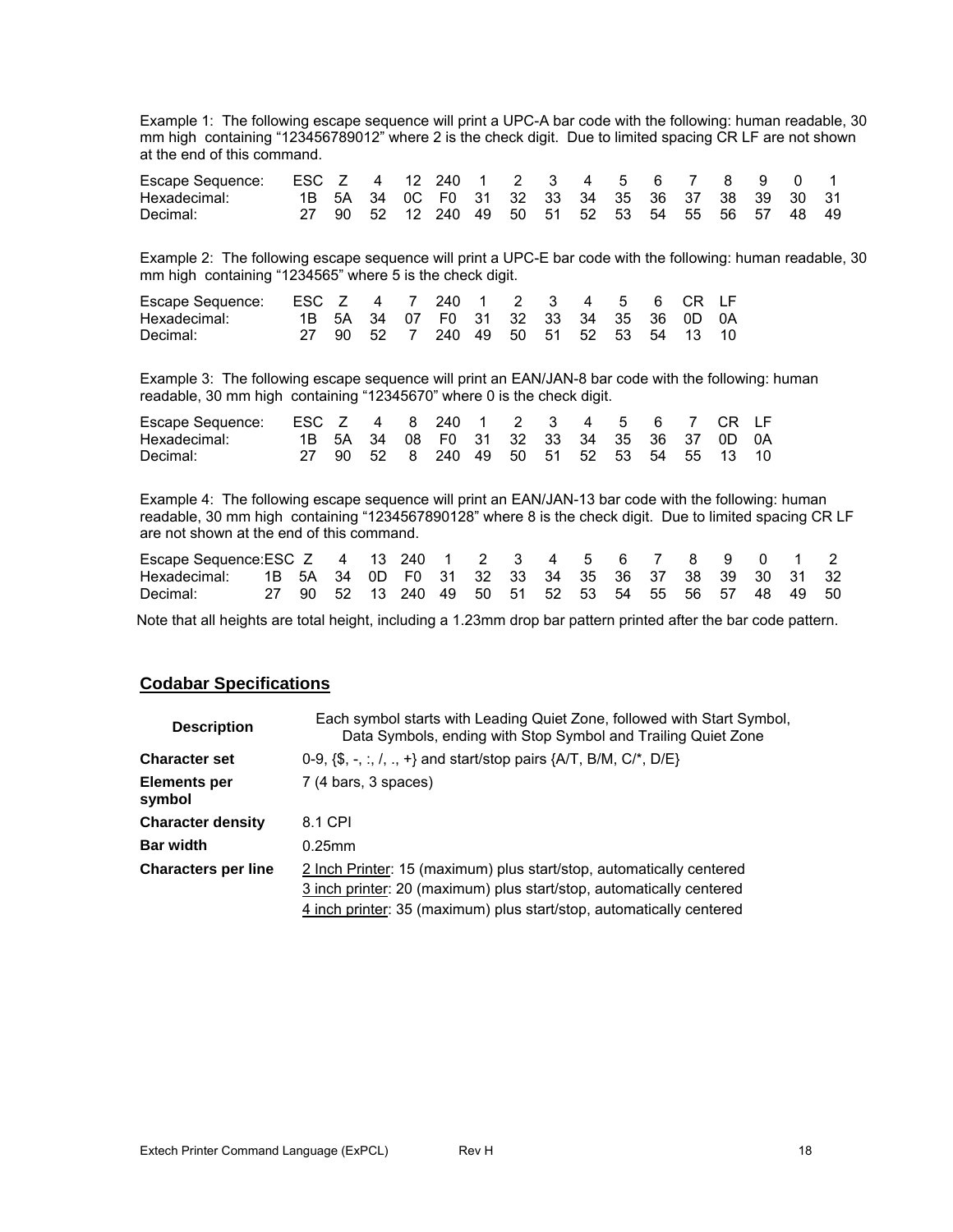Example 1: The following escape command prints Codabar barcode with the following: Encoding "123456", human readable, 20 mm high, start character A and stop character T<br>Escape Sequence: ESC Z 5 8 160 A 1 2 3 Escape Sequence: ESC Z 5 8 160 A 1 2 3 4 5 6 T CR LF<br>Hexadecimal: 1B 5A 35 08 A0 41 31 32 33 34 35 36 54 0D 0A Hexadecimal: 1B 5A 35 08 A0 41 31 32 33 34 35 36 54 0D 0A Decimal: 27 90 53 8 160 65 49 50 51 52 53 54 84 13 10

Example 2: The following escape command prints Codabar barcode with the following: Encoding "2468", human readable, 10 mm high, start character C and stop character \*. .

| Escape Sequence: ESC Z 5 6 P C 2 4 6 8 * CR LF |  |  |  |  |  |                                        |  |
|------------------------------------------------|--|--|--|--|--|----------------------------------------|--|
| Hexadecimal:                                   |  |  |  |  |  | 1B 5A 35 06 50 43 32 34 36 38 2A 0D 0A |  |
| Decimal:                                       |  |  |  |  |  | 27 90 53 6 80 67 50 52 54 56 42 13 10  |  |

## **PDF 417 Specifications**

| <b>Description</b>            | Each PDF 417 symbol character consists of a stack of vertically aligned<br>rows between 3 and 90. Each row includes a start and a stop pattern, left<br>and right row indicators and a maximum of 30 symbol characters. The<br>symbol shall include a quite zone on all four sides |
|-------------------------------|------------------------------------------------------------------------------------------------------------------------------------------------------------------------------------------------------------------------------------------------------------------------------------|
| <b>Character set</b>          | All ASCII and extended characters, 8-Bit binary data and up to 811,800<br>different character sets                                                                                                                                                                                 |
| <b>Elements per</b><br>symbol | Height: Variable (3 to 90 rows) and Width: Variable (90X to 583X)                                                                                                                                                                                                                  |
| <b>Character/symbol</b>       | 1850 text characters                                                                                                                                                                                                                                                               |
| <b>Error correction</b>       | 2 to 512                                                                                                                                                                                                                                                                           |

PDF417 Command Structure:

 $\epsilon$ ESC> – 'z' – '9' – CM – SL – SW – SH – EW – EH – MSB – LSB – [User's Data]

## Parameters<br>CM:

Compaction Mode. Select a mode to encode the user's data

| <b>Compaction Mode</b> | <b>Description</b>               | <b>Encoding Capability</b>                                |
|------------------------|----------------------------------|-----------------------------------------------------------|
| '0' (Future Use)       | Byte Compaction Mode (BC)        | All characters, (0-255)                                   |
| '1' (Recommended)      | Text Compaction Mode (TC)        | ASCII only, (0-127) + Shift to BC<br>Mode is implemented. |
| '2' (Future Use)       | Numeric Compaction Mode (NC)     | Digits Only, ('0'-'9')                                    |
| A' (Future Use)        | AUTO (combinations of all modes) | Mix of three compaction modes                             |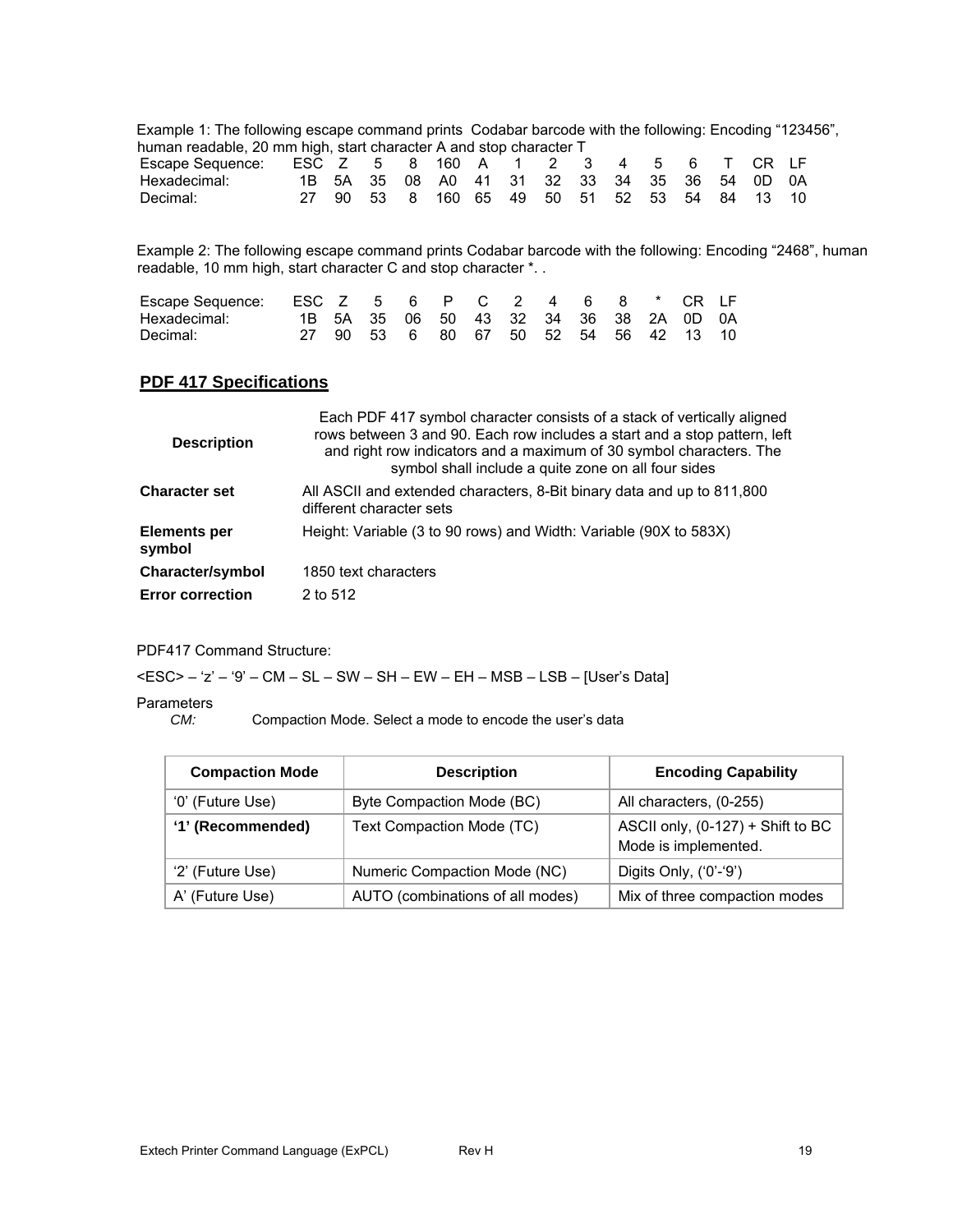*SL:* Security Level byte. This can be any digit from '0' to '8'. Set the value of the Security Level based on the number of user's data to be encoded

| <b>Security Level</b> | # Error-Check<br><b>Code Words</b> |
|-----------------------|------------------------------------|
| 'Ο'                   | 2                                  |
| $^{\prime}$ 1'        | 4                                  |
| '2'                   | 8                                  |
| (Recommended)         |                                    |
| '3'                   | 16                                 |
| '4'                   | 32                                 |
| '5'                   | 64                                 |
| '6'                   | 128                                |
| '7'                   | 256                                |
| '৪'                   | 512                                |

- SW: Symbol Width byte. This is the total width length of the printed PDF417 symbol. The user may specify any value here, and the printer will calculate the actual width of the symbol & it will update this value again (Future Use). **Recommended Value**: '0' or 0x30
- *SH:* Symbol Height byte. This is the total height length of the printed PDF417 symbol. The user may specify any value here, and the printer will calculate the actual width of the symbol & it will update this value again (Future Use). **Recommended Value**: '0' or 0x30
- *EW:* Element Width byte. This is the width length of a single element in the PDF417 symbol, that is, bar/space width. Can be set to '1' or '2'

| <b>Element Width Value</b> | Length in mil |
|----------------------------|---------------|
| ۰. ۱                       | 4.9 mil       |
| '2' (recommended)          | $9.8$ mil     |

*EH:* Element Height byte. This is the height length of a single element in the PDf417 symbol, that is, bar/space height. A value between 0x03 to 0x0A can be used. **Recommended Value:** 0x06

*MSB:*Most Significant Byte: This byte represents the most significant byte of how many bytes to encode of User's Data. Maximum is 06 in hex, that is, MSB = 06h (max).

- *LSB:* Least Significant Byte: This byte represents the least significant byte of how many bytes to encode of user's Data.
- *User's data:* Data to be encoded in the barcode

Total number of user's data that can be encode is [MSB][LSB] = 0x06B8 = 1720 bytes, that is, only alphanumeric with security level set to its minimum value.

Setting the security level to a higher value, will result in less user data to be encoded, since the total number of code words that can fit in a PDF417 symbol are 929, and if security level is set to '8', then already 512 error code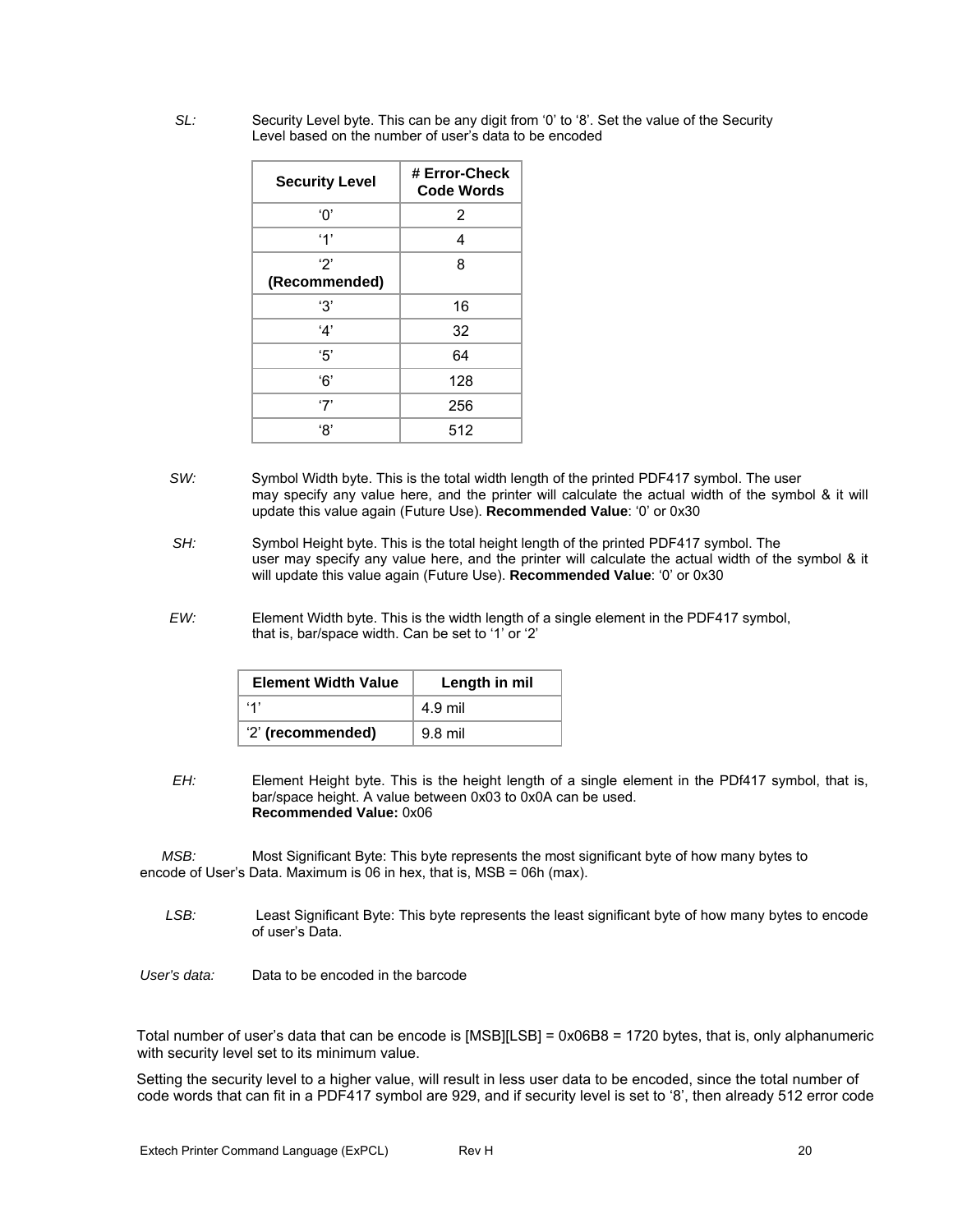words are occupied in the symbol, and (929-512 = 417), so only about (417\*2) alphanumeric data can be encoded with security level '8'.

If any parameter in the command line does not match the spec in this document, then an error message "Invalid Barcode" will be sent out from the printer's serial port.

Example: The following escape commands encode the data "12345678". Due to space limitation CR LF are not shown

| Escape Sequence: |      |     |      |    |                                 |    |    |      |     |                          |     |    |    |    |     |                            |       |      |
|------------------|------|-----|------|----|---------------------------------|----|----|------|-----|--------------------------|-----|----|----|----|-----|----------------------------|-------|------|
|                  | ESC. | Z   |      |    | 9 1 2 0 0 2 6 0 8 1 2 3 4 5 6 7 |    |    |      |     |                          |     |    |    |    |     |                            |       | -8   |
| Hexadecimal:     |      |     |      |    |                                 |    |    |      |     |                          |     |    |    |    |     |                            |       |      |
|                  |      |     |      |    | 7A 39 31 32 30 30 32 06 00      |    |    |      |     |                          |     |    |    |    |     | 08 31 32 33 34 35 36 37 38 |       |      |
| Decimal:         |      |     |      |    |                                 |    |    |      |     |                          |     |    |    |    |     |                            |       |      |
|                  |      | 122 | - 57 | 49 | 50                              | 48 | 48 | - 50 | - 6 | $\overline{\phantom{0}}$ | - 8 | 49 | 50 | 51 | -52 | -53                        | 54 55 | - 56 |

## **Barcode Height Multiplier** ESC z h *n*

This command allows the user to change the height of a selected barcode using a multiplier with values 1 < *n* < 18 (HEX values). The multiplier command can be sent prior to or after the *Print Barcode* sequence (ESC *z t n h data CR LF)*

#### Example:

The sequence below prints CODE39 barcode first of a height of 50 dots and then sets the new height to 3 x 50 dots. To print CODE-39 of height 150 dots using the multiplier command send steps 1, 2, in the order below.

Barcode Height Multiplier

| Escape Sequence:  | ESC z |    | h 3     |     |                            |                |           |    |     |                         |    |    |       |     |
|-------------------|-------|----|---------|-----|----------------------------|----------------|-----------|----|-----|-------------------------|----|----|-------|-----|
| Hexadecimal:      | 1B    | 7A | 68      | 03  |                            |                |           |    |     |                         |    |    |       |     |
| Decimal:          | 27    |    | 122 104 | - 3 |                            |                |           |    |     |                         |    |    |       |     |
| Printing Barcode: |       |    |         |     |                            |                |           |    |     |                         |    |    |       |     |
| Escape Sequence:  | Esc Z |    |         |     | $\overline{\phantom{a}}$ 2 | $\overline{C}$ | $\circ$ O | D. | - F | $\sim 100$ km s $^{-1}$ | 3  | 9  | CR LF |     |
| Hexadecimal:      | 1B.   | 5A | 31      | 07  | 32                         | 43             | 4F        | 44 | 45  | 2D                      | 33 | 39 | 0D    | -0A |
| Decimal:          | 27    | 90 | 49      |     | 50                         | 67             | 79        | 68 | 69  | 45                      | 51 | 57 |       | 10  |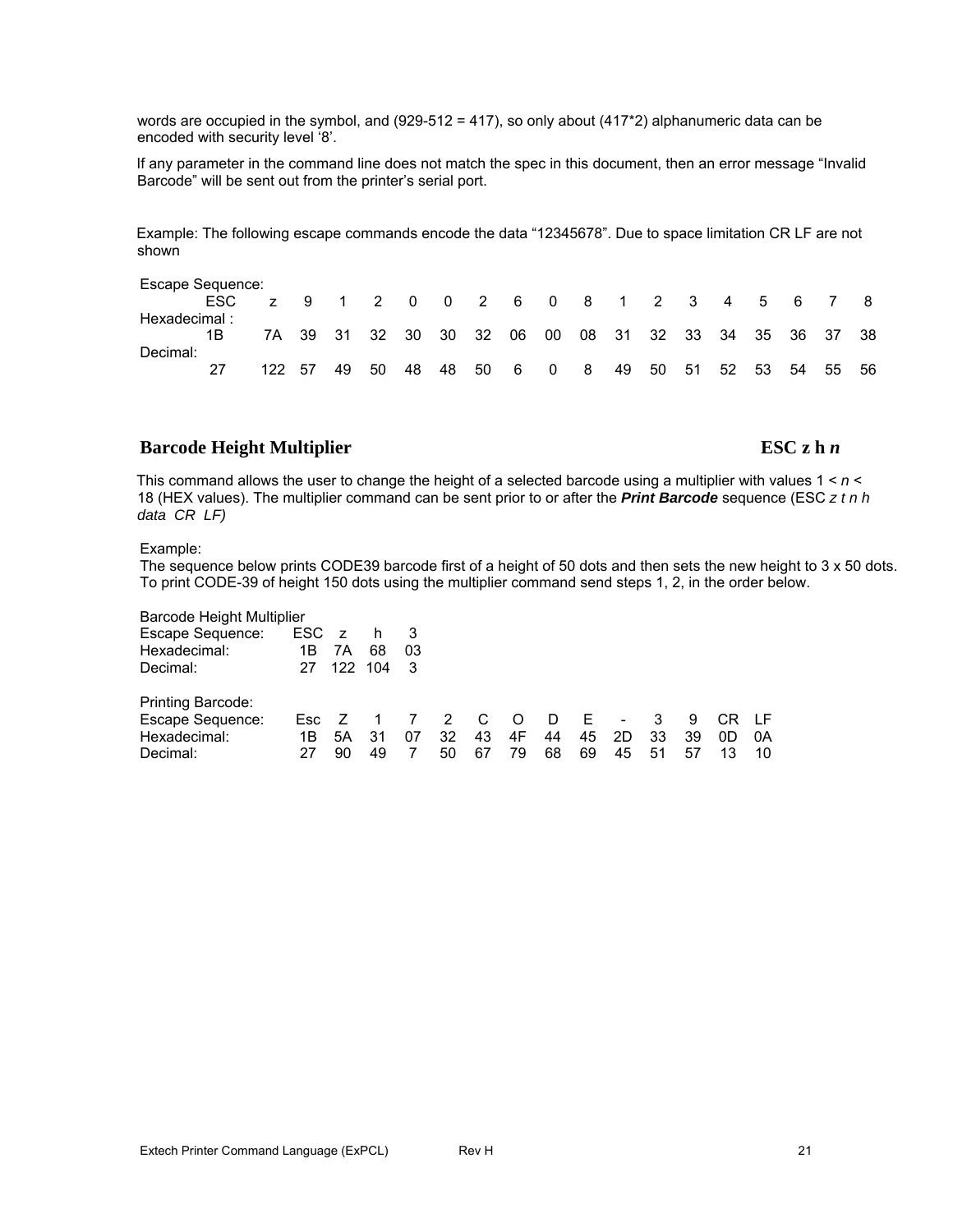## *Graphics*

The printer uses a single line thermal print head with elements spaced at 0.125mm. The 8-bit graphic commands enable control of each heating element of the print head. The commands also advance the paper in increments of 0.125mm. The number of heating elements can vary according to your printer model. Refer to the printer's User's Guide for specific information.

To select the 8-bit graphic mode, the user application must issue the ESC V command. After that, the user application must send two bytes to indicate the number of the graphic lines desired, followed with a packet of 72 bytes for each graphic line. The printer prints the graphic line and advances to the next line automatically.

## **8-Bit Graphics ESC V** *n1 n2 data*

8-bit Graphic mode is selected using the ESC V command. <n1> and <n2> is a 16 bit integer indicating the number of graphic lines of 72 characters each to be received. Valid Graphic character sets range from 0x00 to 0xFF Hex using bits 0-7

To achieve optimized smooth printing and to extend battery life when printing graphics, a print buffer is employed. The printer buffer accumulates a specific amount of data before actually printing the graphic data.

The following 8-bit graphic command is used to print a single line of graphic<br>Escape Sequence: ESC, V, SOH NUL 72 bytes of data ESC V SOH NUL

| Loupe ocquerior. |       |             |     |                  |
|------------------|-------|-------------|-----|------------------|
| Hexadecimal:     |       | 1B 56 01 00 |     | 72 bytes of data |
| Decimal:         | 27 86 |             | . O | 72 bytes of data |

## **8 Bit Compressed Graphics ESC v** *height width counter data [c data] [c data] …*

This command differs from the 8 Bit Graphics command described above by reducing the number of bits (bytes) that have to be sent to the printer. This allows for faster data transfer between the host computer and the printer.

| <b>Graphic String Component</b>    |                                                                                                                   | <b>Function</b>                                                                                                                                                                                       |  |  |  |  |  |
|------------------------------------|-------------------------------------------------------------------------------------------------------------------|-------------------------------------------------------------------------------------------------------------------------------------------------------------------------------------------------------|--|--|--|--|--|
| height<br>$#$ of lines)            | An eight bit value representing the number of dot-lines contained in<br>the following data set                    |                                                                                                                                                                                                       |  |  |  |  |  |
| width<br>(# of bytes in each line) | An eight bit value representing the number of bytes to be contained in<br>each dot-line of the following data set |                                                                                                                                                                                                       |  |  |  |  |  |
|                                    | An eight bit value which describes how the following data will be<br>processed                                    |                                                                                                                                                                                                       |  |  |  |  |  |
| counter<br>$r$ (# of lines)        | For Signed<br>Values                                                                                              | ${127 \geq$ Counter $\geq$ 0} Process the next (Counter + 1)<br>bytes of data as 8 bit graphics.<br>${0 >$ Counter $\ge$ -128} Repeat the next single byte of<br>data ( $(-$ Counter $) + 1$ ) times. |  |  |  |  |  |
|                                    | For Unsigned<br>Values                                                                                            | ${127 \geq$ Counter $\geq$ 0} Process the next (Counter+1)<br>bytes of data as 8 bit graphics<br>{128 ≥ Counter ≤ 255} Repeat the next Singe byte<br>of data, $((256 - Counter)+1)$ times             |  |  |  |  |  |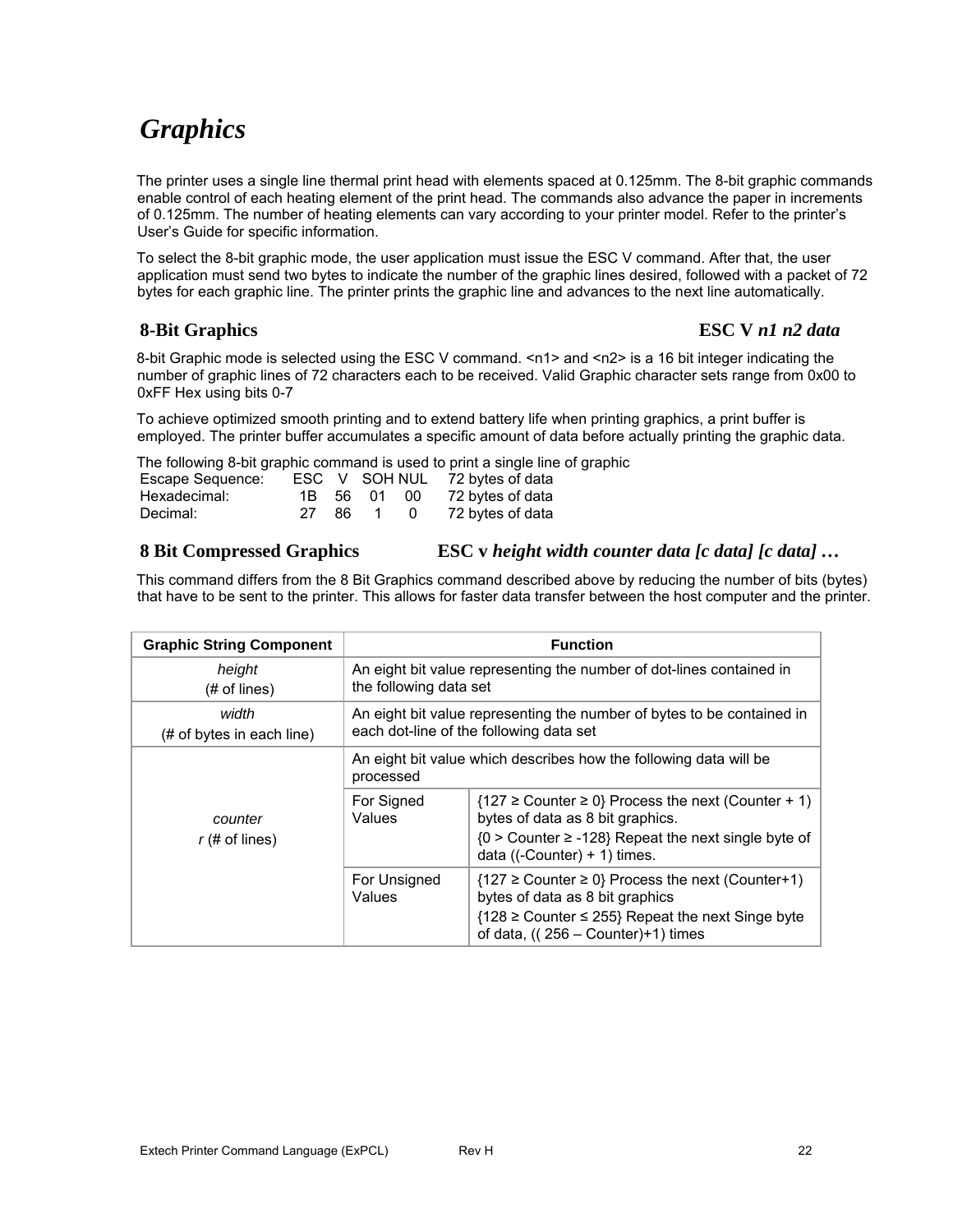## Example: Compressed graphic

The following graphics data is to be printed:



This data may be represented in hexadecimal:

| 0x55 | 0x55 | $\sim 000$ | 0x00 | 0xAA | $\vert$ 0x11 |
|------|------|------------|------|------|--------------|
| 0x55 | 0x00 | 0x55       | 0x55 | 0x55 | 0x55         |

#### The RLE compressed graphics command:

|             | <b>ESC</b>     | ľ۷' | heiaht | width | counter Idata |       |     |  |                                         |    |     |      |
|-------------|----------------|-----|--------|-------|---------------|-------|-----|--|-----------------------------------------|----|-----|------|
| <b>IDEC</b> | 27             | 118 |        |       | 255           | 85    | 255 |  | 170                                     | 85 | 253 | 85   |
| <b>IHEX</b> | 0x1B 0x76 0x02 |     |        | 0x06  | 0xFF          | l0x55 |     |  | 0xFF 0x00 0x03 0xAA 0x11 0x55 0x00 0xFD |    |     | 0x55 |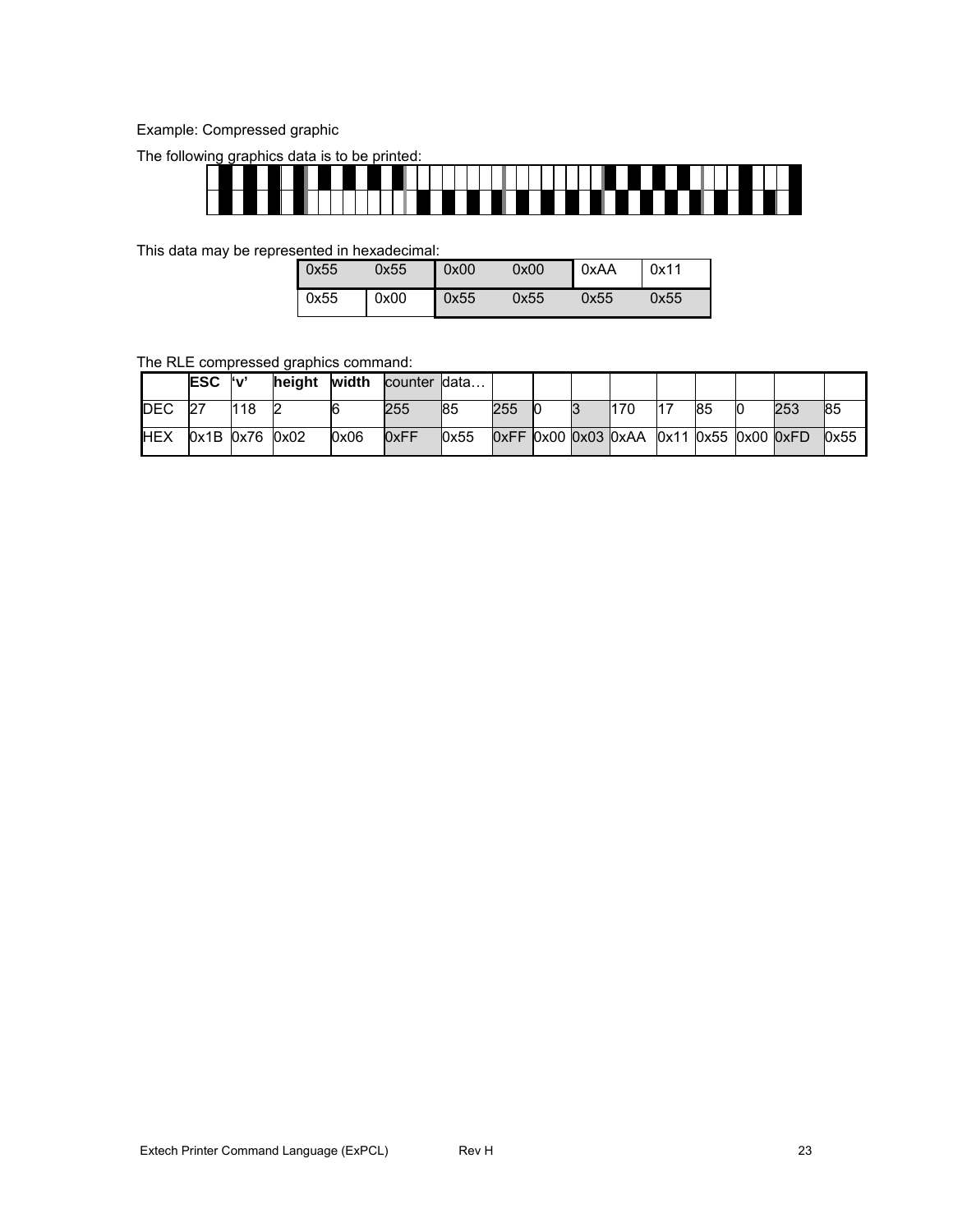# *Printer Controls – Data Processing*

The printer can be operated in two modes, Online and Buffer mode. In online mode, the characters are printed as they are received. In buffer mode, the characters received are stored in the print buffer and printed upon receipt of the EOT character (^D). Also if the printer is in Buffer Mode and the print buffer is full, the printer will start printing but will remain in the Buffer Mode until the Online Mode command is sent to the printer.

## **Enable Buffer Mode** ESC P \$

This command selects the printer buffer mode.

| Escape Sequence: | ESC P    | SБ    |  |
|------------------|----------|-------|--|
| Hexadecimal:     | 1B 50 24 |       |  |
| Decimal:         | 27       | 80 36 |  |

## **Disable Buffer Mode (Select Online Mode) ESC P #**

This command disables the printer buffer mode and selects the online mode. The online mode is the default mode of operation of the printer.

| Escape Sequence: | ESC P    |       | # |
|------------------|----------|-------|---|
| Hexadecimal:     | 1B 50 23 |       |   |
| Decimal:         | 27       | 80 35 |   |

## **Print Buffer Contents (Buffer Mode) EOT**

This command allows the printer to process all of the commands stored in the printer buffer. This command is valid only when the printer is in the buffer mode.

| Control Code: | <b>EOT</b> |
|---------------|------------|
| Hexadecimal:  | 04         |
| Decimal       | 04         |

## **Enable EOT Control Character Transmission (Currently Not Available) ESC P +**

When enabled, the printer transmits the EOT command character when the print buffer is empty. The End Of Text (EOT) control character is transmitted once when the printer buffer is empty.

| Escape Sequence: | ESC P    |       |  |
|------------------|----------|-------|--|
| Hexadecimal:     | 1B 50 2B |       |  |
| Decimal:         | 27.      | 80 43 |  |

## **Disable EOT Control Character Transmission (Currently Not Available) ESC P –**

This command disables the EOT control character transmission. Therefore, the control character EOT is not transmitted when the printer buffer is empty

| Escape Sequence: | ESC P    |      | $\overline{\phantom{0}}$ |
|------------------|----------|------|--------------------------|
| Hexadecimal:     | 1B 50 2D |      |                          |
| Decimal:         | 27.      | - 80 | -45                      |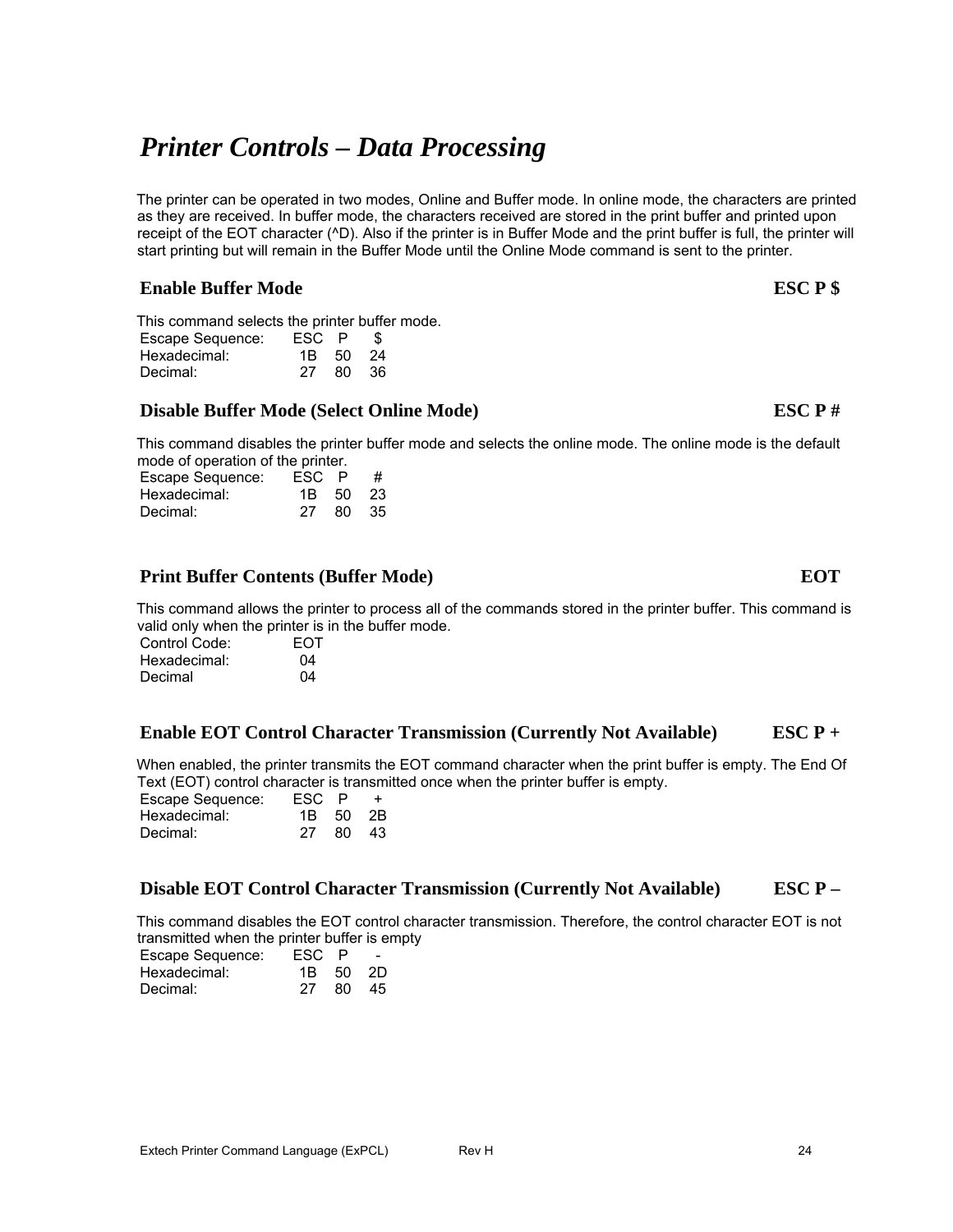## *Printer Controls – Printed Output Adjust*

## **Print Contrast ESC P** *n*

This command sets the printer level of contrast or darkness of the printer. The parameter *n* is the level of contrast.  $1 \le n \le 9$ .

The printed text or graphics contrast depends on the type of thermal paper used, the printer battery voltage and the printer contrast setting (selected by the host application).

The table below specifies recommended *n* values according to the media used.

| Paper type       | Low | <b>Medium</b> | High |
|------------------|-----|---------------|------|
| P390             |     | $2$ (*)       | 3    |
| P300             | 4   | 5             | 6    |
| Reserved         |     | 8             | 9    |
| (currently P300) |     |               |      |

\* The printer defaults to a contrast of '2'.

Note that the print speed and power consumption is affected by the contrast setting.

Example: The following escape sequence set the printer contrast to "7".

| Escape Sequence: | ESC P    |       |
|------------------|----------|-------|
| Hexadecimal:     | 1B 50 37 |       |
| Decimal:         | 27       | 80 55 |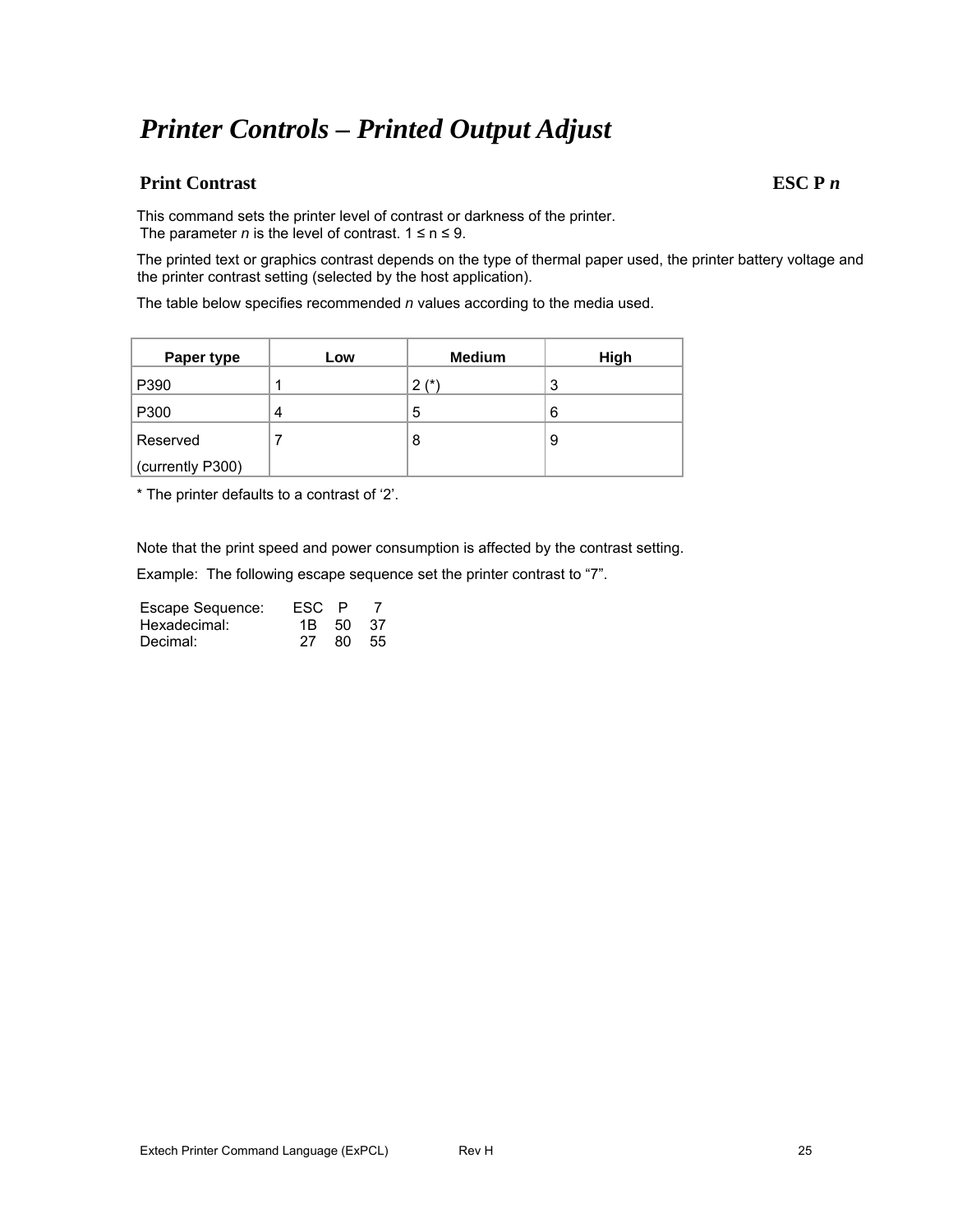## *Printer Controls - Reset*

## **Cancel** Cancel CAN **CAN**

This command deletes the entire printer buffer and resets the printer to the power-up default values.

| Control Code: | CAN |
|---------------|-----|
| Hexadecimal:  | 18  |
| Decimal:      | 24  |

## **Reset printer and load default setup ESC @ ESC @**

This command initializes all programmable attributes to factory default values. Custom programming, present in flash memory, will be restored as well, overriding the factory defaults.

Note: This command does not clear the print buffer! Use the Cancel (CAN) command to clear the buffer.

This command will not restore any changes that were burned into the flash memory such as: fonts, logos, default power up message or hardware information message.

User programmable printer attributes and their factory defaults are shown in the table below:

| <b>Attribute</b>                  | <b>Factory Default</b> |
|-----------------------------------|------------------------|
| Font                              | Courier 3              |
| Character set                     | International          |
| Underline                         | Disabled               |
| Bold                              | Disabled               |
| Reverse Printing (White on Black) | Disabled               |
| Double Width                      | Disabled               |
| Double Height                     | Disabled               |
| Line spacing                      | 3 dots                 |
| Form Feed Length                  | 2030 dots              |
| Vertical Tab distance             | $203$ dots             |
| Horizontal Tab distance           | 100 dots               |
| Printing direction                | Left-to-right          |
| Contrast                          | 2                      |
| <b>Sensor Sensitivity</b>         | 255                    |
| Auto Power Down time              | 99 seconds             |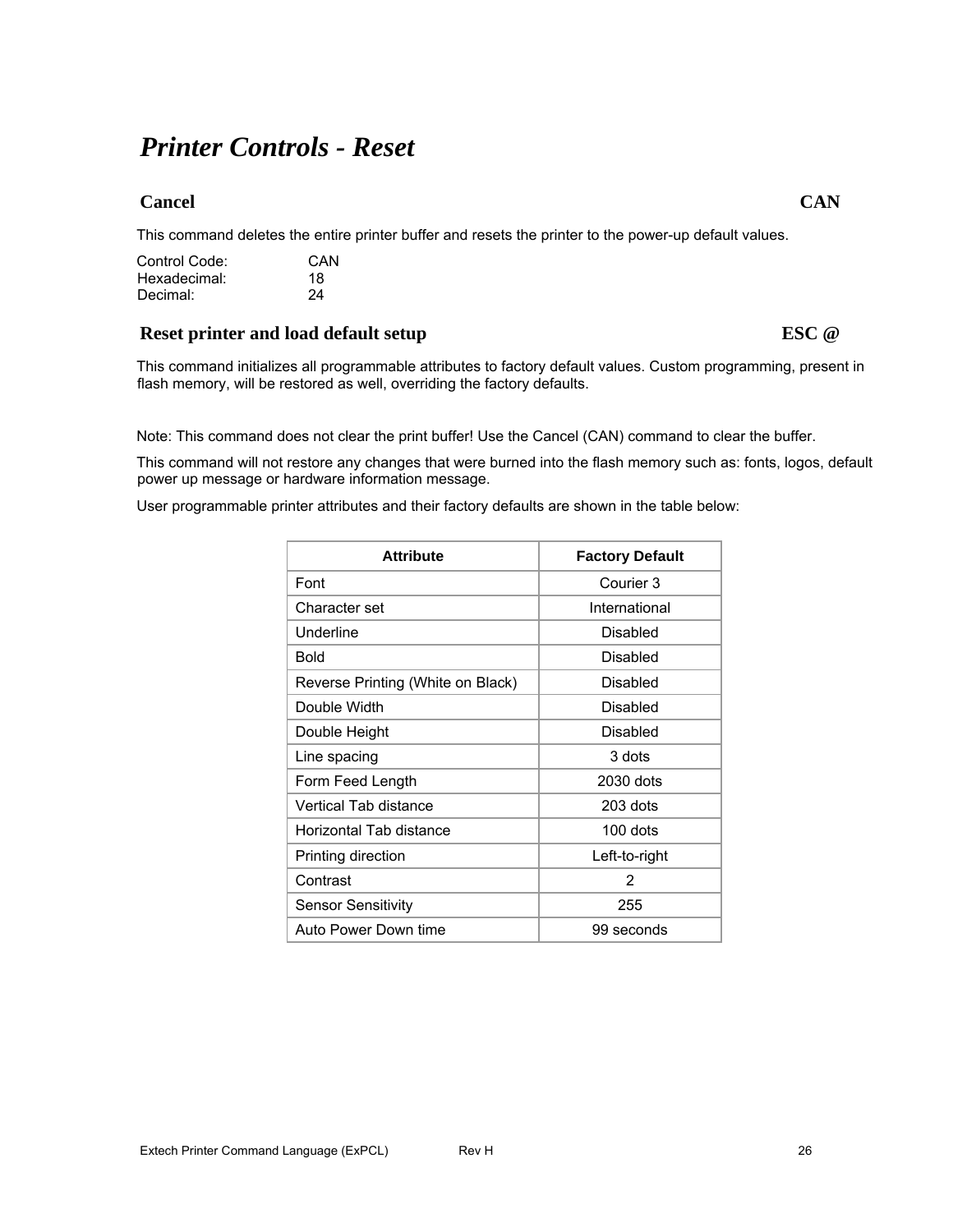# *Printer Controls – Power*

## **Auto Power Down Command ESC M** *n m 0 CR*

This command configures the printer Auto power-down timer.

In order to conserve battery life, the printer features an auto power down timer. If the printer is in the AUTO POWER DOWN MODE, the power down timer defaults to 99 seconds on initial power up. Refer to the printer User Manual for appropriate dip-switch positions.

The auto power down timer may be set or disabled by sending recognized command strings. The auto power down is re-started upon every character received.

The auto power down timer may be disabled by activating the <RTS> input line, or setting the auto power down timer to zero, the printer lowers the CTS output line and transmits AUXOFF followed by XOFF before power down. On power down the timer reverts to its default settings.

The parameters n1 and n2 may be set to '0' through '9'.

Example 1: The command Esc M 0 0 0 CR Disables the power out timer

Example 2: The command Esc M 9 9 0 CR Sets the timer to 99 seconds

Note that spaces are not part of the command

## **Extended Auto Power Down Command ESC M HH MM SS 0 CR**

The 'Set Auto Power Down' command allows the user to program the printer to automatically shut down after a certain length of inactivity. This command accepts the following formats: (1) seconds, (2) minutes and seconds, or (3) hours, minutes and seconds. When used in conjunction with the Default Power Up Setup command, this command will allow for the power down timer value to be saved permanently in Flash.

The following table details the available formats for this command:

| <b>Command String</b>                                                                                                                                    | <b>Printer Response</b>                                                                       |
|----------------------------------------------------------------------------------------------------------------------------------------------------------|-----------------------------------------------------------------------------------------------|
| $\mathsf{Esc-}\{M'-S_1\} - S_2 - 0' - \mathsf{CR}$                                                                                                       | Sets the printer Auto power down timer to<br>$S_1S_2$ seconds                                 |
| $\mathsf{Esc}\text{-}'\mathsf{M}'\text{-}'\mathsf{M}_3'\text{-}'\mathsf{M}_2'\text{-}'\mathsf{S}_3'\text{-}'\mathsf{S}_2'\text{-}'0'\text{-}\mathsf{CR}$ | Sets the printer Auto power down timer to<br>$M_1M_2$ minutes $S_1S_2$ seconds                |
| $\mathsf{Esc-}^{\mathsf{f}}\mathsf{M}'-\mathsf{H}'_1-\mathsf{H}'_2-\mathsf{M}'_1-\mathsf{M}'_2-\mathsf{S}'_1-\mathsf{S}'_2-\mathsf{O}'-\mathsf{CR}$      | Sets the printer Auto power down timer to<br>$H_1H_2$ hours $M_1M_2$ minutes $S_1S_2$ seconds |

Here,  $H_1H_2$ ,  $M_1M_2$  and  $S_1S_2$  are two decimal characters that denote hours, minutes and seconds respectively. Values range from '00' to '99' with values over 59 being carried over. Up to 18 hours may be specified. The CR character at the end of the command is mandatory.

Example 1: This escape sequence sets the Auto power down timer to 54 seconds

| Escape Sequence: | ESC M 5 4 0 CR |  |                   |  |
|------------------|----------------|--|-------------------|--|
| Hexadecimal:     |                |  | 1B 4D 35 34 30 0C |  |
| Decimal:         |                |  | 27 77 53 52 48 13 |  |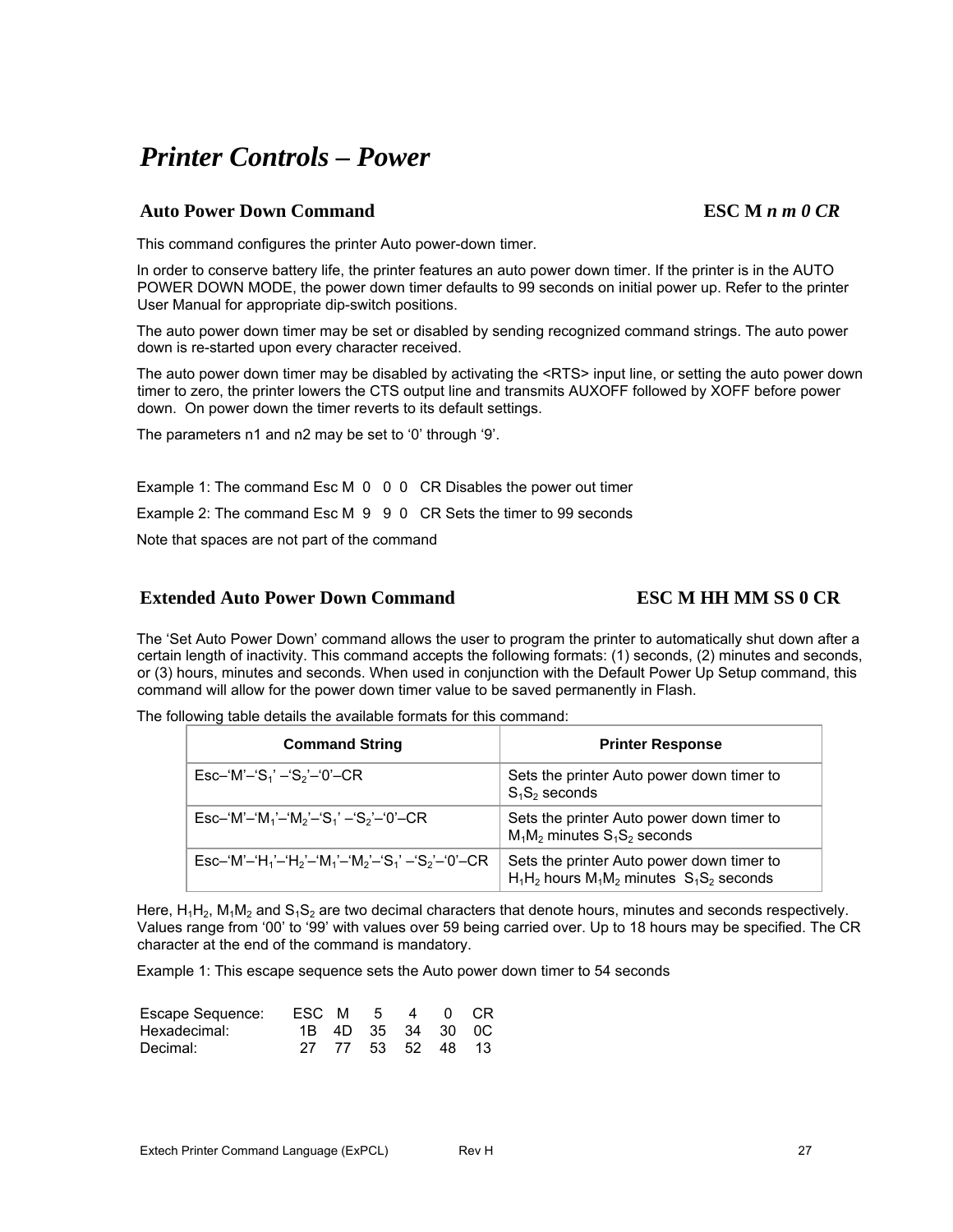Example 2: This escape sequence sets the Auto power down timer to 1 hour 16 minutes 54 seconds. Note that 76 minutes was converted to 1 hour 16 minutes.

| Escape Sequence: ESC M 7 6 5 4 0 CR |  |                         |  |  |  |
|-------------------------------------|--|-------------------------|--|--|--|
| Hexadecimal:                        |  | 1B 4D 37 36 35 34 30 0C |  |  |  |
| Decimal:                            |  | 27 77 55 54 53 52 48 13 |  |  |  |

Example 3: This escape sequence sets the Auto power down timer to 18 hours. Note that 98 hours got truncated to 18 hours

| Escape Sequence: ESC M 9 8 7 6 5 4 0 CR |  |                               |  |  |  |
|-----------------------------------------|--|-------------------------------|--|--|--|
| Hexadecimal:                            |  | 1B 4D 39 38 37 36 35 34 30 0C |  |  |  |
| Decimal:                                |  | 27 77 57 56 55 54 53 52 48 13 |  |  |  |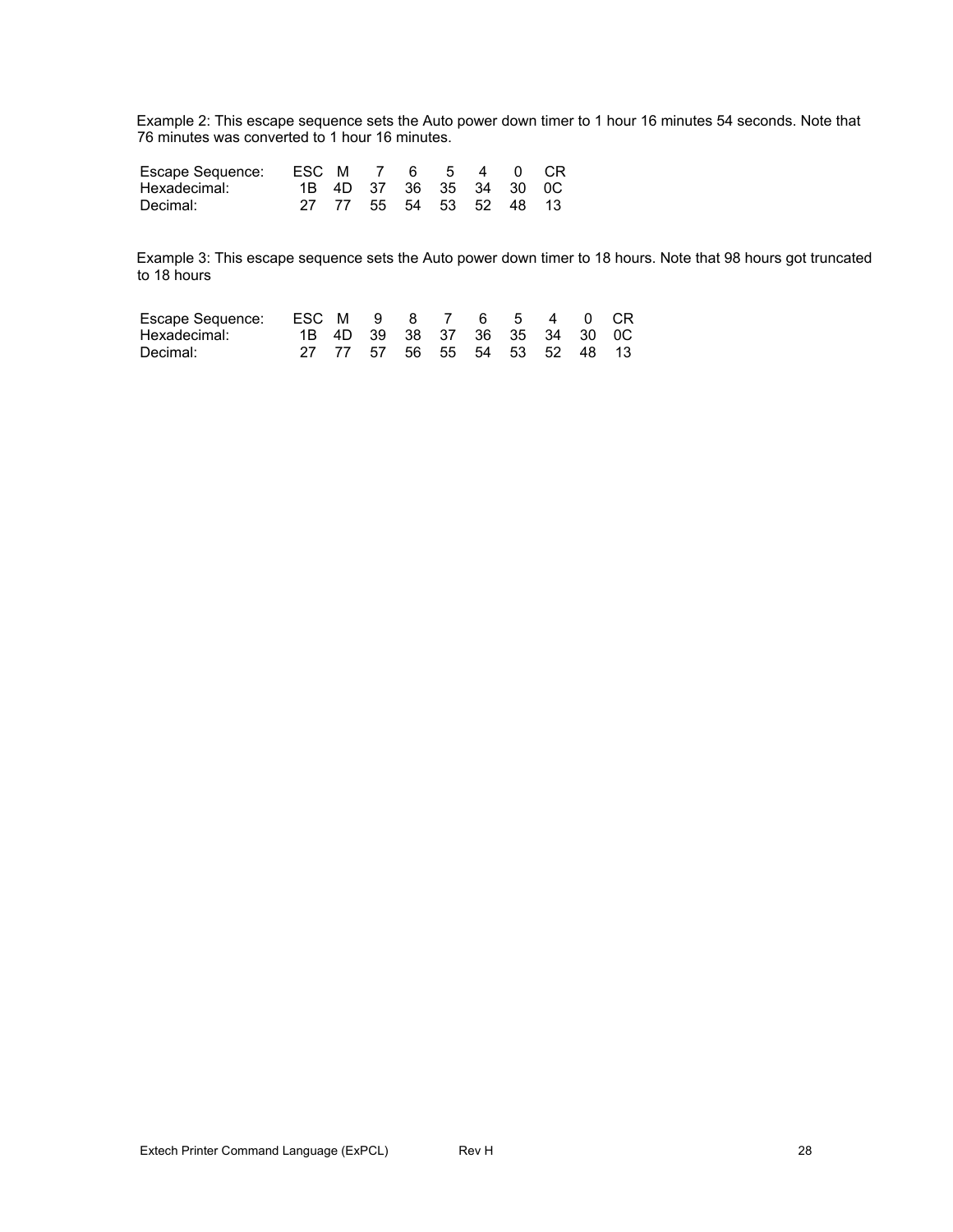## *Printer Status Commands*

## **Query Print Buffer & Timer-MCR Status STX**

This command will cause the printer to print the battery status

| <b>Printer Response</b>    |                              |  |  |  |  |
|----------------------------|------------------------------|--|--|--|--|
| <b>Print Buffer Status</b> | ESC B <4 ASCII digits> CR LF |  |  |  |  |
| <b>Timer-MCR Status</b>    | ESC M <4 ASCII digits> CR LF |  |  |  |  |

Note that the first three digits of the Timer-MCR field correspond to the printer times. The last byte indicates that the MRC track is currently activated in the printer.

### **Query Print Buffer, Battery Voltage, Timer-MCR & Print Head Temperature SYN**

This command will cause the printer to send the following information to the host:

| <b>Printer Response</b>       |                              |  |  |  |  |  |
|-------------------------------|------------------------------|--|--|--|--|--|
| <b>Print Buffer Status</b>    | ESC B <4 ASCII digits> CR LF |  |  |  |  |  |
| <b>Battery Voltage Status</b> | ESC V <4 ASCII digits> CR LF |  |  |  |  |  |
| <b>Timer-MCR Status</b>       | ESC M <4 ASCII digits> CR LF |  |  |  |  |  |
| <b>Print Head Temperature</b> | ESC T <4 ASCII digits> CR LF |  |  |  |  |  |

Note that the first three digits of the Timer-MCR field correspond to the printer times. The last byte indicates that the MRC track is currently activated in the printer.

### **Print Battery Voltage ESC P**  $\wedge$

This command will enable the printer to output the battery voltage reading.

| Escape Sequence: | ESC P    |    |      |
|------------------|----------|----|------|
| Hexadecimal:     | 1B 50 5F |    |      |
| Decimal:         | 27.      | 80 | - 94 |

#### **Query Printer Firmware Version ESC P** (

This command will cause the printer to send the Firmware Version to the host.

| Escape Sequence: | ESC P    |     |     |
|------------------|----------|-----|-----|
| Hexadecimal:     | 1B 50 28 |     |     |
| Decimal:         | 27       | -80 | -40 |

After sending the previous command, the printer will respond with the following ASCII sequence:

ASCII Sequence: < string> CR LF

The <string> field represents the firmware version.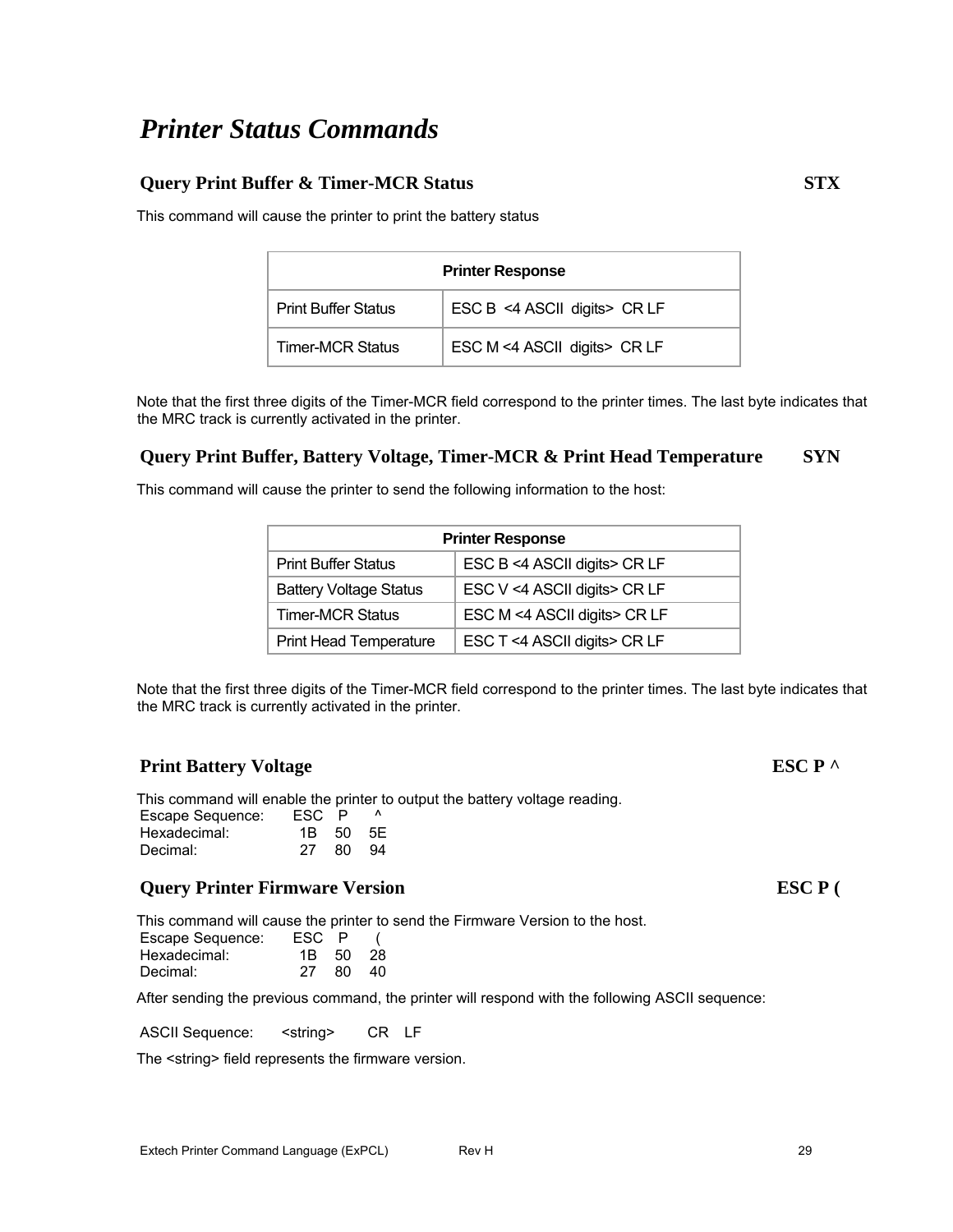## **Query Printer Model and Hardware Revision Level ESC P )**

This command will cause the printer to send the hardware model to the host.

| <b>Escape Sequence:</b> | ESC P    |       |
|-------------------------|----------|-------|
| Hexadecimal:            | 1B 50 29 |       |
| Decimal:                | 27.      | 80 41 |

After sending the previous command, the printer will respond with the ASCII sequence:<br>ASCII Sequence: < string> CR LF ASCII Sequence:<string>

The <string> field represents the hardware model.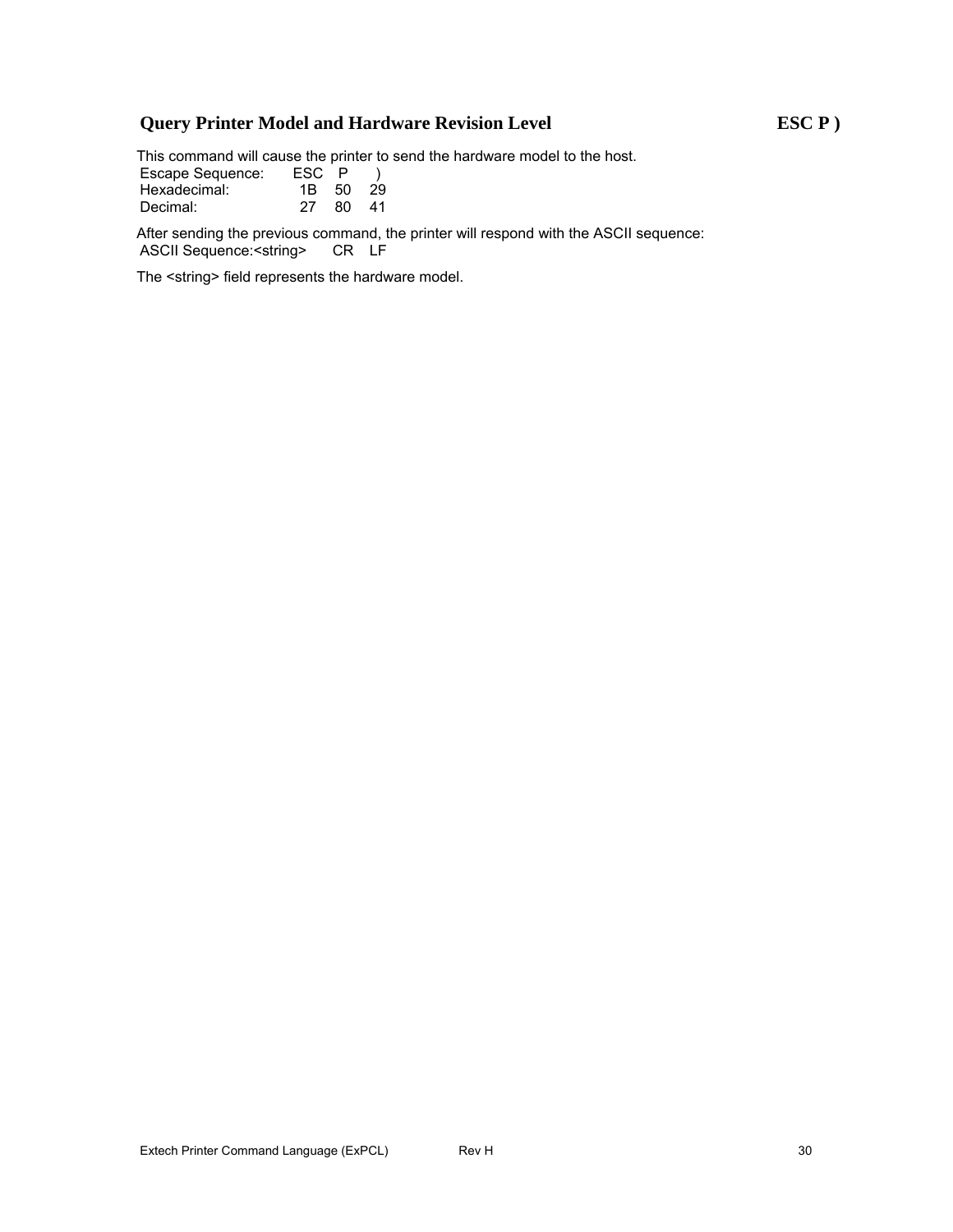## *Magnetic Card Reader*

A three track Magnetic Card Reader is an option available on the Extech printers. The MCR reader is designed to read magnetically encoded data from cards conforming to ANSI/ISO 7810, 7811 standards.

The MC reader converts the F2F encoded signals on the magnetic card, to ISO7811 compatible ASCII format and transmits the information to the host computer or terminal. Also, the MCR can read one, two or three tracks simultaneously and bi-directionally.

The table below summarizes the format of the data stored on each magnetic track.

| <b>Track Position</b>     | Track 1<br>ISO1 (IATA) | Track2<br><b>ISO2 (ABA)</b> | Track3<br>ISO3(MINTS) |
|---------------------------|------------------------|-----------------------------|-----------------------|
| <b>Recording Density</b>  | 210 BPI                | 75 BPI                      | 210 BPI               |
| <b>Recording Capacity</b> | 79 characters          | 40 characters               | 107 characters        |
| Number of data bits       |                        | 5                           |                       |
| <b>Card Thickness</b>     | $.76$ mm +/- 0.08 mm   |                             |                       |

## **Read Magnetic Card Data ESC M** *n1 n2 t* **(CR) or ESC m** *n1 n2 t* **(CR)**

This command activates the MRC reader and waits until the user swipes a card (or until the timer times out). The <*n1><n2>* parameters are used to set the MC reader's timer. "01" through "99" are valid timer settings. "00" disables the timer. The 't' value indicates which MCR track number to read.

The printer aborts and transmits the time-out error message if the operator fails to swipe a card within the time period set by the host application.

If the timer times out, the printer aborts the swipe process, transmits the timeout error message and switches off the <READING> LED. A good magnetic card swipe automatically terminates the read process. The following table details the possible combinations for this command: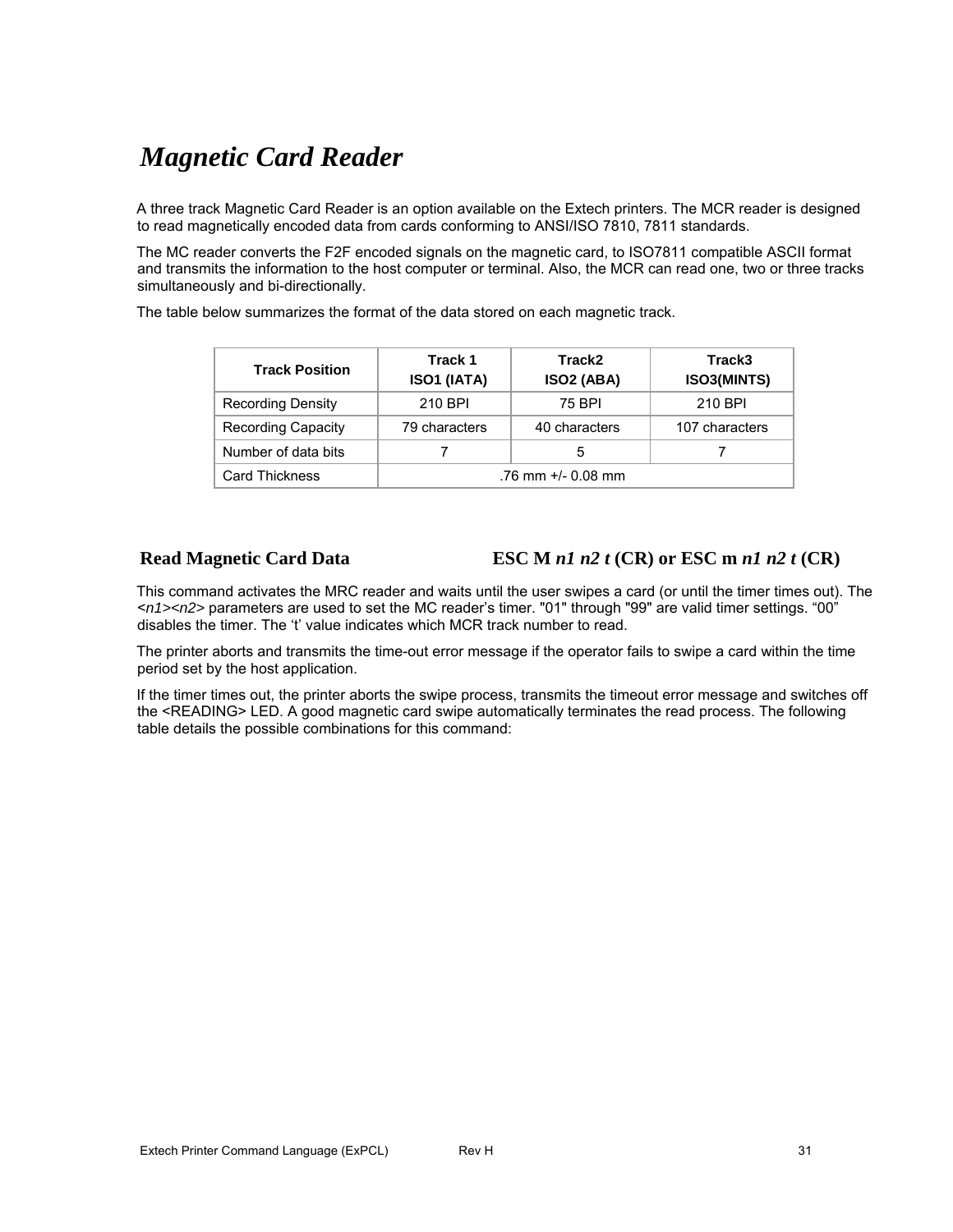| <b>Magnetic Card Command String</b>                                                 | <b>Description</b>                       |
|-------------------------------------------------------------------------------------|------------------------------------------|
| ESC M n1n2 1 CR (CR = Carriage Return) or<br>ESC m n1n2 1 CR (CR = Carriage Return) | Read Track1 only                         |
| FSC M n1n2 2 CR or FSC m n1n2 2 CR                                                  | Read Track2 only                         |
| ESC M n1n2 3 CR or ESC m n1n2 3 CR                                                  | Read Track3 only                         |
| FSC M n1n2 4 CR or FSC m n1n2 4 CR                                                  | Read Track1 and Track2<br>simultaneously |
| ESC M n1n2 5 CR or ESC m n1n2 5 CR                                                  | Read Track2 and Track3<br>simultaneously |
| ESC M n1n2 6 CR or ESC m n1n2 6 CR                                                  | Read Tracks 1.2 and 3<br>simultaneously  |

Example: The following escape sequence sets the timer to 99 seconds and activates the MRC to read the track #1.

| Escape Sequence: | FSC. | м   | 9  |    |    | CR. |
|------------------|------|-----|----|----|----|-----|
| Hexadecimal:     | 1B   | 4D  | 39 | 39 | 31 | 0C. |
| Decimal:         | 27   | 77  | 57 | 57 | 49 | 13  |
| or               |      |     |    |    |    |     |
| Escape Sequence: | FSC. | m   | 9  |    |    | CR  |
| Hexadecimal:     | 1B   | 6D. | 39 | 39 | 31 | OC. |
| Decimal:         | 27   | 109 | 57 | 57 | 49 | 13  |

#### **Magnetic Card Data Output Format**

The track data retrieved from a magnetic card is transmitted to the host in ISO7811 ASCII format as summarized in the table below. The first four characters ("%/1/") flag the track number, the track data follows the flag string terminated with '?'-CR-LF.

'%;+' are the track start characters, While '?' is the end of track character.

If no data is available for a track then that data field will be empty. If an Error is encountered on any track, a single 'E' will be the output for that track's data field. The ISO 7811 ASCII Format is detailed below:

| Track1 |      | Track 2 |                   |      | Track 3             |                    |      |       |
|--------|------|---------|-------------------|------|---------------------|--------------------|------|-------|
| %11    | Data | ?CRLF   | $\sqrt{2}$<br>12. | Data | $\sim$ 20DLE<br>◡Ҟឹ | $-131$<br><b>+</b> | Data | ?CRLF |

#### **Magnetic Card Read Error Messages**

The characters <%> and <E> preface all error messages. Following these two characters is a comma, two ASCII digits representing the error number (01 through 99), another comma, English description of the error encountered, and finally a CR-LF which terminates the <Error Message> string. The syntax is as follows:

<%><E>, nn, Error text in ASCII, <CR> <LF>

Where *nn* is the error number encountered

The printer may transmit three (3) types of Read Error messages. Refer to the table below for detailed description of the error messages.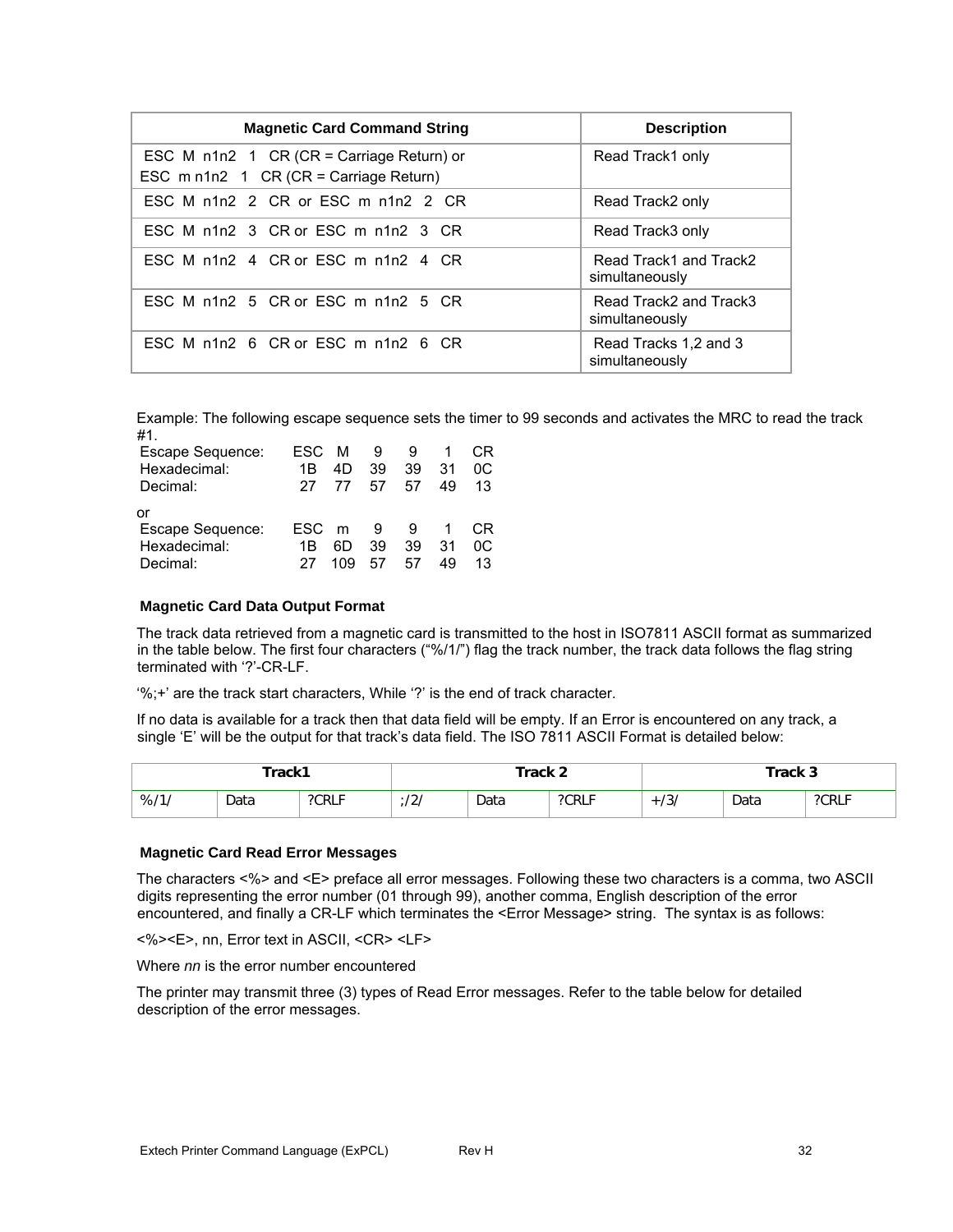| 05 | Time-out Expired      |
|----|-----------------------|
|    | Invalid Track Number  |
| 09 | <b>Cancel Request</b> |
|    |                       |

**Error # Error Message Transmitted** 

#### **Interfacing to the Magnetic Card Reader**

This section details the software steps required to access the MC reader from a computer or a terminal.

(1) The Host Selects the printer by activating the RTS input line or sending wake-up characters to the printer.

(2) The Printer Sends the XON command to the host to indicate that it is ready to receive data from the host.

(3) Once XON is received the host sends an ASCII serial command string to enable the magnetic card reader (e.g. Esc-m004-cr). The printer switches on the GREEN <READY> LED.

(4) Once the operator swipes the magnetic card, the printer transmits, in ASCII format, the track information found on the magnetic card.

A good read automatically switches off the MC reader and the <READY> LED.

(5) The <READY> LED illuminates RED if an error is encountered while reading the magnetic card.

The printer transmits a timeout error message if the operator fails to swipe a card in the time period set by the host application.

#### **Cancel Magnetic Card Data Read Command ESC C**

This command cancels the MCR read process. The printer returns to online operation mode.

| Escape Sequence: | ESC C |     |  |
|------------------|-------|-----|--|
| Hexadecimal:     | 1B 43 |     |  |
| Decimal:         | 27.   | -67 |  |

Note that after executing this command the printer will send the message ",09, Cancel Request" to the host.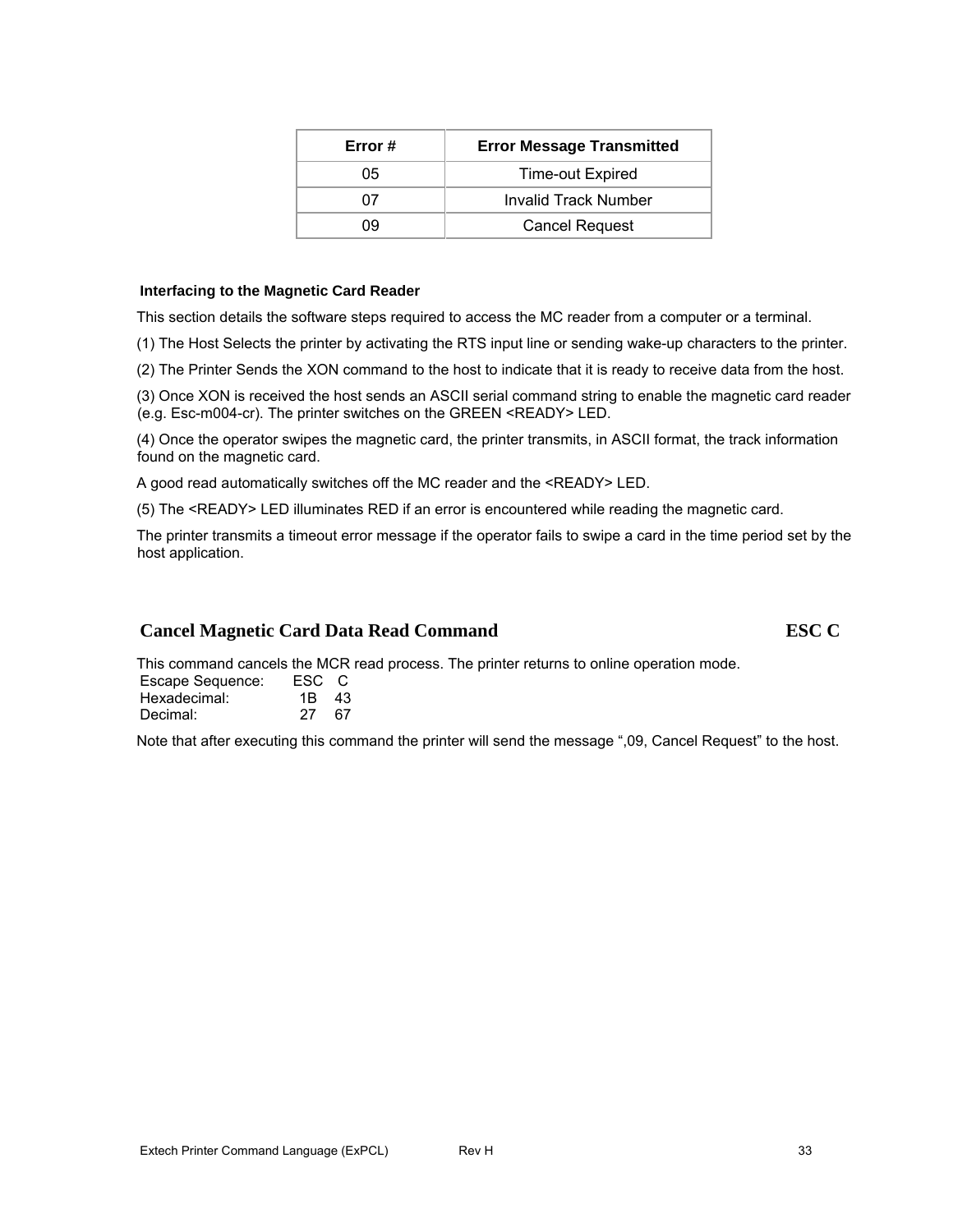# *Black Mark Sensing Control commands*

## Set Paper-Out Sensitivity ESC Q Q *n* CR

This command sets the paper-out sensor sensitivity level.  $0 \le n \le 255$ .

This command sets the number of 0.125mm dot rows that the printer can advance paper before the sensor detects an out of paper error. The length of the paper sensitivity must be larger than the length of the black mark on the media to avoid paper out error.

The value selected for the sensitivity is dependent upon the height of the pre-printed black mark located on the label or form stock. The default power-on value *n* is 255 (0xFF).

Example: The following escape sequence sets the paper sensitivity to 6.25mm (50\*0.125)

| Escape Sequence: | $\text{ESC}$ Q Q 50 |             |  |
|------------------|---------------------|-------------|--|
| Hexadecimal:     |                     | 1B 51 51 32 |  |
| Decimal:         |                     | 27 81 81 50 |  |

## **Enable Black Mark Reporting ESC Q R CR**

This command enables the printer to send reporting messages to the host. Refer to "Black Mark Found" and "Black Mark not found" commands for details of the messages that are activated.

| Escape Sequence: | ESC Q R CR |             |  |
|------------------|------------|-------------|--|
| Hexadecimal:     |            | 1B 51 52 0D |  |
| Decimal:         |            | 27 81 82 13 |  |

### **Disable Black Mark Reporting ESC Q r CR**

Prevents the printer from sending report messages to the host. Refer to "Black Mark Found" and "Black Mark not found" commands for details of the messages that are deactivated

| Escape Sequence: | ESC Q | r CR         |  |
|------------------|-------|--------------|--|
| Hexadecimal:     |       | 1B 51 72 0D  |  |
| Decimal:         |       | 27 81 114 13 |  |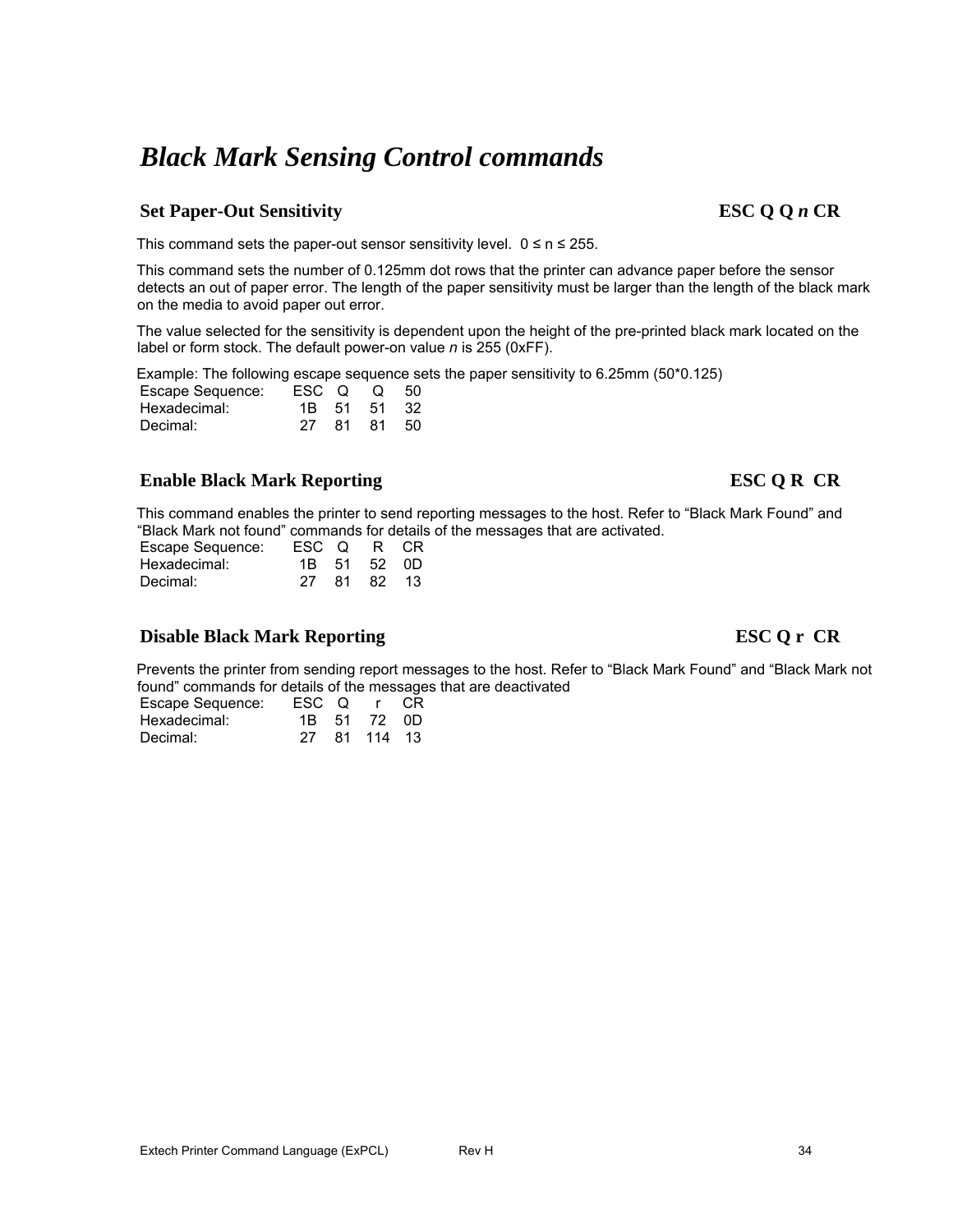# *Black Mark Sensing Command Mode*

## **Forward Seek Black Mark ESC Q F n CR**

This command sets the printer to black mark seek mode using a forward feed operation. The value of forward feed is determined by the user in dot lines (n) where 0 ≤ n ≤ 255 dots. Each dot line corresponds to 0.250mm. If the black mark is found, the printer responds with the command "Black Mark Found", otherwise the printer responds with the command "Black Mark not Found". Both escape sequence responses are described below.

Example: The following escape sequence advances the paper 80 dot lines looking for a Black Mark.

| Escape Sequence: | ESC Q F |                | P CR |
|------------------|---------|----------------|------|
| Hexadecimal:     |         | 1B 51 46 50 0D |      |
| Decimal:         |         | 27 81 70 80 13 |      |

## **Reverse Seek Black Mark ESC Q B n CR**

This command causes the printer to seek black mark using backward feed until n dot line feeds have been processed; each dot line feed is 0.25mm.

Not the using this command can cause a paper jam since the paper is advanced in reverse mode. The results may vary depending on the media used in the printer.

## **Black Mark Found (Response from printer)** ESC Q?? n1, n2

This message is sent to the host and indicates that a black mark has been found. The numbers n1 and n2 are the high and the low nibble, respectively, describing how many (0.25mm) dot lines were required to find black mark.

## **Black Mark Not Found (Response from Printer) ESC Q 0 0 n1 n2**

This message is sent to the host and indicates that a black mark has not been found. The numbers n1 and n2 are the high and the low nibble, respectively, describing how many (0.25mm) dot lines were processed before reporting black mark not found.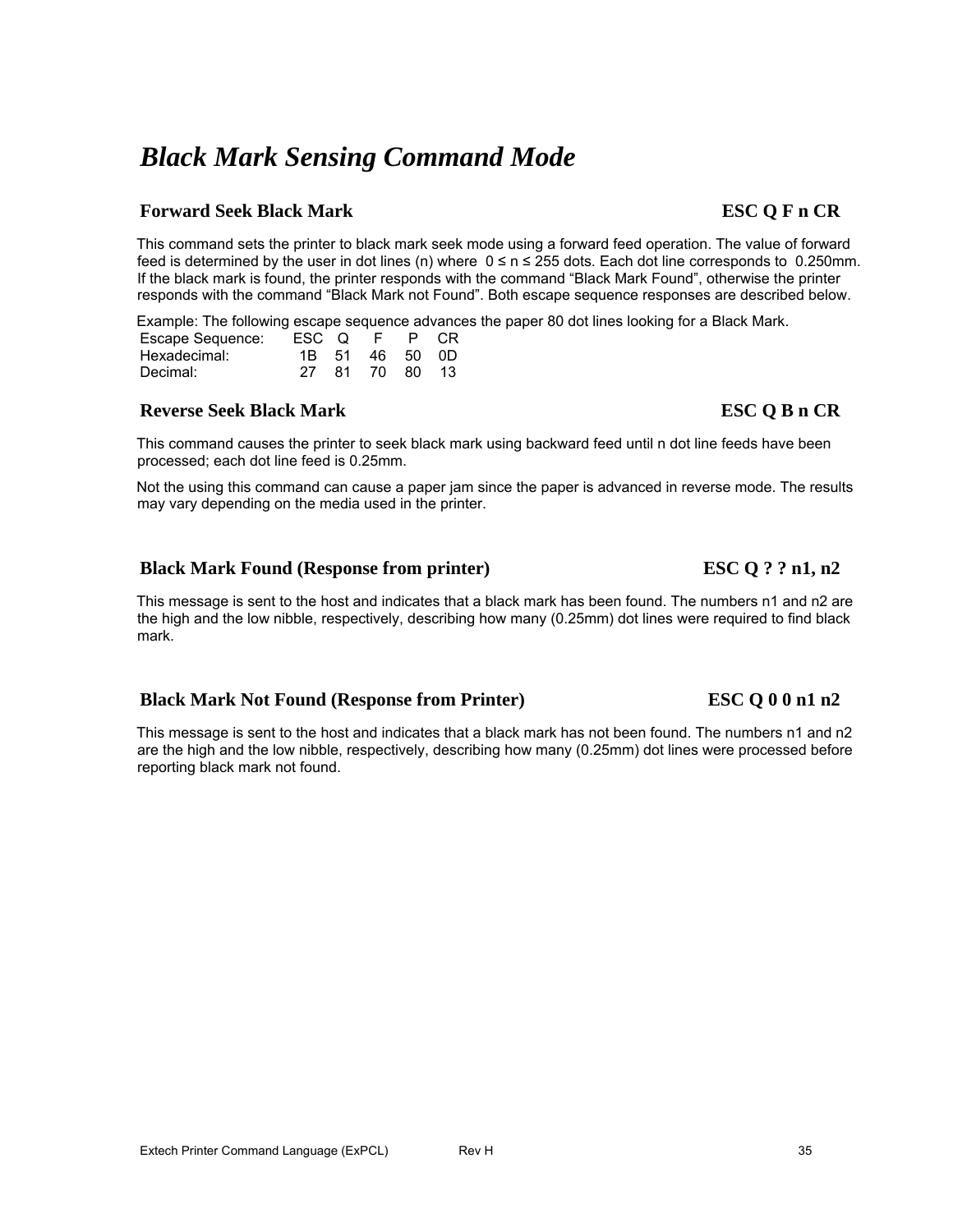# *Black Mark Sensing Auto Mode*

### **Enable Front Black Mark Sensor ESC Q f e CR**

This command will enable the printer's front black mark sensor and automatically disable the BACK side sensor.

| Escape Sequence: |  | ESC Q f e CR     |  |
|------------------|--|------------------|--|
| Hexadecimal:     |  | 1B 51 66 65 0D   |  |
| Decimal:         |  | 27 81 102 101 13 |  |

### **Disable Front Black Mark Sensor ESC Q f d CR**

This command disables the printer's front black mark sensor.

| Escape Sequence: | ESC Q f d CR |                  |  |  |
|------------------|--------------|------------------|--|--|
| Hexadecimal:     |              | 1B 51 66 64 0D   |  |  |
| Decimal:         |              | 27 81 102 100 13 |  |  |

### **Enable Back Black Mark Sensor ESC Q b e CR**

This command will cause the printer to enable the back black mark sensor and automatically disables the front side sensor.

| Escape Sequence: | ESC Q b e CR |  |                 |  |
|------------------|--------------|--|-----------------|--|
| Hexadecimal:     |              |  | 1B 51 62 65 0D  |  |
| Decimal:         |              |  | 27 81 98 101 13 |  |

## **Disable Back Black Mark Sensor ESC Q b d CR**

This command will disable the printer's back black mark sensor. Escape Sequence: ESC Q b d CR Hexadecimal: 1B 51 62 64 0D Decimal: 27 81 98 100 13

### **Disable Both Front and Back Black Mark Sensors ESC Q f x CR or ESC Q b x CR**

This command disables the printer's front and back black mark sensors.

| Escape Sequence: | ESC Q f x CR |                  |  |  |
|------------------|--------------|------------------|--|--|
| Hexadecimal:     |              | 1B 51 66 78 0D   |  |  |
| Decimal:         |              | 27 81 102 120 13 |  |  |

or

This command disables the printer's front and back black mark sensors.

| Escape Sequence: | ESC Q b x CR |                  |  |
|------------------|--------------|------------------|--|
| Hexadecimal:     |              | 1B 51 66 78 0D   |  |
| Decimal:         |              | 27 81 102 120 13 |  |

## **Printed Receipt/Label Presenter Positive Adjust FIGURE 4.1 ESC O D + n**

This command will cause the printer to advance the paper to the distance specified by *n* dots after a form or label has been printed.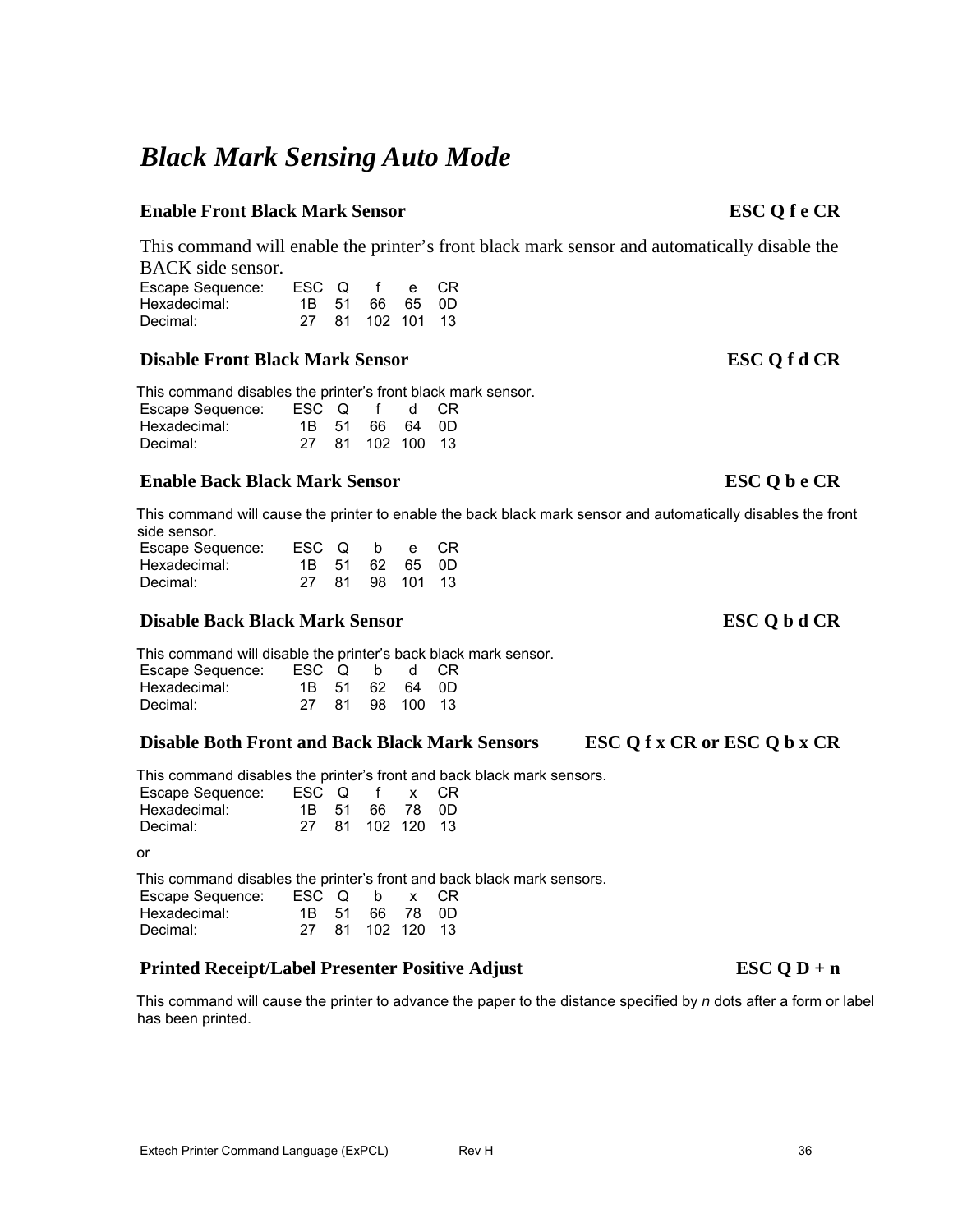Example: The following escape sequence will feed the paper 112 dots.

| Escape Sequence: | $\text{ESC}$ Q D + 112 |                 |  |
|------------------|------------------------|-----------------|--|
| Hexadecimal:     |                        | 1B 51 44 2B 70  |  |
| Decimal:         |                        | 27 81 68 43 112 |  |

## **Printed Receipt/Label Presenter Positive Adjust ESC Q P n**

This command is identical to *Esc Q D + n* command and will cause the printer to advance the paper to the distance specified by *n* dots after a form or label has been printed.

Example: The following escape sequence will feed the paper 112 dots.

| Escape Sequence: | ESC Q | P.          | 112    |
|------------------|-------|-------------|--------|
| Hexadecimal:     |       | 1B 51 50 70 |        |
| Decimal:         | 27 81 |             | 80 112 |

## **Printed Receipt/Label Presenter Negative Adjust (\*) ESC Q D – n**

This command will cause the printer to move the paper backwards to a distance specified by *n* dots after a form or label has been printed.

Example: The following escape sequence will move the paper backwards 112 dots

| Escape Sequence: | ESC Q D |                | - 112           |
|------------------|---------|----------------|-----------------|
| Hexadecimal:     |         | 1B 51 44 2D 70 |                 |
| Decimal:         |         |                | 27 81 68 45 112 |

Note: In Auto Q-Mark Mode Form Feed length is limited to the following range: 609 – 3654 print dots. Default value is set to 1218 dots.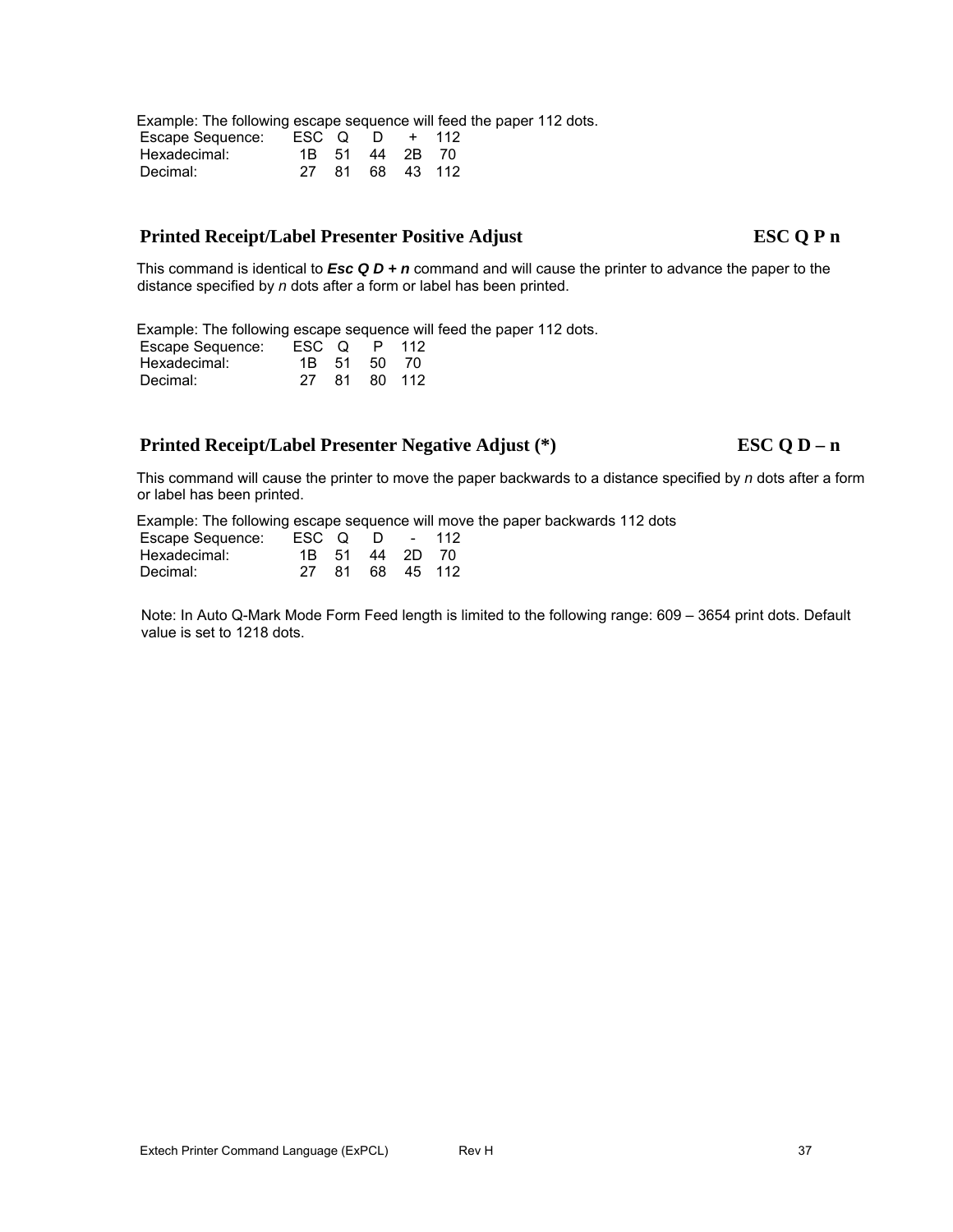# *Page Print Commands - Configuration*

Extech printers can operate in two separate modes: Line Print Mode and Page Print Mode.

On Power Up the printer defaults to Line Print Mode. In this mode, all data is printed from top to bottom as it is received. In Page Print mode, the canvas is constructed in advance and the form is printed afterwards. This allows for positioning of text, barcodes, lines and rectangles at specific X and Y coordinates and also at specific angles – 0, 90, 180 and 270 degrees. The rendering process of the page is done in printer's memory.

Page Print Mode can be used to design a certain template and replace only variable data during communication.



## **Line Printing vs. Page Printing**

This section describes the commands which are supported in Page Print Mode.

### **Enter the Page Printing Mode**  ESC P P

This command is required to enter Page Print Mode.. Esc P P also works in conjunction with the following commands:

| <b>Command Name</b>         | <b>Command String</b> | <b>Command Description</b>                                                                             |
|-----------------------------|-----------------------|--------------------------------------------------------------------------------------------------------|
| Enter Buffer Mode           | Esc P \$              | Printer Enters Buffer Mode. All data is retained in<br>the Buffer until $\wedge$ D (0x04) is received. |
| Exit Buffer Mode            | Fsc P#                | Exits Buffer Mode and puts the printer into the<br>Line print Mode                                     |
| <b>Print Buffer Content</b> | $^{\wedge}$ D         | Prints Buffer Content; Printer is ready to receive<br>more data.                                       |

## **Mark Beginning of a Page 3 and 2 and 3 and 3 and 3 and 3 and 3 and 3 and 3 and 3 and 3 and 3 and 3 and 3 and 3 and 3 and 4 and 4 and 4 and 4 and 4 and 4 and 4 and 4 and 4 and 4 and 4 and 4 and 4 and 4 and 4 and 4 and 4 an**

This command follows Esc P P command and is used to indicate the beginning of a form in page printing mode.

## **Define the Page Size SetPageSize (***width***,** *height***);**

This command is used to define the valid drawing area for a label or form. Two parameters are required: *width* and *height* of the form, measured in dots.

### Set Margins SetMargin (*lm*, *tm*);

This command sets the left margin to *lm* and the top margin to *tm*. The margin is then used as a start point (0, 0) for the form or label.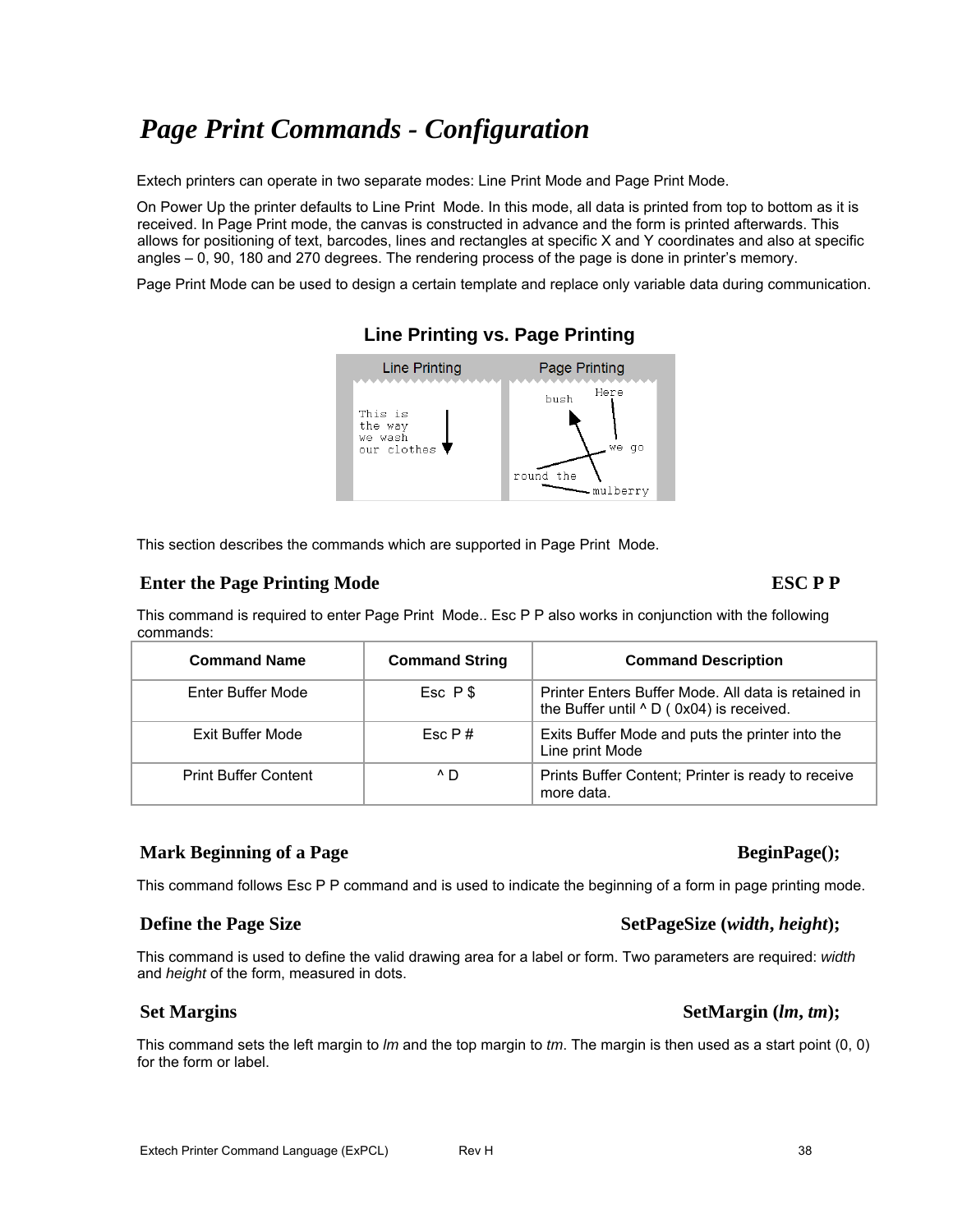## **Mark Page End, Print and Exit EndPage(); EndPage();**

This command is used to end a form or label while in the Page Printing mode. This command also forces the printer to print a label or form.

# *Page Print Commands – Draw Commands*

### **Draw Text** DrawText (x,y,color,angle,"string");

Draws text at any coordinate on the canvas.

DrawText "data" prints the text enclosed in the double quotes at the current cursor location. x and y specify where the text is to be printed (upper left corner of the first letter of the top line).

#### Parameters:

| $\boldsymbol{X}$ | specifies "x" axis location                                                                                                              |
|------------------|------------------------------------------------------------------------------------------------------------------------------------------|
| V.               | specifies "y" axis location                                                                                                              |
| Color            | specifies text color: $0 =$ white, $1 =$ black.<br>User may print white text on an existing black background by specifying color = $0$ . |

*Angle* specifies text direction

| Angle | <b>Print angle</b>            | <b>Description</b>                                   |
|-------|-------------------------------|------------------------------------------------------|
|       | 0 degrees Counter-clockwise   | Prints text horizontally from left to right.         |
|       | 90 degrees Counter-clockwise  | Prints text vertically in the upward direction       |
|       | 180 degrees Counter-clockwise | Prints text horizontally from right to left          |
| 3     | 270 degrees Counter-clockwise | Prints text vertically in the downward<br>direction. |

**String** specifies the text to print

Multiple lines can be printed with a single 'DrawText' command by separating the lines with \n characters. Text formatting is accomplished by tags inserted in the string argument. The formatting is effective only in the string in which it appears and does not carry over to the subsequent DrawText commands. The text formatting commands are listed below.

| Command                            | <b>Name</b>       | <b>Description</b>                                                                                     |
|------------------------------------|-------------------|--------------------------------------------------------------------------------------------------------|
| <br>b>, $<$ /b>                    | <b>Bold</b>       | Text enclosed by <b> and </b> appear in bold.                                                          |
| $< u > 0$ , $< u > 0$              | Underline         | Text enclosed by $\langle u \rangle$ and $\langle u \rangle$ are underlined.                           |
| $\mathsf{h}$ = value>              | Text Height       | Text height is magnified by the given numeric value. Use $\leq h = 1$ ><br>to return to original size. |
| $\langle w = \text{value} \rangle$ | <b>Text Width</b> | Text width is magnified by the given numeric value. Use $\leq w = 1$<br>to return to original size.    |
| $< f = value$                      | Font              | Sets the font. value = $\{09\}$ .                                                                      |
| ۱n                                 | New Line          | Moves the cursor to the beginning of the next line.                                                    |
| $\leq$ , $\geq$ , $\  \cdot \ $    | Literals          | Use backslashes to print these special characters.                                                     |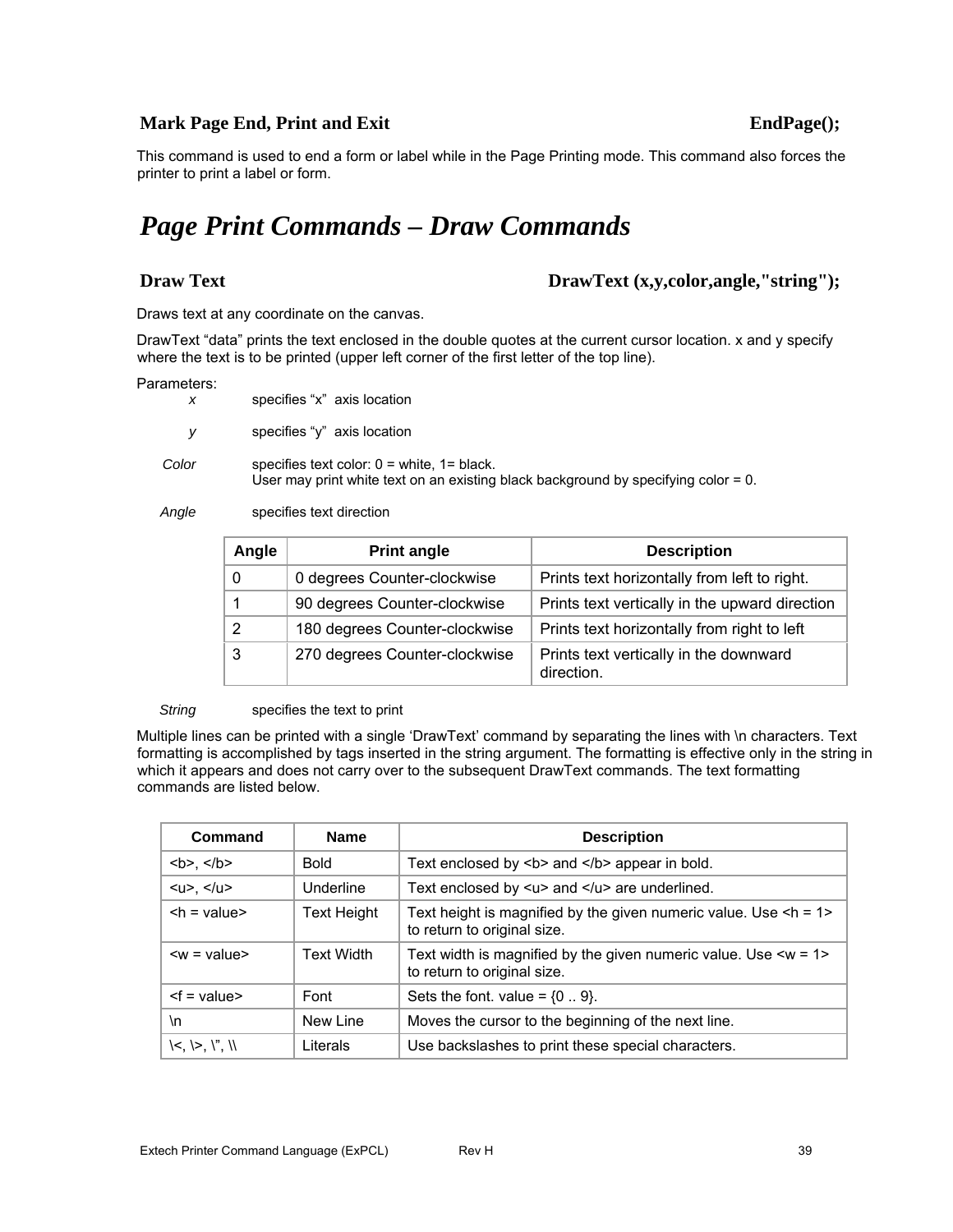Example: The figure below shows the use of the "\n" command as well as the effect of the angle command in the text being printed with the DrawText command



## **Draw Rectangle DrawRectangle (x1, y1, x2, y2, color, width);**

Draws a rectangle object at any coordinate on the canvas.

DrawRectangle command draws either a hollow or a filled rectangle. (x1, y1) and (x2, y2) specify the two diagonally opposing corners. All measurements are in dots.

#### Parameters:

| x1, y1 | Top left corner coordinates $(x1, y1)$                                                                                                                                |
|--------|-----------------------------------------------------------------------------------------------------------------------------------------------------------------------|
| x2. v2 | Bottom right corner coordinates $(x2, y2)$                                                                                                                            |
| color  | Specifies the line or fill color: $0 =$ white, $1 =$ black<br>The user may draw a white rectangle on a black background only by specifying color<br>$parameter = 0$ . |
| width  | Specifies the line width of a hollow rectangle. A zero-width results in a filled rectangle                                                                            |

## **Draw Bar Code DrawBarcode(x,y,angle,annotate,type,height, "data");**

Draws a barcode object at any coordinate on the canvas.

#### Parameters:

| $\chi$   | Indicates location on "x" axis of the left top corner                                        |
|----------|----------------------------------------------------------------------------------------------|
| Y        | indicates location on "y" axis of the left top corner                                        |
| angle    | Values 0, 1, 2, or 3 allow the barcode to be rotated 0, 90, 180, or 270 degrees respectively |
| annotate | Setting annotate to 1 allows human-readable text to appear. 'O' disables this function.      |
| type     | Indicates the barcode type to be printed. The barcodes supported are listed below:           |
|          | Tuno                                                                                         |

| <b>Type</b><br>Value | Barcode type |  |
|----------------------|--------------|--|
|                      | Code 39      |  |
| 2                    | Code 128     |  |
| 3                    | Code 2 of 5  |  |
| 4                    | UPC          |  |
| 5                    | Codabar      |  |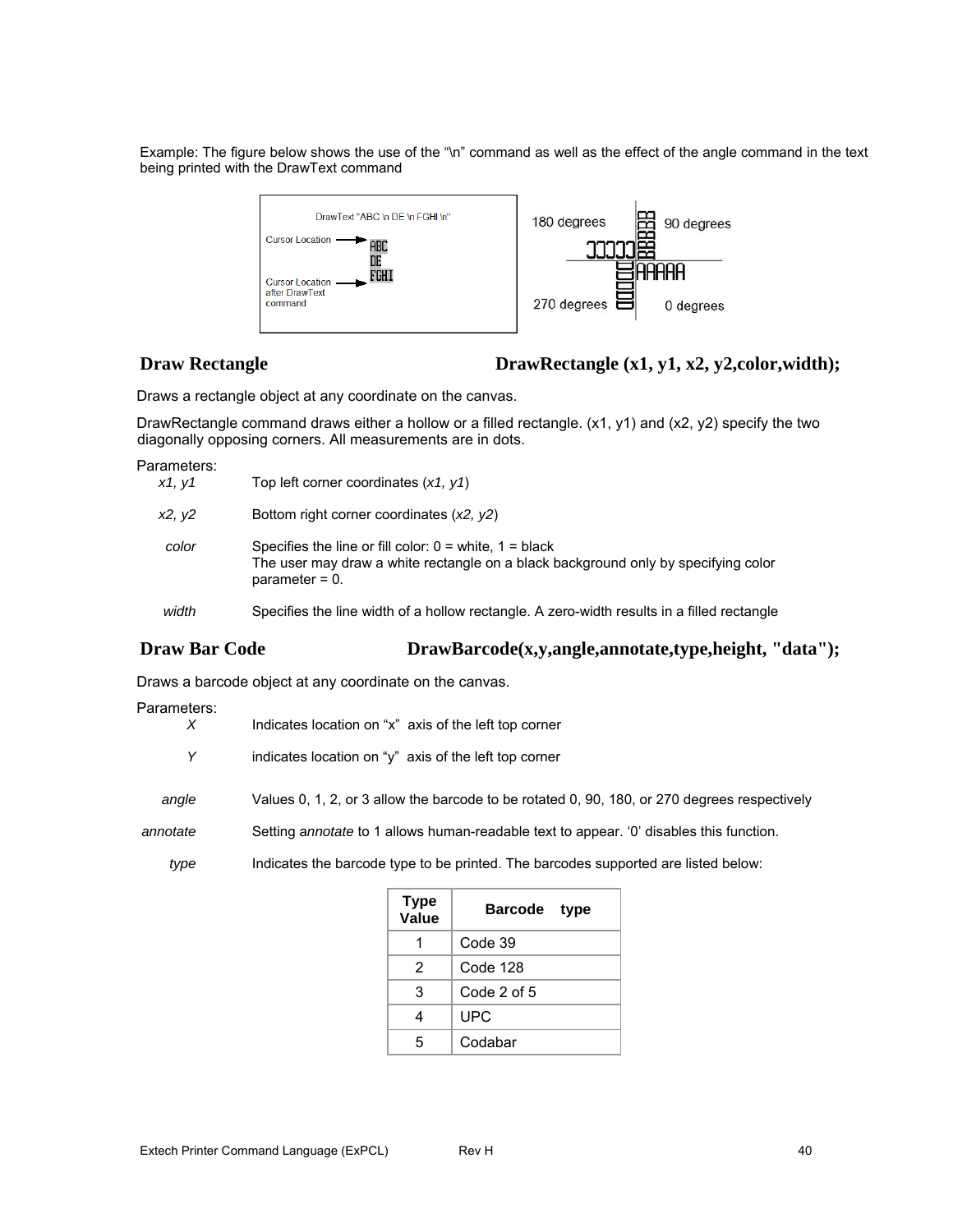#### *height* Sets the height of barcode in units of dots

*data* Specifies the content of the barcode. It is the user's responsibility to supply data that is appropriate for the chosen code. For example, Code 39 will not accept lower case letters. Refer to the Barcode Specification section for detailed information of characters accepted by each barcode

Example: The following commands are used to create code 39 barcode inside an outline box.

| <b>PSPP</b>                                                     |                         |
|-----------------------------------------------------------------|-------------------------|
| BeginPage();                                                    |                         |
| SetMargin(0,0);                                                 |                         |
| SetPageSize(576,2496);                                          | DEMO Page Printing Mode |
| DrawRectangle(61,35,524,265,1,3);                               |                         |
| DrawText(119,75,1,0," <f=1>DEMO Page Printing<br/>Mode");</f=1> |                         |
| DrawBarcode(129,130,0,1,1,70,"CODE39");                         |                         |
| EndPage();                                                      |                         |
| P#                                                              |                         |

The printer also allows for Page Print mode and Line Print mode printing on the same page.

Example: Print text and barcode in Page Print Mode (without entering and exiting Buffer Mode) accompanied by text in Line Print Mode.

| PP.                                                                     |                                                                                   |
|-------------------------------------------------------------------------|-----------------------------------------------------------------------------------|
| BeginPage();                                                            |                                                                                   |
| SetMargin(0,0);                                                         |                                                                                   |
| SetPageSize(576,150);                                                   |                                                                                   |
| DrawBarcode(71,60,0,1,1,25,"ABC123");                                   | Test: Welcome to Page Print Mode<br>This barcode 39 is printed in Page Print Mode |
| DrawText(7,10,1,0,"Test: Welcome to Page Print<br>Mode");               |                                                                                   |
| DrawText(10,35,1,0,"This barcode 39 is printed in<br>Page Print Mode"); | Exiting Page Print Mode                                                           |
| DrawText(10,110,1,0,"Exiting Page Print Mode");                         | Helcome to Line Print Mode                                                        |
| EndPage();                                                              | This text line is printed in Line Print Mode.                                     |
| Welcome to Line Print Mode                                              | You are now out of Page Print Mode!!!                                             |
| This text line is printed in Line Print Mode.                           |                                                                                   |
| You are now out of Page Print Mode!!!                                   |                                                                                   |
|                                                                         |                                                                                   |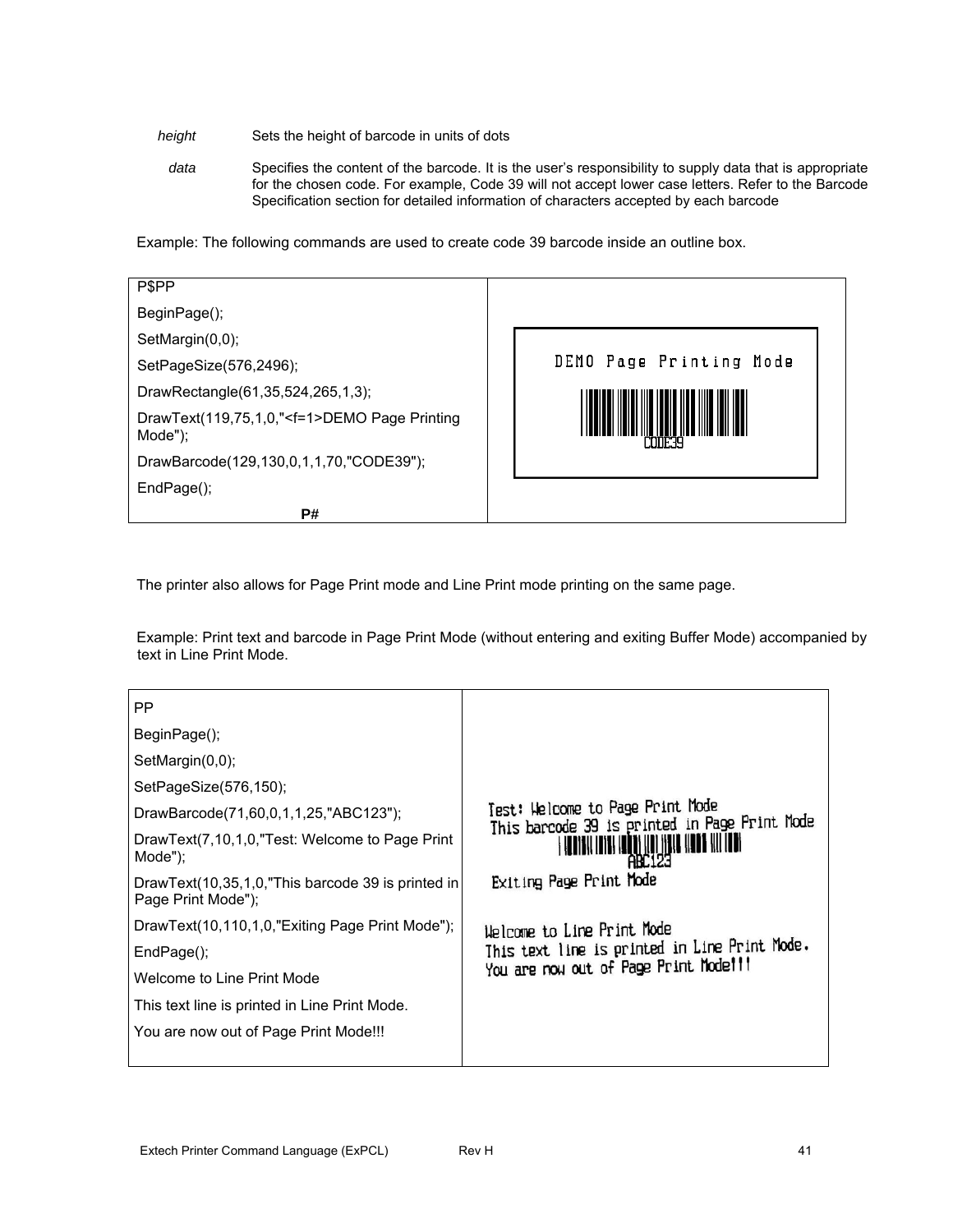# *Form FiestaTM*

Form Fiesta is a Form and Label Generating Software which can be used to automate the process of label design. It is provided to Extech partners and customers at no charge. All supported commands described above are implemented in Form Fiesta and are automatically generated when an element is drawn onto the canvas on the screen.

Developers can use Form Fiesta to generate a label and then copy the commands generated in the yellow section of the screen (these are the commands which render the image on the screen).

The variable data can be acquired by the user's application and replaced in the command string.

Example: The code below demonstrates how to implement this using a simple VB program. 'CustomerName' and 'csCarModel' are two variables which are substituted in the string.

Private Sub Command1\_Click()

 csTicket = Chr\$(27) + "P\$" + Chr\$(27) + "PP" + vbCrLf + "BeginPage();" + vbCrLf csTicket = csTicket + "SetPageSize(400,200);" + vbCrLf csTicket = csTicket + "DrawRectangle(30,0,330,40,1,0);" + vbCrLf csTicket = csTicket + "DrawText(80,10,0,0,""<f=6><b>Dollar Rental"");" + vbCrLf csTicket = csTicket + "DrawText(30,60,1,0,""Customer"");" + vbCrLf csTicket = csTicket + "DrawRectangle(140,50,330,90,1,3);" + vbCrLf csTicket = csTicket + "DrawText(150,60,1,0,""" + CustomerName + """);" + vbCrLf csTicket = csTicket + "DrawText(30,110,1,0,""Model"");" + vbCrLf csTicket = csTicket + "DrawRectangle(140,100,330,140,1,3);" + vbCrLf If Option1.Item(0) Then csCarModel = "Taurus" If Option1.Item(1) Then csCarModel = "Cavalier" If Option1.Item(2) Then csCarModel = "Neon" csTicket = csTicket + "DrawText(150,110,1,0,""" + csCarModel + """);" + vbCrLf csTicket = csTicket + "EndPage()" +vbCrLf+Chr\$(27)+"P#" + vbCr+Chr\$(4)+vbCrLf Ticket.TicketText = csTicket Ticket.Visible = True MSComm1.CommPort = 1 MSComm1.PortOpen = True MSComm1.Output = csTicket + vbCrLf MSComm1.PortOpen = False

End Sub

The Form Fiesta installation program as well as instructions for using the software, are available on in the Developer's CD.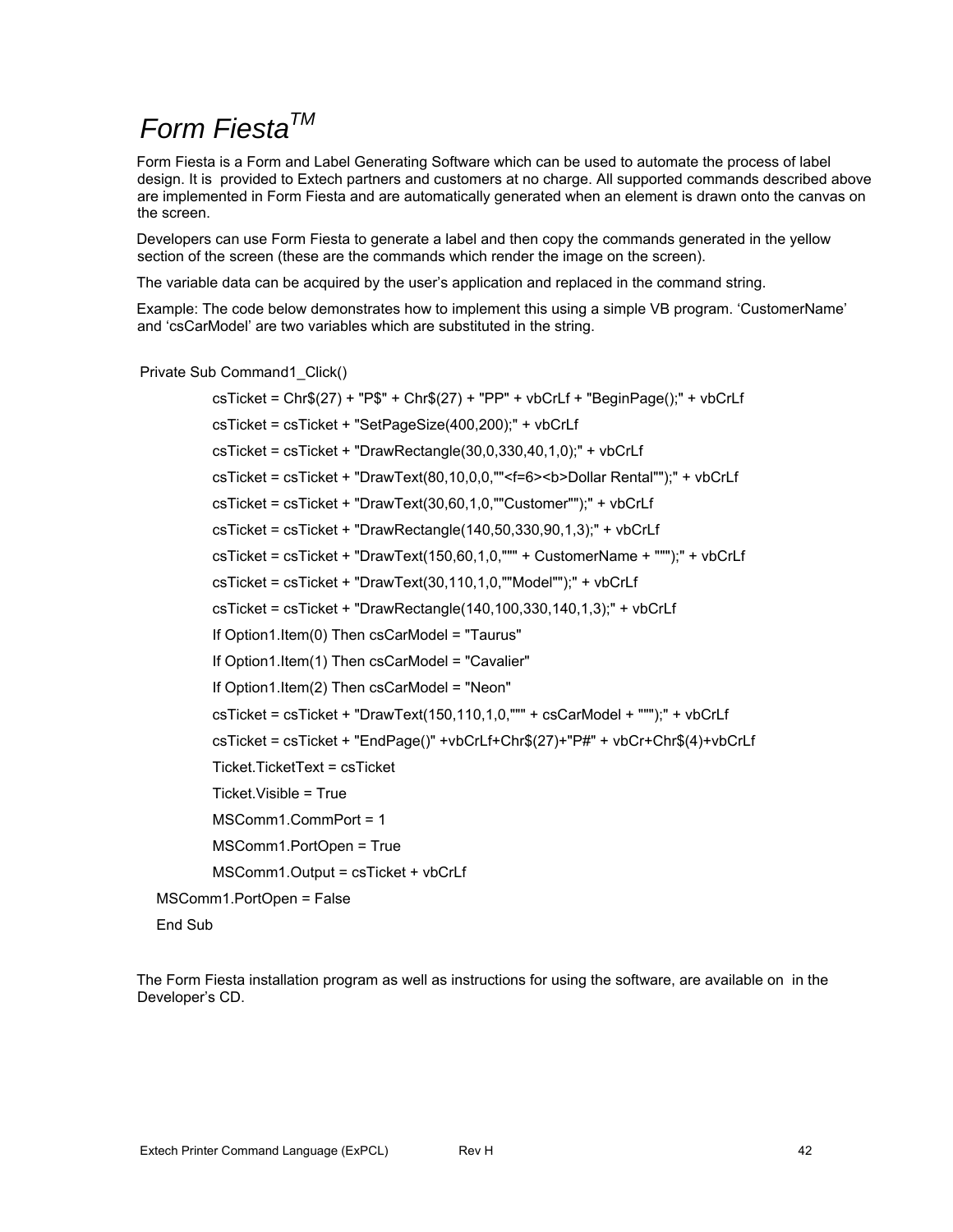# *Download - Printer Default Setup*

## **Select Setup Download mode** ESC D S

This command puts the printer into the Download mode. The printer will response with a '?' character.

| Escape Sequence: | ESC D |       | - S |  |
|------------------|-------|-------|-----|--|
| Hexadecimal:     | 1B -  | 44 53 |     |  |
| Decimal:         | 27    | 68 83 |     |  |

### **Start Default download process ESC S L**

This command alerts the printer that a file will now be downloaded.

| Escape Sequence: | ESC S |          |
|------------------|-------|----------|
| Hexadecimal:     |       | 1B 53 4C |
| Decimal:         | 27    | 83.76    |

### **Stop Download Process ESC S T 0xFF CR LF**

| This command stops the downloading process. |                 |  |  |                 |  |
|---------------------------------------------|-----------------|--|--|-----------------|--|
| Escape Sequence:                            | ESC S T 0xFF CR |  |  |                 |  |
| Hexadecimal:                                |                 |  |  | 1B 53 54 255 0D |  |
| Decimal:                                    | 27              |  |  | 83 84 255 13    |  |

### **Store In Flash Default setup data ESC S B**

This command allows the printer to burn the command file in Flash memory. After finishing the process, the printer will respond with the "D!X" characters.

| Escape Sequence: | ESC S    | B. |
|------------------|----------|----|
| Hexadecimal:     | 1R 53 42 |    |
| Decimal:         | 27 83 66 |    |

Example: The following escape commands will change the default font to "k2" (48 characters per line). The "k2" font will be restored in place of the k3 value every time the printer is power cycle

The commands below must be sent sequentially:

| Escape sequence 1: | ESC D | S. |
|--------------------|-------|----|
| Escape sequence 2: | ESC S | L  |
| Escape sequence 3: | ESC k | 2  |

(The previous command can be a binary file with a list of commands to initiate default start up)

Escape sequence 4: ESC S T 0xFF CR LF Escape sequence 5: ESC S B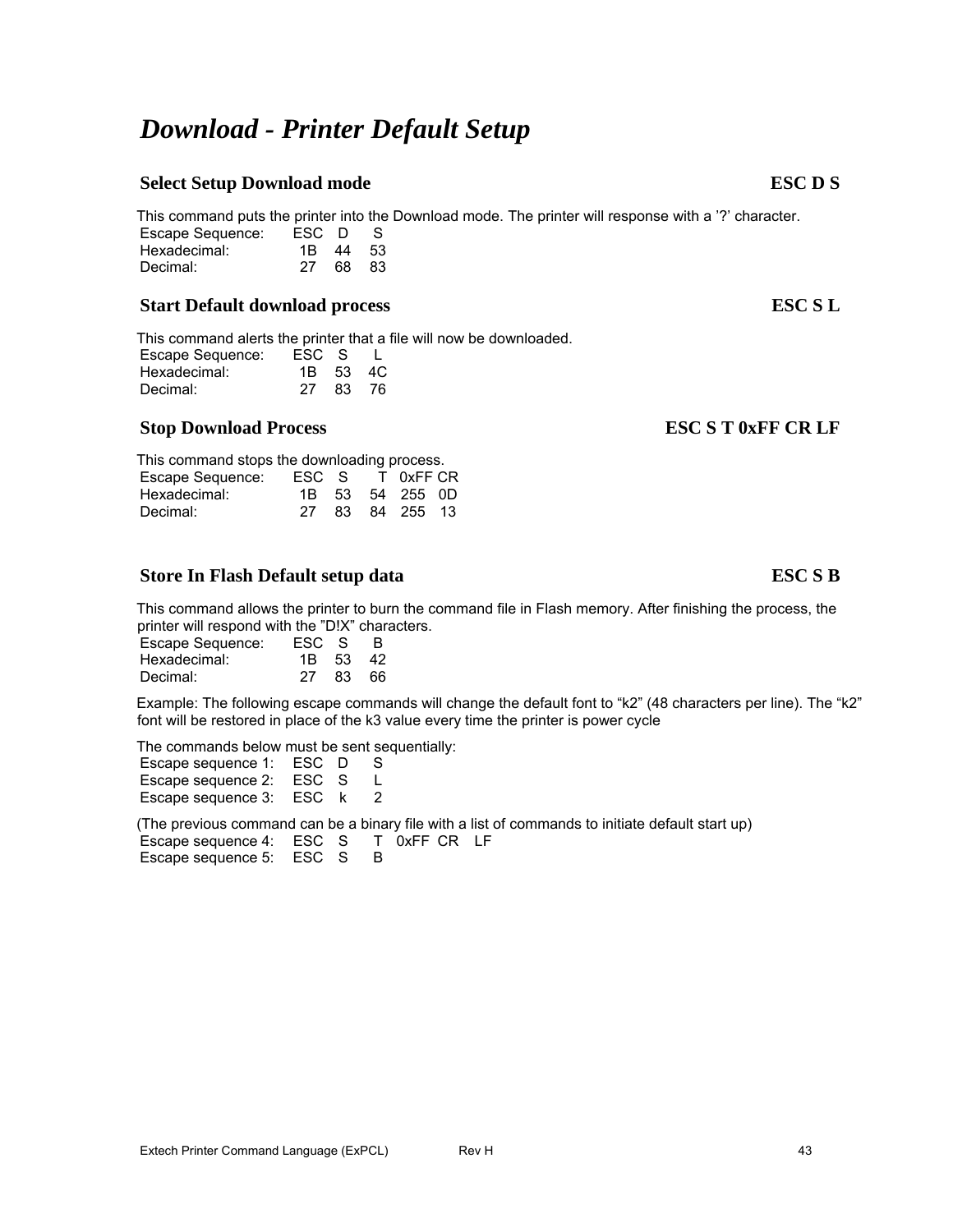# *Download – Self test Message Hardware Information*

## **Select Setup Download mode** ESC D S

This command puts the printer into the Download mode. The printer will response with a '?' character.<br>Escape Sequence: ESC D S Escape Sequence: ESC D S

| Hexadecimal: | 1B 44 53 |  |
|--------------|----------|--|
| Decimal:     | 27 68 83 |  |

### **Start Hardware Information download process ESC S I**

This command alerts the printer that a file will now be downloaded.

| Escape Sequence: | ESC S    |       |
|------------------|----------|-------|
| Hexadecimal:     | 1B 53 49 |       |
| Decimal:         | 27       | 83 73 |

## **Stop Download Process ESC S T 0xFF CR LF**

This command stops the downloading process. Escape Sequence: ESC S T 0xFF<br>Hexadecimal: 1B 53 54 FF 1B 53 54 FF Decimal: 27 83 84 255

### **Store In Flash Default setup data ESC S B CR LF**

This command allows the printer to burn the command file in Flash memory. After finishing the process, the printer will respond with the "D!X" characters.

| Escape Sequence: | ESC S    |      | <b>B</b> |
|------------------|----------|------|----------|
| Hexadecimal:     | 1B 53 42 |      |          |
| Decimal:         | 27       | 8366 |          |

## **Print Hardware Information**

This command prints a hardware information message previously store in memory.

| Escape Sequence: | $\textsf{ESC} \quad \textsf{L} \quad \textsf{g}$ |              | -8 |
|------------------|--------------------------------------------------|--------------|----|
| Hexadecimal:     |                                                  | 1B 4C 67 38  |    |
| Decimal:         |                                                  | 27 76 103 56 |    |

Example: The following escape commands will burn "Hardware Information" string into the flash memory. The "Hardware Information" string will be printed below battery voltage readings in the self test message.

The commands below must be sent sequentially:

Escape sequence 1: ESC D S Escape sequence 2: ESC S I Escape sequence 3:*Hardware Information* Escape sequence 4: ESC S T (0xFF) CR LF Escape sequence 5: ESC S B CR LF

| $\mathbf{E}\mathbf{S}\mathbf{C}\mathbf{L}\mathbf{g}$ |  | 8 |
|------------------------------------------------------|--|---|
|------------------------------------------------------|--|---|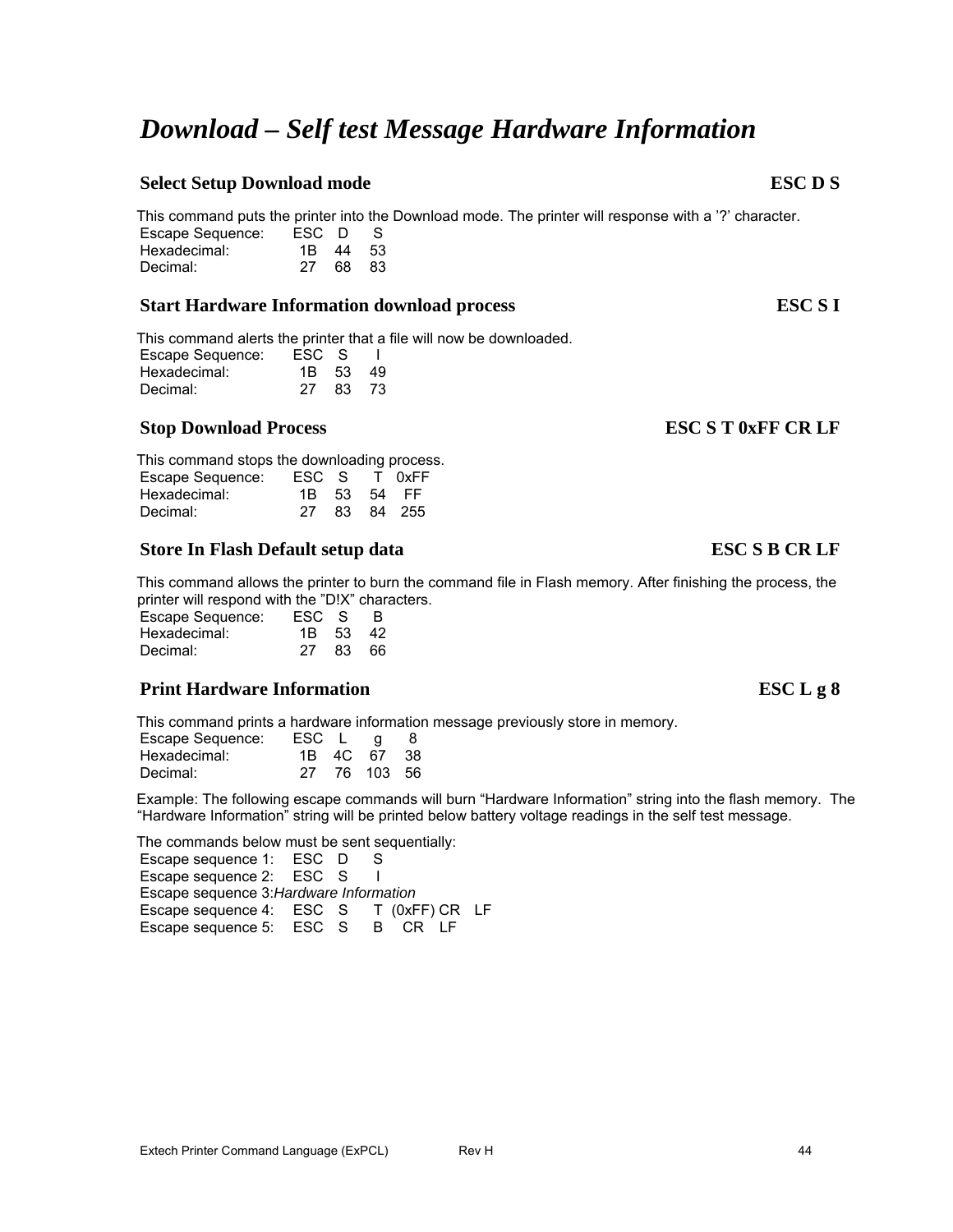# *Download – Logo*

The *Graphic Logo* feature allows the storage of a formatted Bitmap file in nonvolatile memory. Up to eight memory sectors, of up to 64,000 bytes each, are reserved to store a *Graphic Logo* in the printer. Upon receipt of a *Graphic Logo* print command, the *Graphic Logo* data is sent to the printer. This feature allows printing of a stored graphic image as part of a receipt.

Logo images must be modified and saved to a .prn file prior to logo download.

The specifications for the logo memory are as follows:

| <b>Printer</b> | <b>Number of Logos</b>    | Bytes per logo | Dot lines per<br>logo | Dots per<br>line | Logo<br><b>Locations</b><br><b>Available</b> |
|----------------|---------------------------|----------------|-----------------------|------------------|----------------------------------------------|
| 2 inch         | 8 (FLASH) $0 \le n \le 7$ | 64,000         | 1365                  | 384              | $0 - 7$                                      |
| 3 inch         | 8 (FLASH) $0 \le n \le 7$ | 64,000         | 910                   | 576              | $0 - 7$                                      |
| 4 inch         | 8 (FLASH) $0 \le n \le 7$ | 64,000         | 630                   | 832              | $0 - 3$                                      |

### **Select Logo Download mode** ESC D L CR LF

This command places the printer in Flash Logo mode.<br>Escape Sequence: ESC D L CR LF Escape Sequence: ESC D L CR LF Hexadecimal: 1B 44 4C 0D 0A

Decimal: 27 68 76 13 10

Before executing this command, the printer power must be cycled, alternatively the command ESC X X can be sent.

The printer responds by sending a '?' character to the host application indicating that the Flash Logo Mode is enabled.

### **Select logo Download Memory Location ESC L G** *n* **CR LF**

This command selects the memory location in which to store the logo. The parameter *n* can take values between 0 – 7 (*n* varies with printer model. Please refer to the above table).

| Escape Sequence: | ESC L G 1 CR LF |  |                   |  |
|------------------|-----------------|--|-------------------|--|
| Hexadecimal:     |                 |  | 1B 4C 47 31 0D 0A |  |
| Decimal:         |                 |  | 27 76 71 49 13 10 |  |

### **Stop Logo Download Process ESC L G 0xFF CR LF**

#### This command terminates the logo uploading process.

The printer saves the received Logo data in Flash and sends D!X characters to the host, indicating that the logo data was saved successfully.

| Escape Sequence: |  | ESC L G 0xFF CR LF  |  |
|------------------|--|---------------------|--|
| Hexadecimal:     |  | 1B 4C 47 0xFF 0D 0A |  |
| Decimal:         |  | 27 76 71 255 13 10  |  |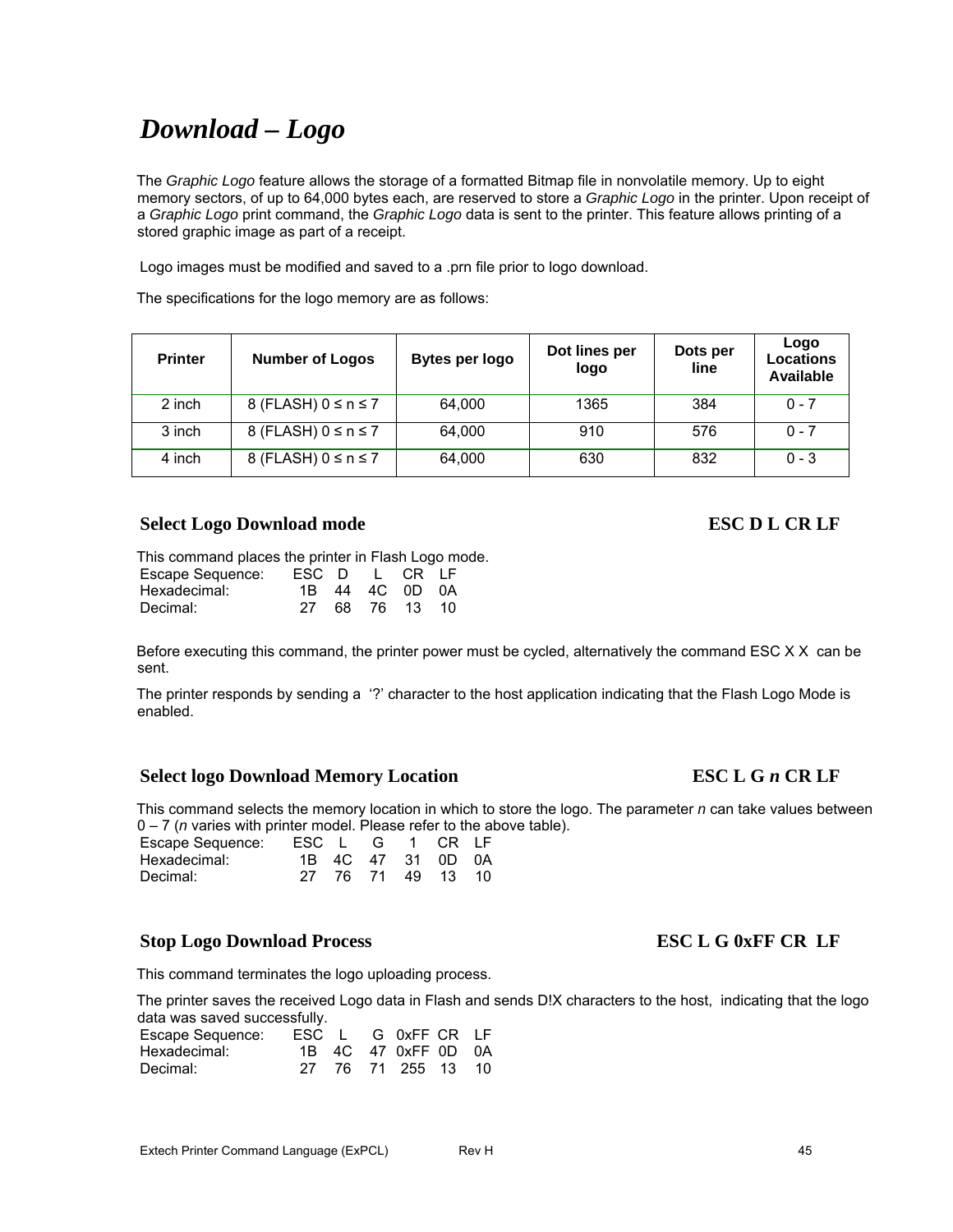## **Print Logo** ESC L g *n*

This command prints a logo previously store in memory. The parameter *n* instructs the printer to print the graphic stored in memory location*s (refer to table above for logo location availability)*

Example 1: The following escape sequence will print the logo at memory location one.

| Escape Sequence: | ESC L | q           |  |
|------------------|-------|-------------|--|
| Hexadecimal:     |       | 1B 4C 67 31 |  |
| Decimal:         | 27    | 76 103 49   |  |

Example 2: The following example replaces logo location 1 with the logo image contained in logo.prn file.

The following escape commands must be sent sequentially and are necessary to complete logo download.

| Escape sequence 1: ESC D L            |  |  |   | CR IF |         |  |
|---------------------------------------|--|--|---|-------|---------|--|
| Escape sequence 2: ESC L              |  |  | G |       | 1 CR IF |  |
| Escape sequence 3:logo.prn file       |  |  |   |       |         |  |
| Escape sequence 4: ESC L G 0xFF CR LF |  |  |   |       |         |  |
| Escape sequence 5: ESC L              |  |  |   |       |         |  |

The following table represents the LED behavior for each Escape sequence during logo download.

| Command                | <b>Description</b>                        | <b>Printer</b><br><b>Response</b> | <b>LED Status</b>                                                                                                                                  |
|------------------------|-------------------------------------------|-----------------------------------|----------------------------------------------------------------------------------------------------------------------------------------------------|
| ESC D L CR LF          | Select Logo Download<br>Mode              | ?                                 | Power LED - Flashing Green<br>MRC & Error - Steady Red                                                                                             |
| ESCLG n CRLF           | Select Memory Location                    | none                              | Power LED - Flashing green                                                                                                                         |
| Send Graphic Logo File | Send a Binary file with the<br>Logo image | none                              | Power LED - Flashing green                                                                                                                         |
| ESC L G 0xFF CR LF     | Stop Loading Graphic<br>Logo              | D!X                               | While the logo is being burned<br>Power LED - Steady Green<br>MRC & Error - Steady Red<br><b>When Burning complete</b><br>Power LED - Steady Green |
| ESC $Lg n$             | Print Graphic Logo                        | <b>Printer Prints</b><br>Logo n   | none                                                                                                                                               |

Note: The above logo download commands are intended for Developers only. Please contact Customer Support for any Logo Download Utilities.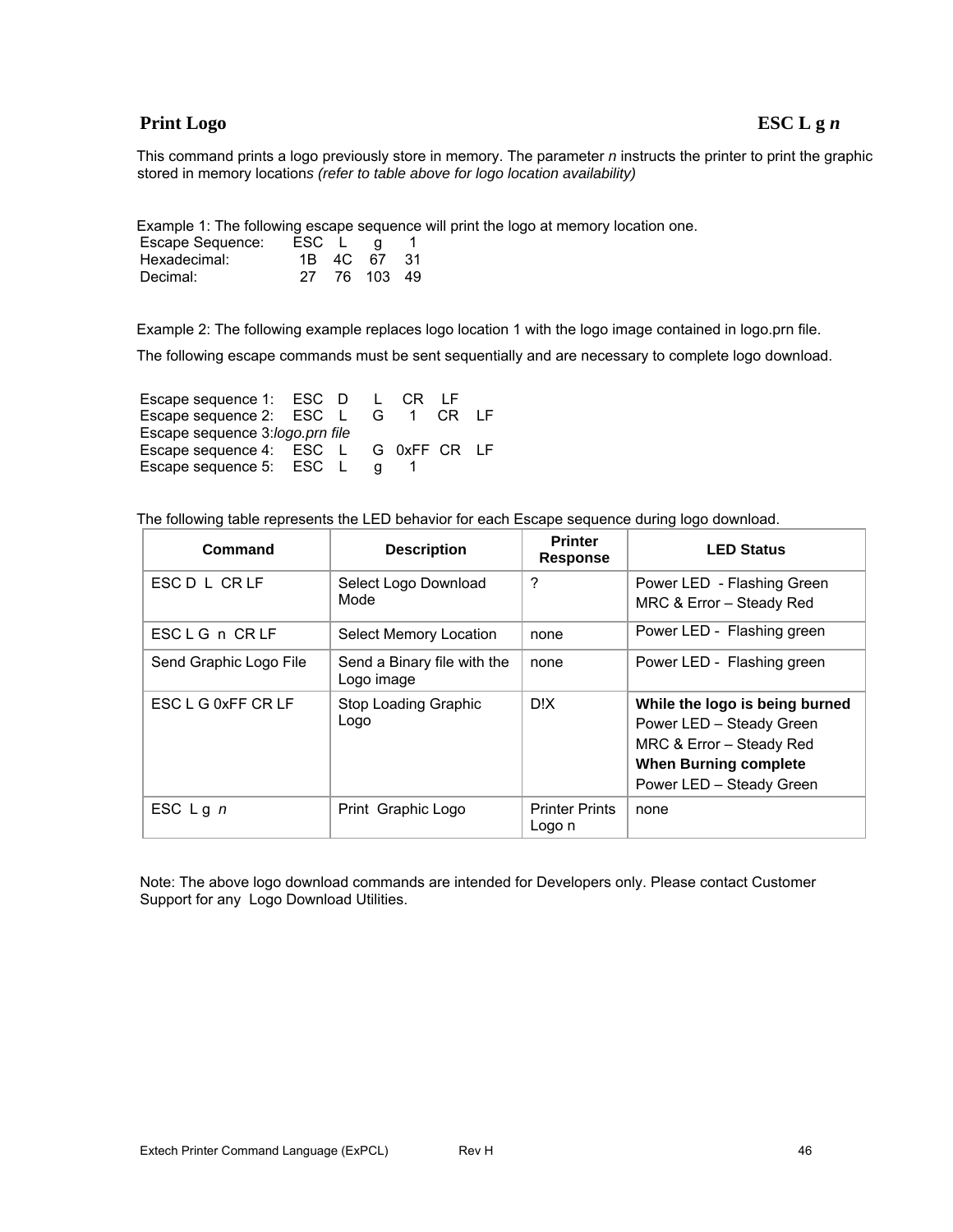#### This command will enable the font download feature.<br>Escape Sequence: ESC D F CR Escape Sequence: ESC D F CR

*Download – Fonts* 

# **Display Tables Information ESC F I CR**

Hexadecimal: 1B 44 46 0D Decimal: 27 68 70 13

This command will instruct the printer to display the font table's information at the host. The printer must be connected to the host in order to receive the font table's information.

| Escape Sequence: | ESC F I CR  |
|------------------|-------------|
| Hexadecimal:     | 1B 46 49 0D |
| Decimal:         | 27 70 73 13 |
|                  |             |

Command is valid after ESC, D, F, CR

## **Display Tables Information ESC D I CR**

Same description as the command directly above. This command is for Legacy printer's compatibility.

| Escape Sequence: | ESC D |             | I CR |
|------------------|-------|-------------|------|
| Hexadecimal:     |       | 1B 44 49 0D |      |
| Decimal:         | 27    | 68 73 13    |      |

## **Disable Font Download Mode ESC F X**

This command will disable the font download mode and put the printer in ready print mode.

| Escape Sequence: | ESC F    | X |
|------------------|----------|---|
| Hexadecimal:     | 1B 46 58 |   |
| Decimal:         | 27 70 88 |   |

# **Enable Font Downloading ESC D F CR**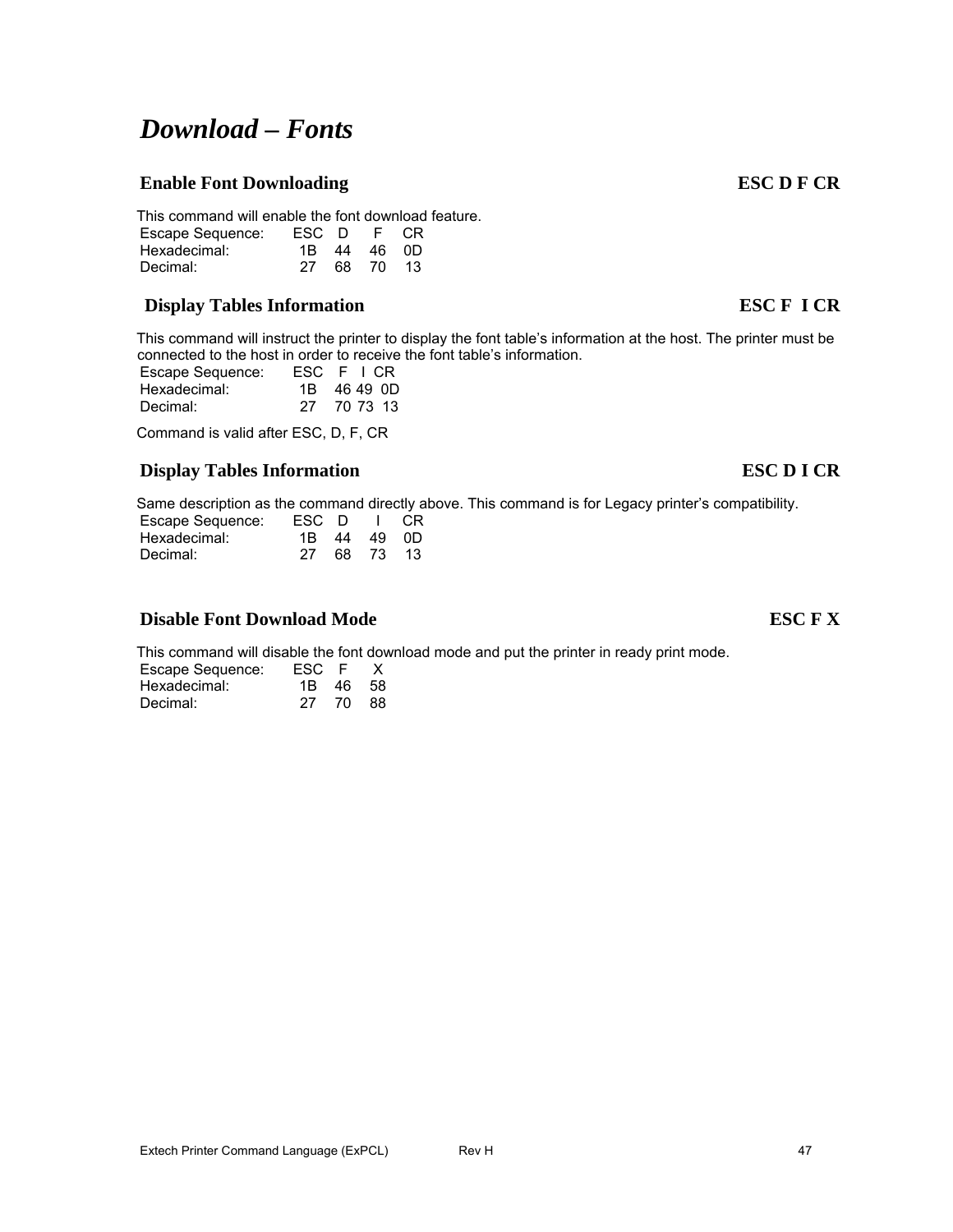### **Display Font Download Current Settings ESC F S** *m t k f* **CR**

This command will instruct the printer to display the current font download settings. The printer will send the following string to the host:

Esc-'F'-'S' m t k f

Parameters

| ᇌᇢ<br>m | '0'=standard response, '1' =response with diagnostics message (default)                  |
|---------|------------------------------------------------------------------------------------------|
| t       | Font File type. $t = '0'$ . BDF formatted file (default). $t = '1'$ through '9' reserved |
| k       | Font Table: column value. = '0' through '9'                                              |
|         | Font Table: row value. $f = '0'$ through '9'                                             |

### Set Font Download Parameter ESC F P *m t k f* CR

This command sets the font download parameters such as for the row and column of the font memory table. The command structure is detailed below.

**Parameters** 

*m* '0'=standard response, '1' =response with diagnostics message (default)

*t* Font File Type. t = '0'. BDF formatted file (default). t= '1' through '9' reserved

- *k* Font Table: column value. = '0' through '9'
- *f* Font Table: row value. f = '0' through '9'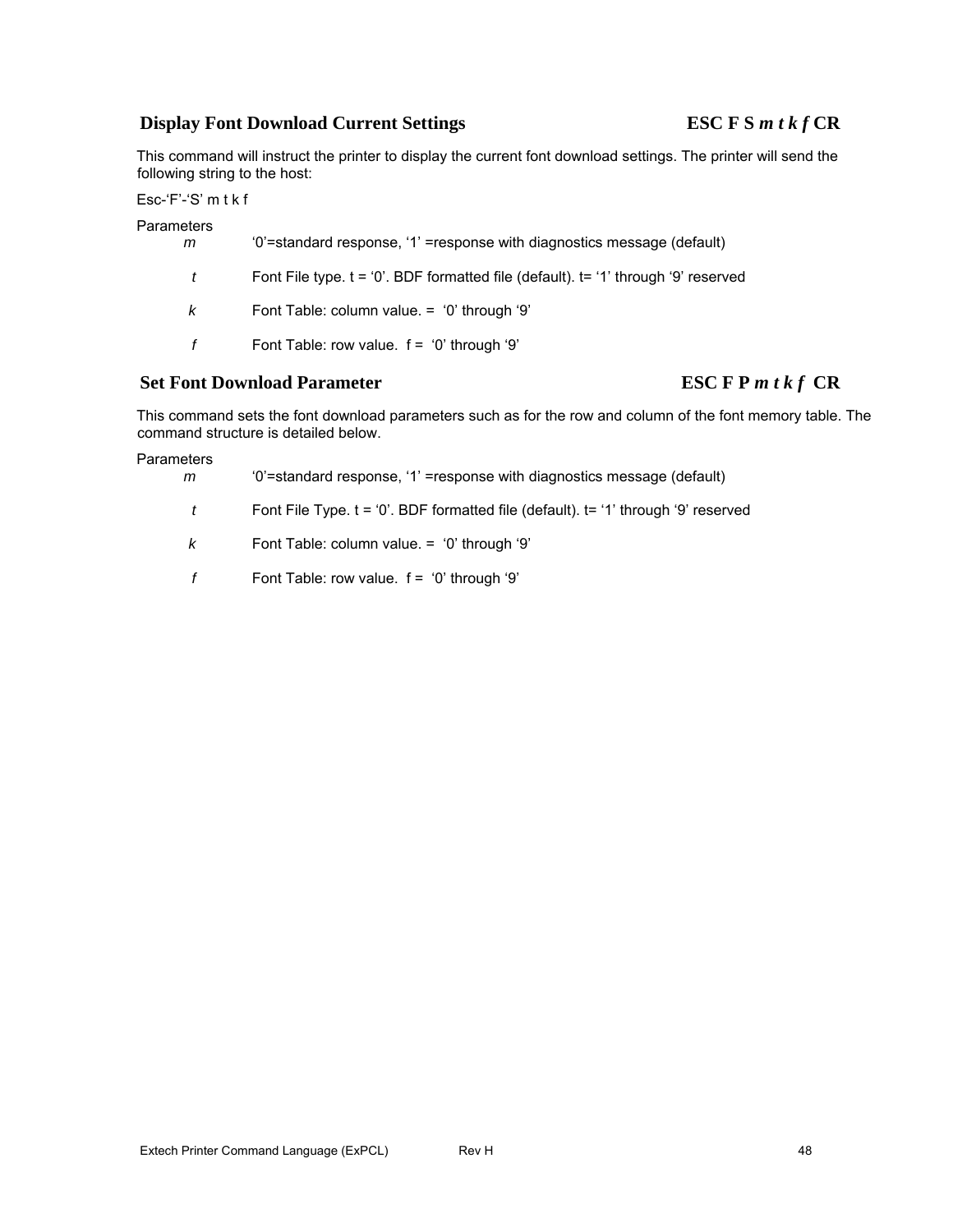# Select Load Operating Mode<br>
ESC F M  $m$  CR

This command selects the load operating mode. Possible values for parameter *m* are '0': Standard response or

| Command<br><b>String</b>                              | Command<br><b>Description</b>                       | <b>Printer</b><br><b>Response</b><br>$m = 1$ | <b>Printer Response</b><br>$m = 0$           | <b>LED Status</b>                                      |
|-------------------------------------------------------|-----------------------------------------------------|----------------------------------------------|----------------------------------------------|--------------------------------------------------------|
|                                                       |                                                     |                                              |                                              |                                                        |
| Esc-'D'-'F'                                           | Enable font<br>downloading                          | $\gamma$                                     | ?                                            | Communication LED - Flashing Green                     |
|                                                       |                                                     |                                              |                                              | MCR/Printer Error LED -Steady Red                      |
| Esc-'F'-'l'                                           | Display tables                                      | Display installed                            | '1': if command                              | Communication LED - Flashing Green                     |
|                                                       | <b>Information</b>                                  | Font tables info<br>(refer to Table 5)       | correct '0':<br>otherwise                    | MCR/Printer Error LED -Steady Red                      |
| Esc-'F'-'S'-                                          | Display font                                        | Esc-'F'-'S' m t k f                          | '1': if command                              | Communication LED - Flashing Green                     |
| <cr> or <lf></lf></cr>                                | download current<br><b>Settings</b>                 |                                              | correct '0':<br>otherwise                    | MCR/Printer Error LED -Steady Red                      |
| $Esc-f'-P'-m -$                                       | Set Font                                            | Esc-'F'-'S' mtkf                             | '1': if command                              | Communication LED - Flashing Green                     |
| $t - k - f - <$ CR><br>or $\leq$ $\leq$ $\leq$ $\geq$ | Download<br>Parameter                               |                                              | correct '0':<br>otherwise                    | MCR/Printer Error LED -Steady Red                      |
| Esc-'F'-'M'- m -                                      | To select Mode                                      | Esc-'F'-'S' mt kf                            | '1': if command                              | Communication LED - Flashing Green                     |
| <cr> or <lf></lf></cr>                                |                                                     |                                              | correct '0':<br>otherwise                    | MCR/Printer Error LED -Steady Red                      |
| Esc-'F'-'K'- k -<br><cr> or <lf></lf></cr>            | To select font<br>$column(K)$ value                 | Esc-'F'-'S'-m t k f                          | '1': if command<br>correct '0':<br>otherwise | Communication LED - Flashing green                     |
| Esc-'F'-'F'- f -<br><cr> or <lf></lf></cr>            | To select font<br>row( $F$ ) value                  | Esc-'F'-'S' m t k f                          | '1': if command<br>correct '0':<br>otherwise | Communication LED - Flashing green                     |
| $Esc-f'-L'-t$ -<br><cr> or <lf></lf></cr>             | Select file type<br>**and start of font<br>download | Esc-'F'-'S' mtkf                             | '1': if command<br>correct '0':<br>otherwise | Communication LED - Flashing green                     |
| Send the .bdf file                                    |                                                     | Send the File                                |                                              | While File is transferring:                            |
|                                                       |                                                     |                                              |                                              | Communication LED - Flashing Green                     |
|                                                       |                                                     |                                              |                                              | When transfer is complete:                             |
|                                                       |                                                     |                                              |                                              | Communication LED - Flashing Green                     |
|                                                       |                                                     |                                              |                                              | Total number of characters transferred is<br>displayed |
| $Esc-F'-B'$                                           | To program or                                       | On burn<br>process                           | On burn<br>process                           | While the font is being burned in<br><b>FLASH</b>      |
| <cr> or <lf></lf></cr>                                | burn font on flash                                  | Complete:                                    | Complete:                                    | Communication LED - Flashing Green                     |
|                                                       |                                                     | D!X                                          | D!X                                          | MCR/Printer Error LED - Flashing Red                   |
|                                                       |                                                     |                                              |                                              | <b>When Burning complete</b>                           |
|                                                       |                                                     |                                              |                                              | Communication LED - Steady Green                       |

'1' : Response with diagnostics message (default).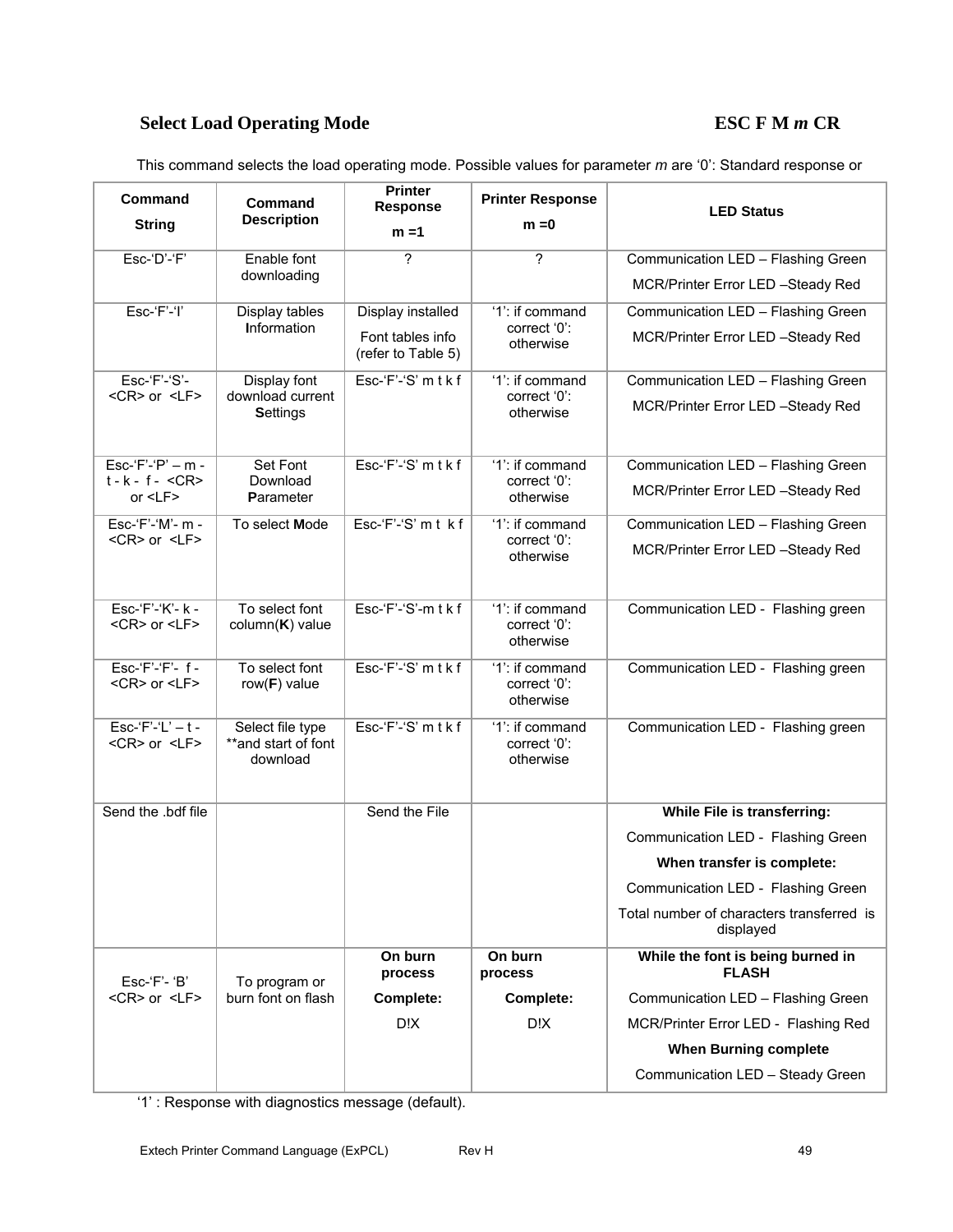This command instructs the printer to program or burn font onto Flash memory.

The table below summarizes the font downloading commands supported by the Extech printer along with the printer's expected LED status.

| Escape Sequence: | ESC F B CR |             |  |
|------------------|------------|-------------|--|
| Hexadecimal:     |            | 1B 46 42 0D |  |
| Decimal:         |            | 27 70 66 13 |  |

default value is '0' which means "BDF" format.

## **Select Font Row ESC F F** *f* **CR**

This command selects the row value for the font tables. The parameter *f* can be set in the range of '0' to '9'

### **Select Font Column ESC F K** *k* **CR**

This command selects the column value for the font tables. The parameter *k* can be set in the range of '0' to '9'

This command selects the file type to be uploaded. The parameter *t* has a range of values between '0' to '9'. The

## **Select File Type ESC F L** *t* **CR**

# **Save Font File in Flash ESC F B CR**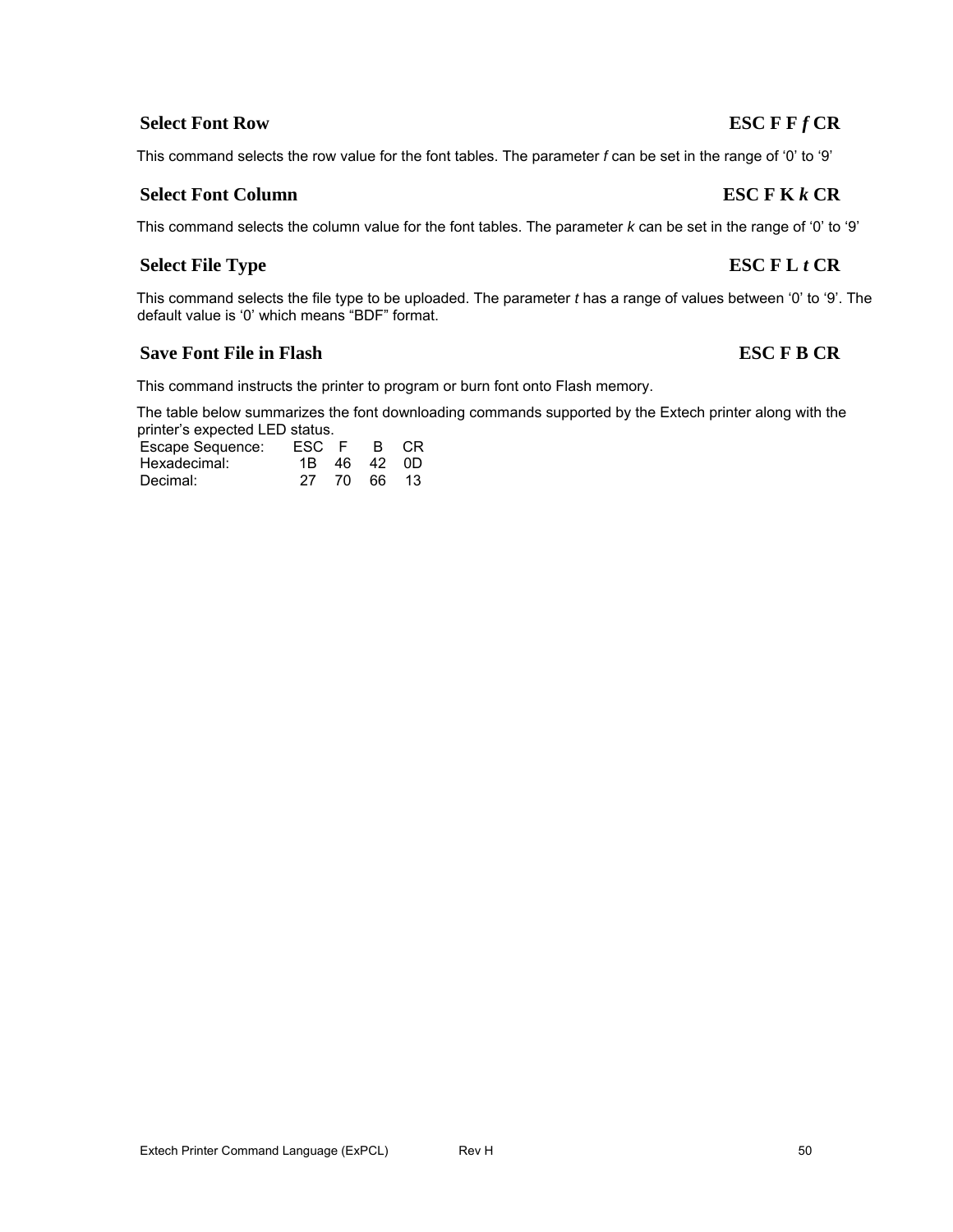# *Important Font Downloading Notes:*

The file to be downloaded must be .BDF formatted.

When downloading, ensure that the metrics of the fonts to be downloaded are equal or smaller than the metrics of the existing font in the location in question; Otherwise the fonts will not be downloaded correctly.

The escape sequence ESC D F CR must be the first command after power up, otherwise the printer will print the command instead of executing it. You can also use the commands ESC X X CR command to initialize the printer after other escape commands have been used.

Once a font has been downloaded, press the FEED button twice to exit the downloading mode. Shut the printer OFF by pressing the ON/OFF switch.

Each character's header uses .DBF font and represents the true size of the font bitmap.

Example1 : For a 16x23 font, the header at the beginning of each character must appear as follows:

BBX 16 23 0 0

Example 2: For a 10 x 23 font, the header at the beginning of each character must appear as:

BBX 10 23 0 0

If the font to be downloaded is one byte in size  $(8 \times 23)$ , the .BDF file must be one byte only in size. Otherwise the firmware will not accept the font!

|               | Example 1: BBX 08 23 0 0 |               | Example 2: BBX 08 23 0 0 |
|---------------|--------------------------|---------------|--------------------------|
| <b>BITMAP</b> |                          | <b>BITMAP</b> |                          |
| 0008          |                          | 08            |                          |
| 000F          | <b>INCORRECT</b>         | 0F            | <b>CORRECT</b>           |
| 0002          |                          | 02            |                          |
| 0003          |                          | 03            |                          |

The name of the font is indicated at the beginning of the .BDF file, therefore: FONT Font12C.BDF . If only the file is renamed, the firmware will not recognize it; in this case, the .BDF file must be opened and the file name must be changed as in the format shown previously in this paragraph.

The following section shows the steps required to upload a new font into the printer memory.

1) Have the .BDF font file available and ready. The file should contain all of the characters which are to be downloaded. When downloading, ensure that the Serial Port setting for the Terminal Program is configured for Hardware Handshaking. If the file is in .ASM format rather than a .BDF format, use Extech's 'asm2bdf' utility to convert the file to .BDF format. Instructions on how to use the utility are available in the USING THE ASM2BDF UTILITY document available in the FONT section of the supplied Developer's CD.

2) Cycle Printer Power or Send **ESC X X** command

3) Send **Esc D F** and wait for a question mark to return from the printer. The Ready and Status LED should each illuminate in green.

4) Send **Esc F I** to view the current font table information

5) Send **Esc F K 1 <CR> or <LF>** – This will select the second column of the table – the Power LED will begin flashing Green and the Status LED will illuminate a steady RED.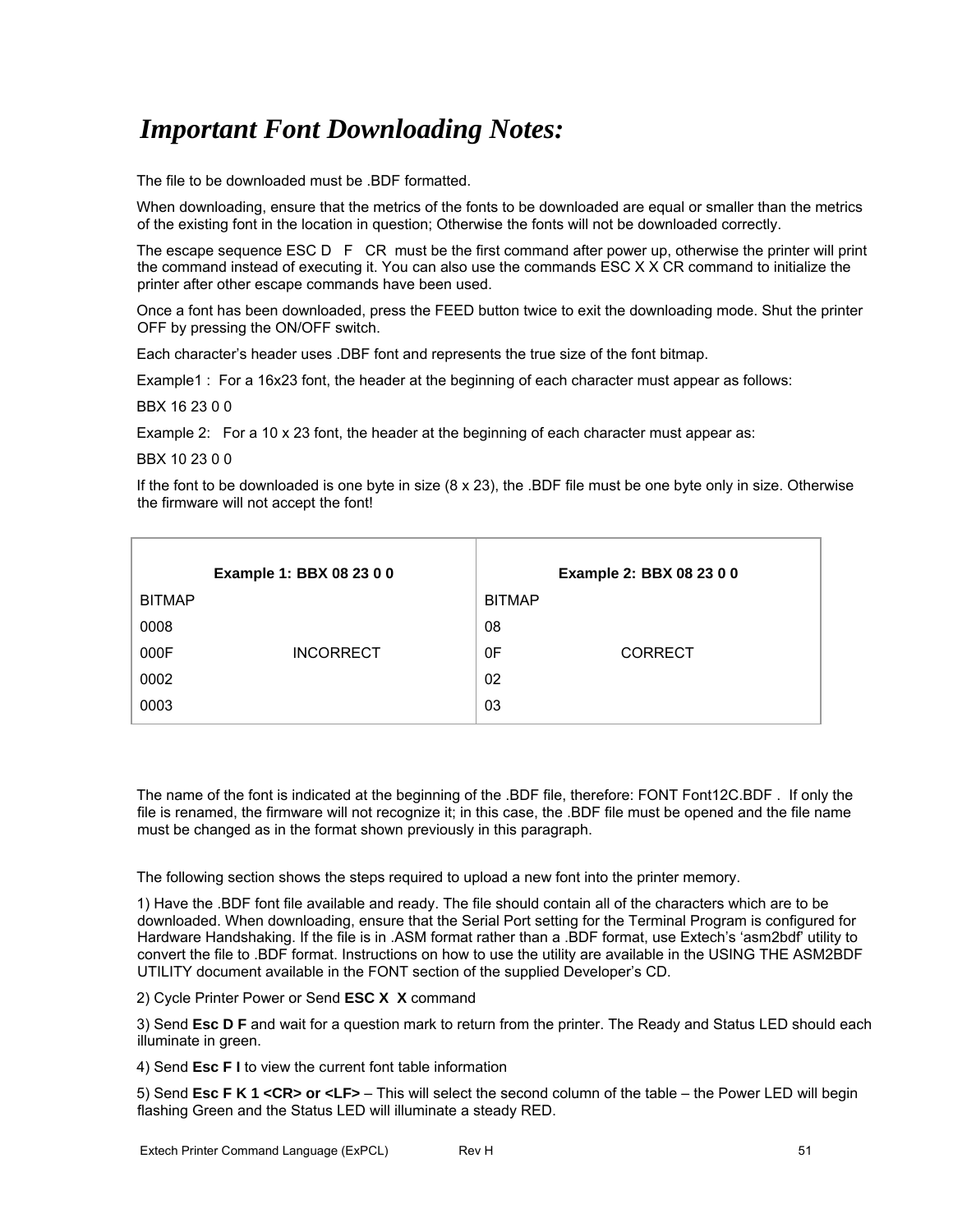6) Send **Esc F F 1 <CR>or <LF>** – This will select the second row of the table - the Power LED will start flashing Green and the Status LED will turn steady RED.

7) Send **Esc F L 0 <CR>or <LF>** which will signal that the file you are sending is .DBF format (this command is implemented primarily for future releases when users will be able to download more than one font format) - the Power LED will start flashing Green and the Status LED will illuminate a steady RED.

8) Send the .BDF file - While the File is transferring the Power LED is steady Green and the Status LED is steady RED – when the transfer is complete the Status LED switches OFF and the Power LED flashes Green. The .BDF font metrics must be equal or smaller than the metrics of the existing font.

 9) Send **Esc F B <CR>or <LF>** - The Power (green) and Status (red) LEDs are steady while the font is burned in FLASH. When burning has been completed, both the Power LED (green) and the Status LED (red) begin flashing.

10) The .BDF font in the example above has been stored in the International Section of the Courier Mode 1 font (  $F = 1$ ,  $k = 1$ ). Unplug the Serial Cable, press the Feed button, and shut the printer OFF by pressing the ON/OFF button.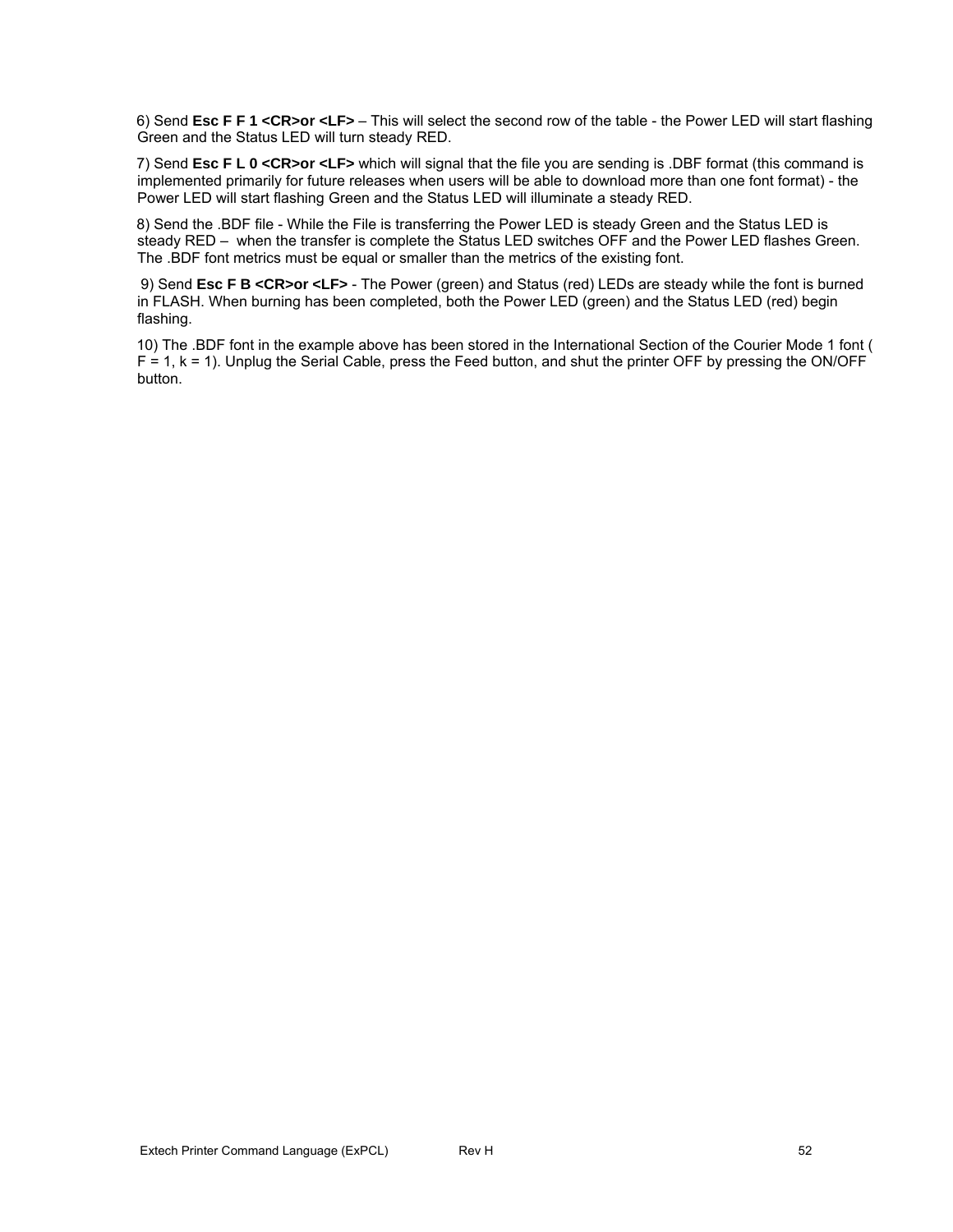# *Bluetooth™ & WiFi Setup Command*

Extech printers can be placed in pass-thru mode. In pass-thru mode, data communication will only occur between the two selected UARTS. This mode of operation is used to setup the Bluetooth™ or 802.11b/g interface parameters. While in this mode, printing is disabled.

Select Pass-Thru Command Mode ESC P U *n1* U *n2* T *t0 t1 t2* (CR)

This command sets the printer in pass-thru mode. In most serial applications the command can be sent manually or as a file. For UART selection only use ECU application.

| <b>Parameter</b> | <b>Description</b>                                                                                                                                                                                  |
|------------------|-----------------------------------------------------------------------------------------------------------------------------------------------------------------------------------------------------|
| n1               | Source UART, values $0 - 4$<br>UARTO = Serial Interface<br>UART1 = Wireless Interface (BT, WiFi)<br>UART2 = Wireless Interface (BT, WiFi)<br>$UART3 = IrDA$ Interface<br>UART4 = USB Interface      |
| n <sub>2</sub>   | Destination UART, values $0 - 4$<br>UARTO = Serial Interface<br>UART1 = Wireless Interface (BT, WiFi)<br>UART2 = Wireless Interface (BT, WiFi)<br>$UART3 = IrDA$ Interface<br>UART4 = USB Interface |
| tО               | Pass-thru timeout, value $0 - 9$                                                                                                                                                                    |
| t1               | Pass-thru timeout, value $0 - 9$                                                                                                                                                                    |
| ť2               | Pass-thru timeout. value $0 - 9$                                                                                                                                                                    |

**Note:** Pass-thru timeout value 000 is not a valid entry

Example 1: The Pass-thru sequence below is used to put Apex2 printer is Pass-thru mode from serial to Wireless with timeout value set to 999 seconds.

| Escape Sequence: ESC P U 0 U 2 T 9 9 9 CR |  |                                  |  |  |  |  |
|-------------------------------------------|--|----------------------------------|--|--|--|--|
| Hexadecimal:                              |  | 1B 50 55 00 55 32 54 09 09 09 0D |  |  |  |  |
| Decimal:                                  |  | 27 80 85 0 85 50 84 9 9 9 13     |  |  |  |  |

Example 2: The Pass-thru sequence below is used to put Apex3 printer is Pass-thru mode from serial to Wireless with timeout value set to 999 seconds.

| Escape Sequence: ESC P U 0 U 1 T 9 9 9 CR |  |                                 |  |  |  |  |
|-------------------------------------------|--|---------------------------------|--|--|--|--|
| Hexadecimal:                              |  | 1B 50 5 00 55 31 54 09 09 09 0D |  |  |  |  |
| Decimal:                                  |  | 27 80 85 0 85 49 84 9 9 9 13    |  |  |  |  |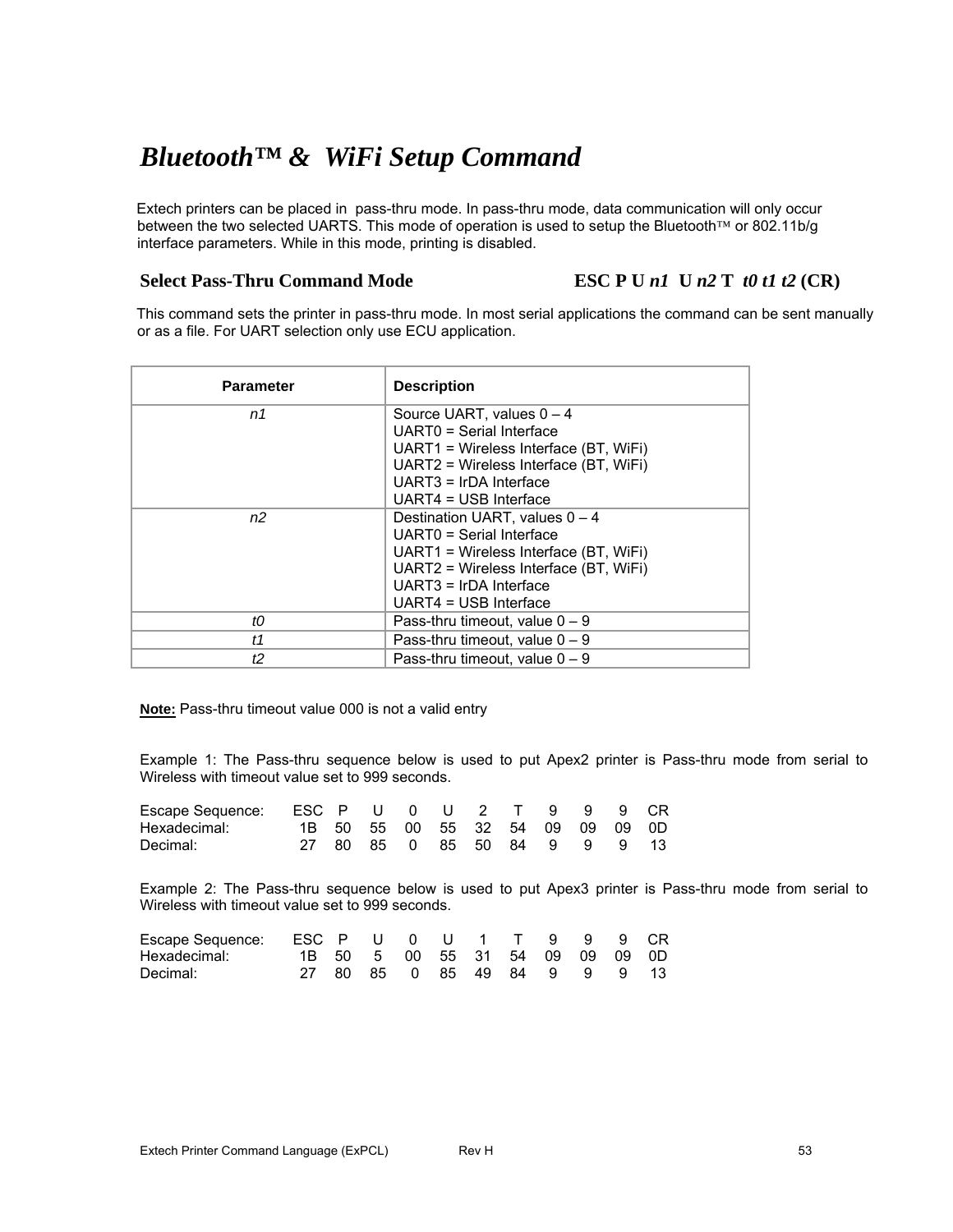Example 3: The Pass-thru sequence below is used to put Apex4 printer is Pass-thru mode from USB to Wireless with timeout value set to 999 seconds.

| Escape Sequence: ESC U 4 U 2 T 9 9 9 CR |  |                               |  |  |  |
|-----------------------------------------|--|-------------------------------|--|--|--|
| Hexadecimal:                            |  | 1B 50 55 55 32 54 09 09 09 0D |  |  |  |
| Decimal:                                |  | 27 80 85 85 50 84 9 9 9 13    |  |  |  |

**Note:** Pass-thru command is not available when Source (n1) = Destination (n2)

The Pass-thru mode terminates under three conditions:

After pressing the FEED button

After TIMEOUT duration specified in the pass-thru command has EXPIRED

After receiving three consecutive "#" characters.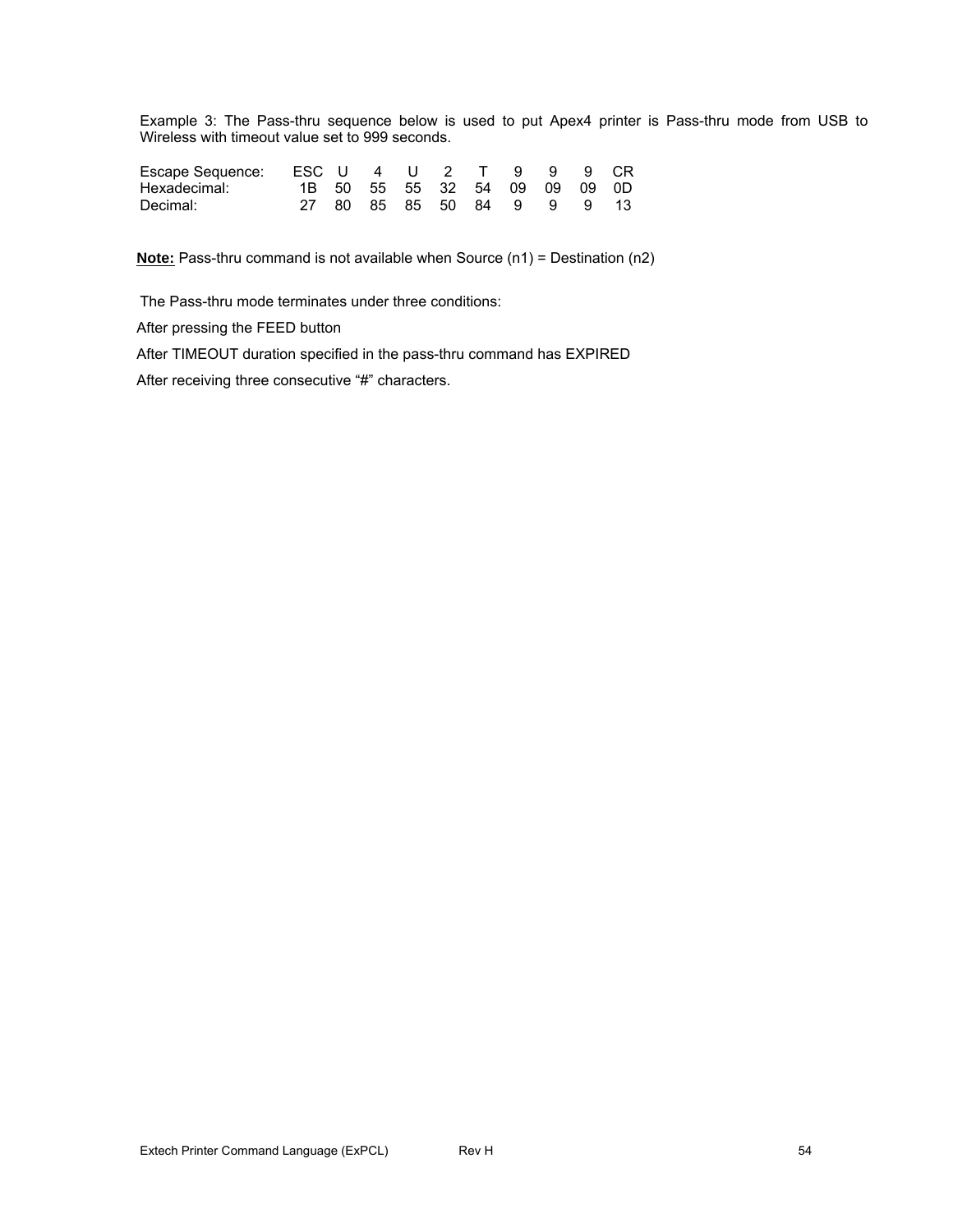# *Emulation*

The printer's default mode of operation of Extech Printers is the Extech Printer Command Language (ExPCL). The emulations offered by Extech Printers allow compatibility with printing systems and software created for printers offered by other mobile printer's manufacturers.

The Extech printers offer the following emulations:

**O'Neil**: Line Print Mode and Easy Print Mode

**Zebra:** CPCL Line Print Mode.

To select a temporary emulation mode the user must use the following command:

### **Select Emulation** ESC E *n*

This command selects emulation mode *n* by which future commands will be interpreted as described in the following table. The selected mode will be in effect until another Select Emulation command is received or the printer is manually reset by cycling power on the printer.

Once the emulation has been selected, please refer to the section of this manual that describes the commands available for that emulation.

Example: The following escape sequence will set the printer to O'Neil Emulation.

| Escape Sequence: | ESC E    | - 0 |
|------------------|----------|-----|
| Hexadecimal:     | 1B 45 4F |     |
| Decimal:         | 27 69 79 |     |

| n | <b>Emulation Language</b>        |
|---|----------------------------------|
| N | Extech Printer Command Language  |
| O | O'Neil Emulation Line Print Mode |
| 7 | O'Neil Emulation EZ Print Mode   |
|   | <b>CPCL Emulation</b>            |

The following table details the behavior of the printer to enter and exit the emulation mode.

| Getting From (Mode Name) Regular Mode(Extech) Line Print Mode Easy Print Mode |         |         |         |
|-------------------------------------------------------------------------------|---------|---------|---------|
| Regular Mode (Extech)                                                         |         | Esc E O | FSC F Z |
| O'Neil Easy Print Mode                                                        | ESC E N | ${LP}$  |         |
| O'Neil Line Print Mode                                                        | FSC F N |         | ESC E Z |

#### **Note: O'Neil EZ Print Mode and CPCL emulation are not supported in version 1.0.1**

#### *O'Neil Line Print mode*

O'Neil Printers can operate in one of two modes: Easy Print mode and Line Print Mode. Only two commands are implemented in the Easy Print mode – **{LP}** which is the command which brings the printer from Easy Print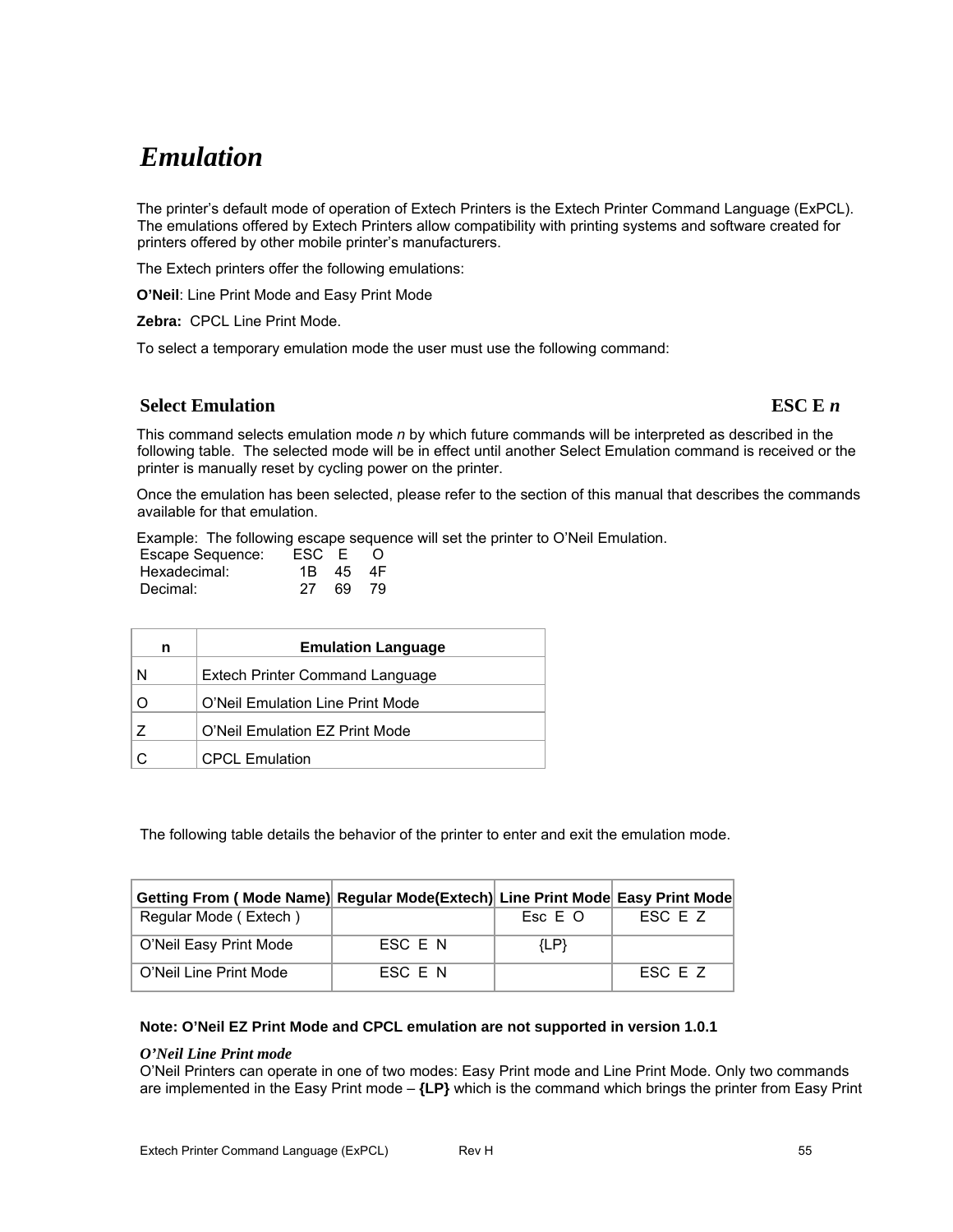Mode to Line Print Mode and the other command is **ESC E N (N for Normal Extech Mode)** which brings the Extech printer out of the Emulation into its regular Extech command mode.

The table below details the list of supported commands of the O'Neil Line Print Mode emulation.

| Esc C n                                       | This command is ignored by the Extech printer. It<br>is recognized but no action is taken                                                                                                                                         |
|-----------------------------------------------|-----------------------------------------------------------------------------------------------------------------------------------------------------------------------------------------------------------------------------------|
| Esc A n                                       | This command sets the number of blank dot lines<br>that are fed between character lines. "n" is the<br>number of interline spacing Originally $n = ($<br>$0x010x9B$ ) in our version however $n = ($<br>0x010x0A).                |
| <b>CAN (^X)</b>                               | Cancels the unprinted characters on the forming<br>line.                                                                                                                                                                          |
| Esc V n1 n2 104*number of lines bytes of data | Prints the next ( $n1*256 + n2$ ) dot-lines as bit<br>mapped graphics. The numbers n1n2 form a 16<br>bit set with the MSB first. The printer will remain<br>in Graphic mode until the full number of bytes<br>have been received. |
| Esc B/Esc E                                   | Accepts compressed graphics data                                                                                                                                                                                                  |
| SO (^N)                                       | Set double wide print - with Extech double wide<br>does not mean burn the dot twice but rather<br>increase the space between the characters                                                                                       |
| SI (^O)                                       | Condensed printing - go back to normal mode                                                                                                                                                                                       |
| <b>FF (^L)</b>                                | Feeds 10 lines and the information in the buffer                                                                                                                                                                                  |
| $LF(^AJ)$                                     | Line feed                                                                                                                                                                                                                         |
| <b>CR (^M)</b>                                | Carriage Return                                                                                                                                                                                                                   |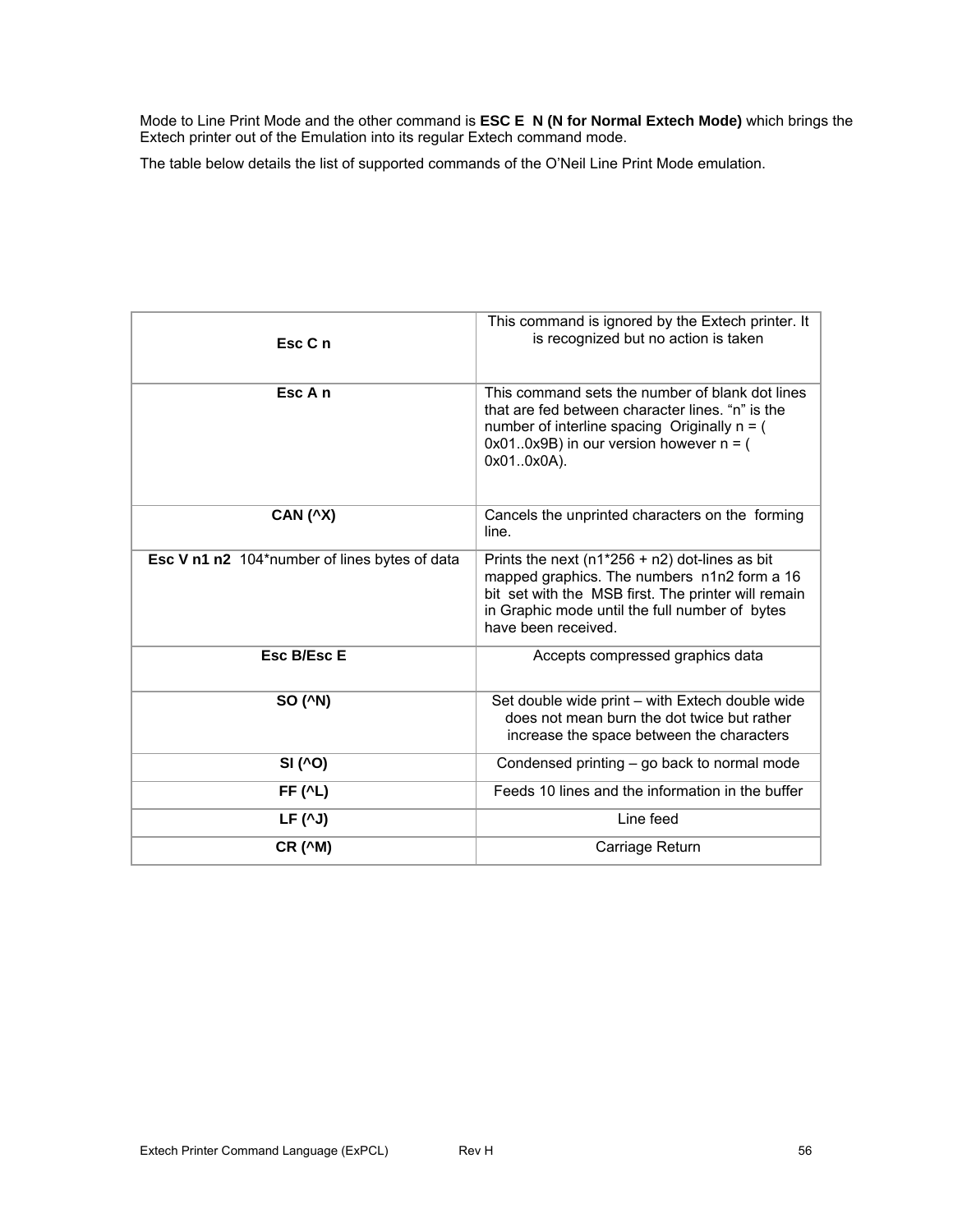|            | Font Select – the Extech Fonts are matched as                                                                                                                                   |
|------------|---------------------------------------------------------------------------------------------------------------------------------------------------------------------------------|
|            | close as possible to the Line Print fonts n(<br>0x200x26)                                                                                                                       |
|            | Esc w 20 - 16w x 23h Font                                                                                                                                                       |
|            | Esc $w 21 - 10w \times 23h$ Font                                                                                                                                                |
| Esc w n    | Esc $w$ 22 - 16 $w$ x 23h Font                                                                                                                                                  |
|            | Esc w $23 - 16w \times 46h$ Font                                                                                                                                                |
|            | Esc w 24 - 12w x 23h Font                                                                                                                                                       |
|            | Esc $w 25 - 9w x 23h$ Font                                                                                                                                                      |
|            | Esc w 26 - 16w x 23h Font                                                                                                                                                       |
|            |                                                                                                                                                                                 |
| Esc H n    | Doubles the height - no matter what the n value<br>is                                                                                                                           |
| Esc Q n1n2 | Advance n1n2 from Q mark - Extech Printer can<br>advance only up to 255 graphic lines from the Q<br>Mark and the Q mark has to be within 255 lines<br>from the beginning point. |
| Esc R n    | This command switches between the two<br>Character Tables in the Extech Printer -<br>International Character Table and Line Drawn<br>Character Table.                           |
| Esc!n      | Set double high and double wide $n = 16d (0x10) -$<br>double high                                                                                                               |
|            | $n = 32d (0x20)$ double wide                                                                                                                                                    |
|            | $n = 48d (0x30)$ double high and wide                                                                                                                                           |
| Esc @      | Reset the printer to defaults                                                                                                                                                   |
|            | Note: This command does not clear the print buffer!<br>Use the Cancel (CAN) command to clear the<br>buffer.                                                                     |
|            | This command will not restore any changes that<br>were burned into the flash memory such as: fonts,<br>logos, default power up message or hardware<br>information message.      |
| Esc EZ     | Go to Easy Print Mode                                                                                                                                                           |
| ${LP}$     | From EZ Print mode go to Line Print Mode                                                                                                                                        |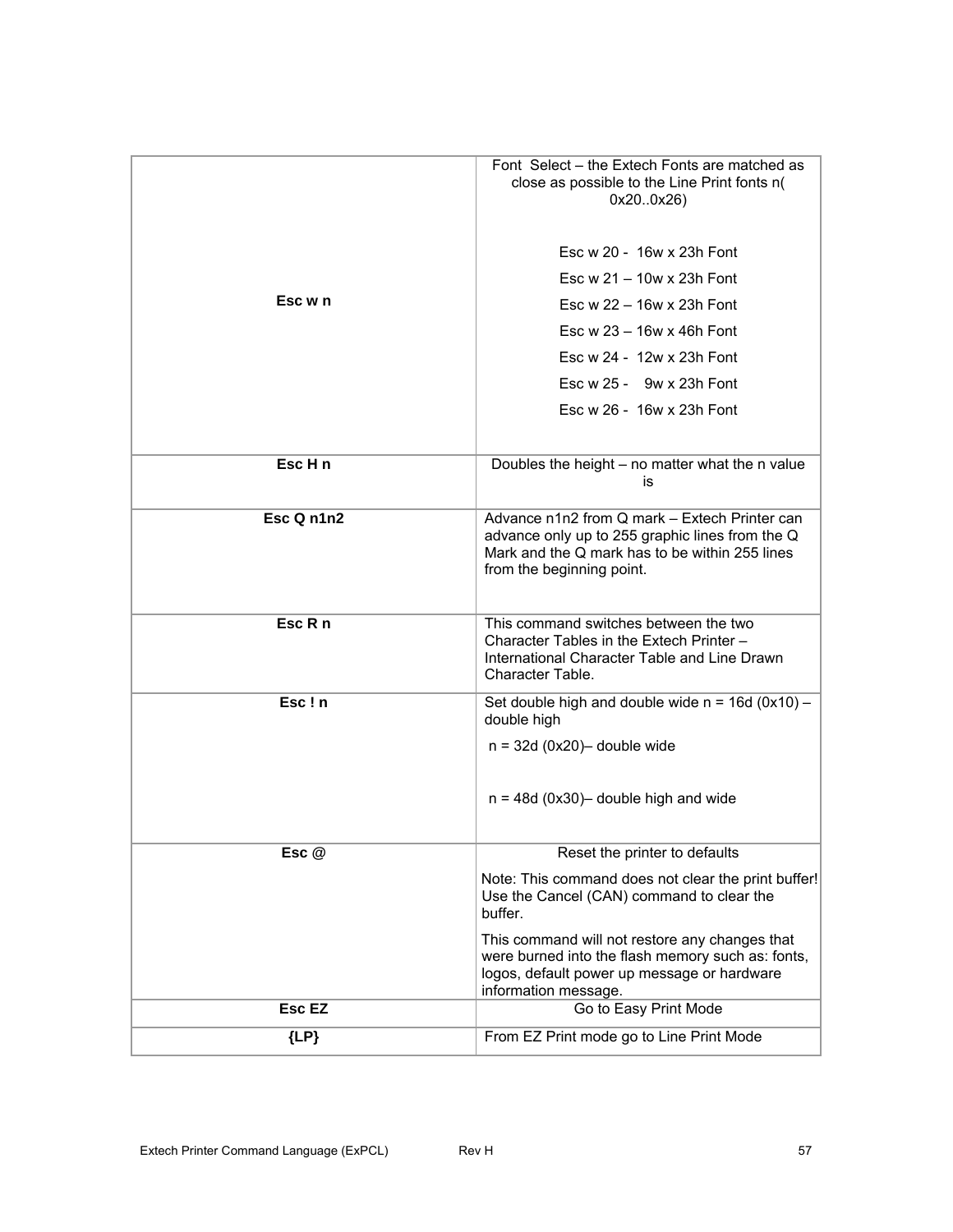# *Communications Settings*

#### *Dip Switch Settings*

The Extech printers support Serial RS232, IrDA compatible infrared communication interfaces and USB<sup>\*1</sup>.. Bluetooth™ and Wi-Fi communication are also available as an optional feature. Serial/USB IrDA, Wi-Fi and Bluetooth™ communication settings can be changed via a DIP switch located on the control card. In the following sections each setting is discussed in more detail.

| Function (APEX2,3,4)           | Switch #           |                           |            |            |             |                 |            |                 | <b>Notes</b>                                                                                     |
|--------------------------------|--------------------|---------------------------|------------|------------|-------------|-----------------|------------|-----------------|--------------------------------------------------------------------------------------------------|
| <b>Communication Interface</b> | <b>SW1</b>         | <b>SW2</b>                | <b>SW3</b> | <b>SW4</b> | <b>SW 5</b> | SW <sub>6</sub> | <b>SW7</b> | <b>SW8</b>      |                                                                                                  |
| <b>RS232</b>                   | <b>OFF</b>         | <b>OFF</b>                |            |            |             |                 |            |                 | Baud rate set by<br>Dip switches 3,4<br>and 5                                                    |
| $1$ IrDA                       | ON                 | <b>OFF</b>                |            |            |             |                 |            |                 | Baud Rate can be<br>negotiated up to<br>the value specified<br>through Dip<br>switches 3,4 and 5 |
| Bluetooth or 802.11g           | <b>OFF</b>         | ON                        |            |            |             |                 |            |                 |                                                                                                  |
| N/A                            | ON                 | ON                        |            |            |             |                 |            |                 | Setting not<br>supported                                                                         |
| $2$ USB                        | $\pmb{\mathsf{X}}$ | $\boldsymbol{\mathsf{x}}$ |            |            | <b>OFF</b>  | <b>OFF</b>      | ON         |                 |                                                                                                  |
| <sup>3</sup> USB Bootloader    | X                  | X                         |            |            | ON          | <b>OFF</b>      | ON         |                 |                                                                                                  |
| <sup>4</sup> Baud Rate         |                    |                           | <b>SW3</b> | <b>SW4</b> | <b>SW 5</b> |                 |            |                 | RS232 and IrDA<br>only                                                                           |
| 115200                         |                    |                           | <b>OFF</b> | <b>OFF</b> | <b>OFF</b>  |                 |            |                 |                                                                                                  |
| 57600                          |                    |                           | ON         | <b>OFF</b> | <b>OFF</b>  |                 |            |                 |                                                                                                  |
| 38400                          |                    |                           | <b>OFF</b> | ON         | <b>OFF</b>  |                 |            |                 |                                                                                                  |
| 19200                          |                    |                           | ON         | ON         | <b>OFF</b>  |                 |            |                 |                                                                                                  |
| 14400                          |                    |                           | <b>OFF</b> | <b>OFF</b> | ON          |                 |            |                 |                                                                                                  |
| 9600                           |                    |                           | ON         | <b>OFF</b> | ON          |                 |            |                 | Use for fixed IrDA                                                                               |
| 2400                           |                    |                           | <b>OFF</b> | ON         | ON          |                 |            |                 |                                                                                                  |
| 1200                           |                    |                           | ON         | ON         | ON          |                 |            |                 |                                                                                                  |
| <b>Parity Bit</b>              |                    |                           |            |            |             | SW <sub>6</sub> | <b>SW7</b> |                 |                                                                                                  |
| Parity Enabled (ODD)           |                    |                           |            |            |             | ON              | ON         |                 | Does not apply for<br>IrDA                                                                       |
| Parity Enabled (EVEN)          |                    |                           |            |            |             | ON              | <b>OFF</b> |                 | Does not apply for<br><b>IrDA</b>                                                                |
| <b>Auto Power Save</b>         |                    |                           |            |            |             |                 |            | SW <sub>8</sub> |                                                                                                  |
| Power Save Enabled             |                    |                           |            |            |             |                 |            | ON              | Auto Power Down                                                                                  |
| Power Save Disabled            |                    |                           |            |            |             |                 |            | <b>OFF</b>      | Manual On/Off                                                                                    |

#### **1 If IrDA is not installed, printer will default to RS232 mode with baud rate 115200**

<sup>2</sup>X stands for Don't Care: Dip Switch 7 will override 1 and 2

**<sup>X</sup>** stands for **Don't Care**: Dip Switch 7 will override 1 and 2 **<sup>3</sup>** Firmware Applies to Apex 4 - Version 1.10 or later, Check availability for other printer models **4** Baud Rate and Parity are applicable to RS232 and IrDA communication mode **ONLY**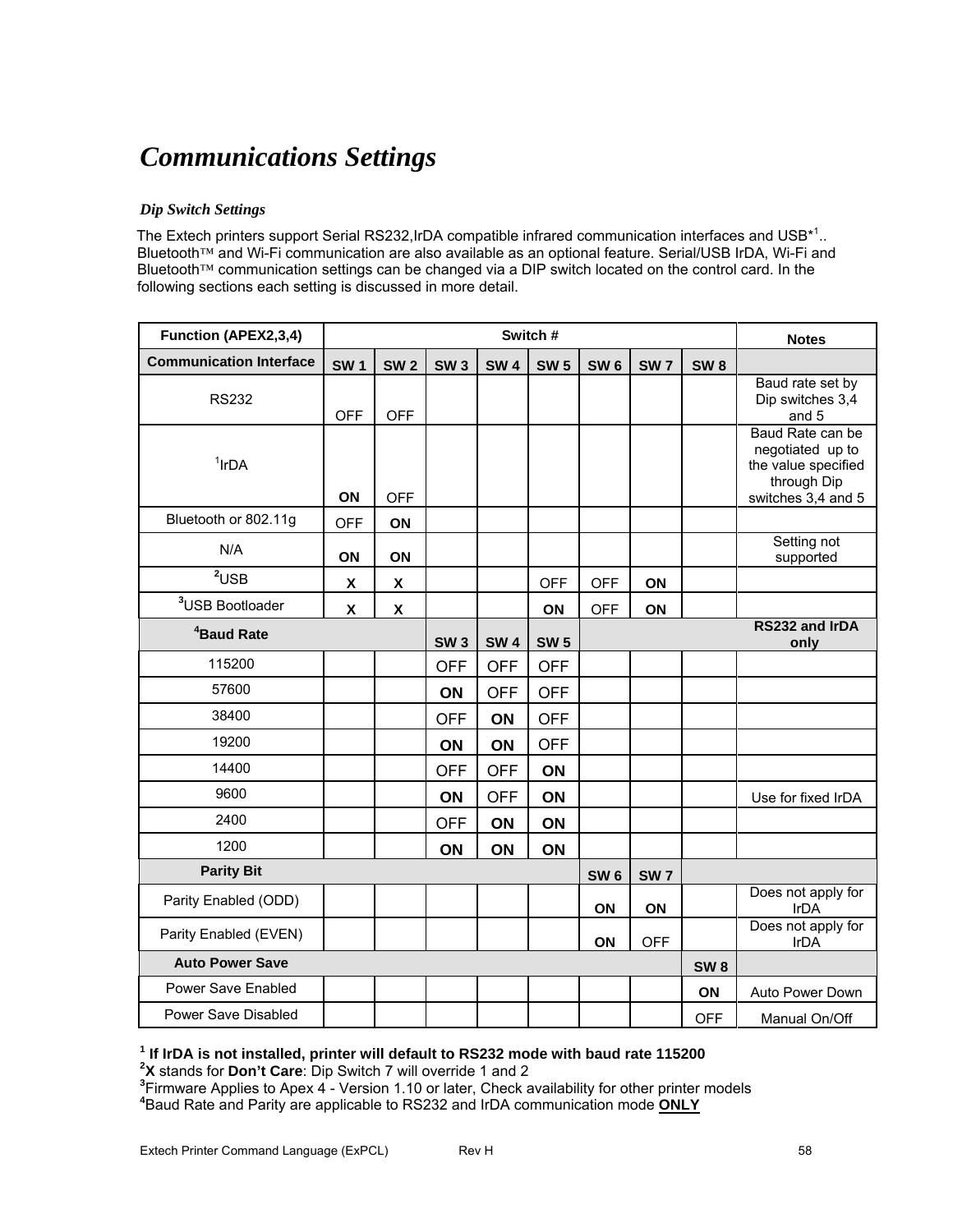# *Serial Communication (RS232C)*

The RS232C Interface signals for the Extech printers are terminated on a 6 PIN RJ type data connector located on the side of the printer. Six connections are provided from the Serial Interface to the host computer. A minimum of two connections are required for operation, RXD – pin 3 and Common – pin 1.The proper baud rate and protocol settings are required to communicate with the host device. The printer defaults to 115.2 K *BAUD, 8 DATA BITS, NO PARITY BIT, and two STOP BITs* on initial power up. Two communication handshaking protocols are supported by the Extech printers, *Serial Busy protocol* and *XON/XOFF* protocols.

### **Serial Busy Protocol**

For the *serial busy* handshaking mode, *request to send printer input* (RTS) and *clear to send printer output* (CTS) are used to control data flow to and from the printer.

The RTS and CTS are considered to be valid or active when the signal level is positive (3 to 12VDC). A positive RTS signal from the host device enables the printer. The RTS signal is monitored during data transmission from the printer to the host device, the printer transmits data to the host device only if RTS input is high. The printer raises CTS output when it is ready to accept data. The printer lowers CTS line when the print buffer has less than 256 unused locations.

#### **XON/XOFF Protocol**

For the *XON/XOFF* handshaking mode, the printer transmits XON (0x11) when it is ready to accept data, and XOFF (0x13) when the print buffer has fewer than 256 unused locations. Under XON/XOFF protocol, the data flow from the printer's serial port is halted on receipt of an **XOFF** from the Host device and resumed on receipt of a **XON**.

#### **RS232C Connections**

The RS232C Interface signals for the Extech printers are terminated on a 6 PIN RJ25 type data connector located at the back of the printer.

Six connections are provided from the Serial Interface to the host computer. The table below lists the Serial Interface signals and pin-outs for the RJ25 connector while pin locations are shown in Figure below.

A minimum of two signal connections are required for operation, RXD - pin3 and Common - pin1.

| <b>RJ25 Connector PIN #</b> | <b>Functional Description</b>       | <b>Signal Name</b> |
|-----------------------------|-------------------------------------|--------------------|
| 3                           | RS232 from Host (INPUT)             | <b>RXD</b>         |
| 2                           | RS232 from Printer (OUTPUT)         | TXD                |
| 6                           | Request to send from Host (INPUT)   | <b>RTS</b>         |
| 4                           | Clear to send from Printer (OUTPUT) | <b>CTS</b>         |
| 1. 5                        | Logic common                        | COM                |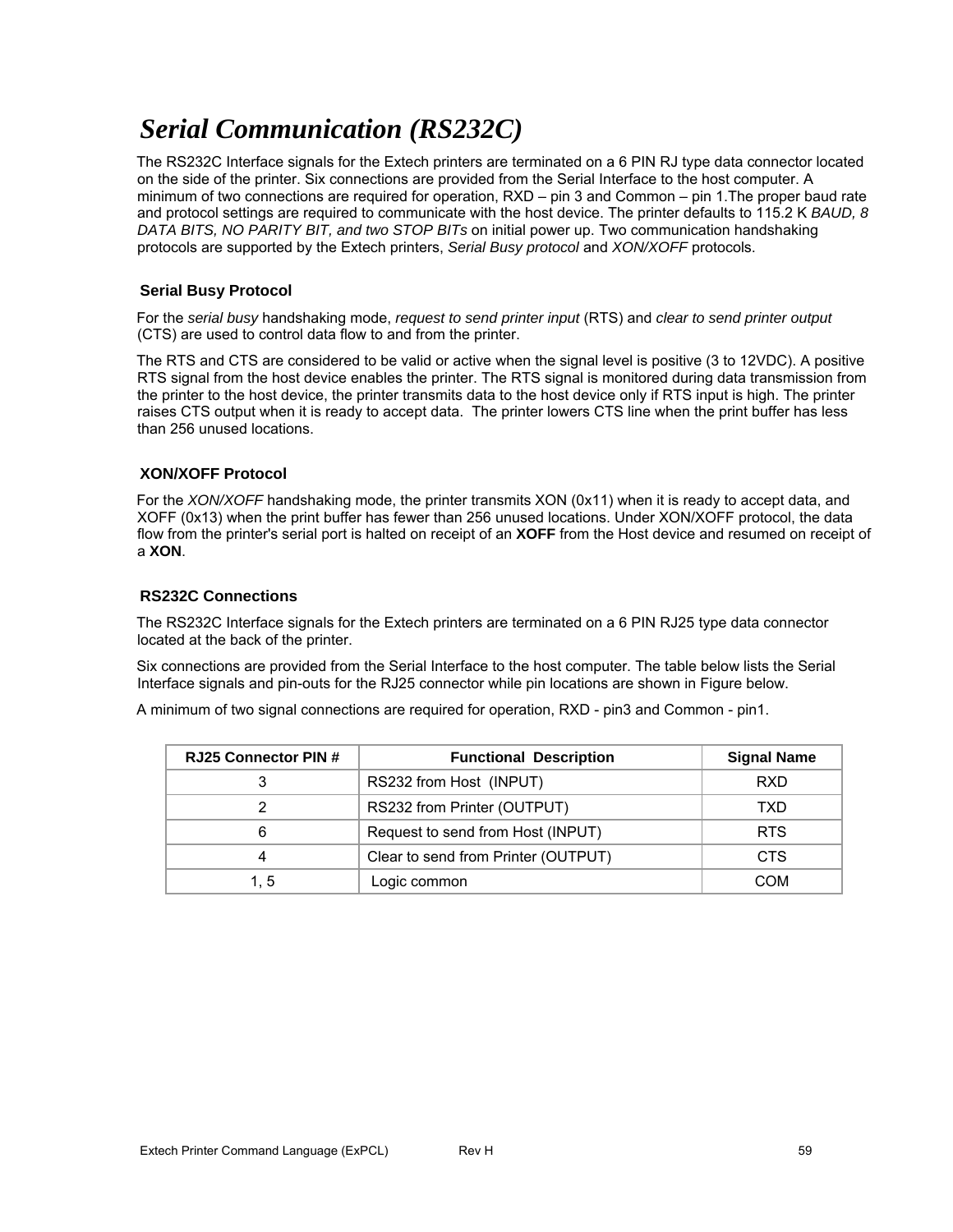## **RS232C Technical Specifications**

| <b>Name</b>        | Value                                                   |
|--------------------|---------------------------------------------------------|
| Data Transfer Rate | 1200 - 115200 Baud                                      |
| Word Length        | 10 or 11 bits                                           |
| <b>Start Bit</b>   | 1                                                       |
| Data Bits          | 8                                                       |
| Parity Bit         | None, Odd or Even                                       |
| Stop Bits          | Auto Select 1 or 2                                      |
| Signal Levels      | <b>RS232C</b>                                           |
| Mark or Logical 1  | $-3$ to $-15$ VDC                                       |
| Space or Logical 0 | $+3$ to $+15$ VDC                                       |
| Handshaking        | Two modes are supported (Software and<br>Hardware)      |
| Hardware           | RTS/CTS                                                 |
| Software           | <b>XON/XOFF</b>                                         |
| Auto Power Up      | Positive Signal on RTS input switches the<br>printer ON |

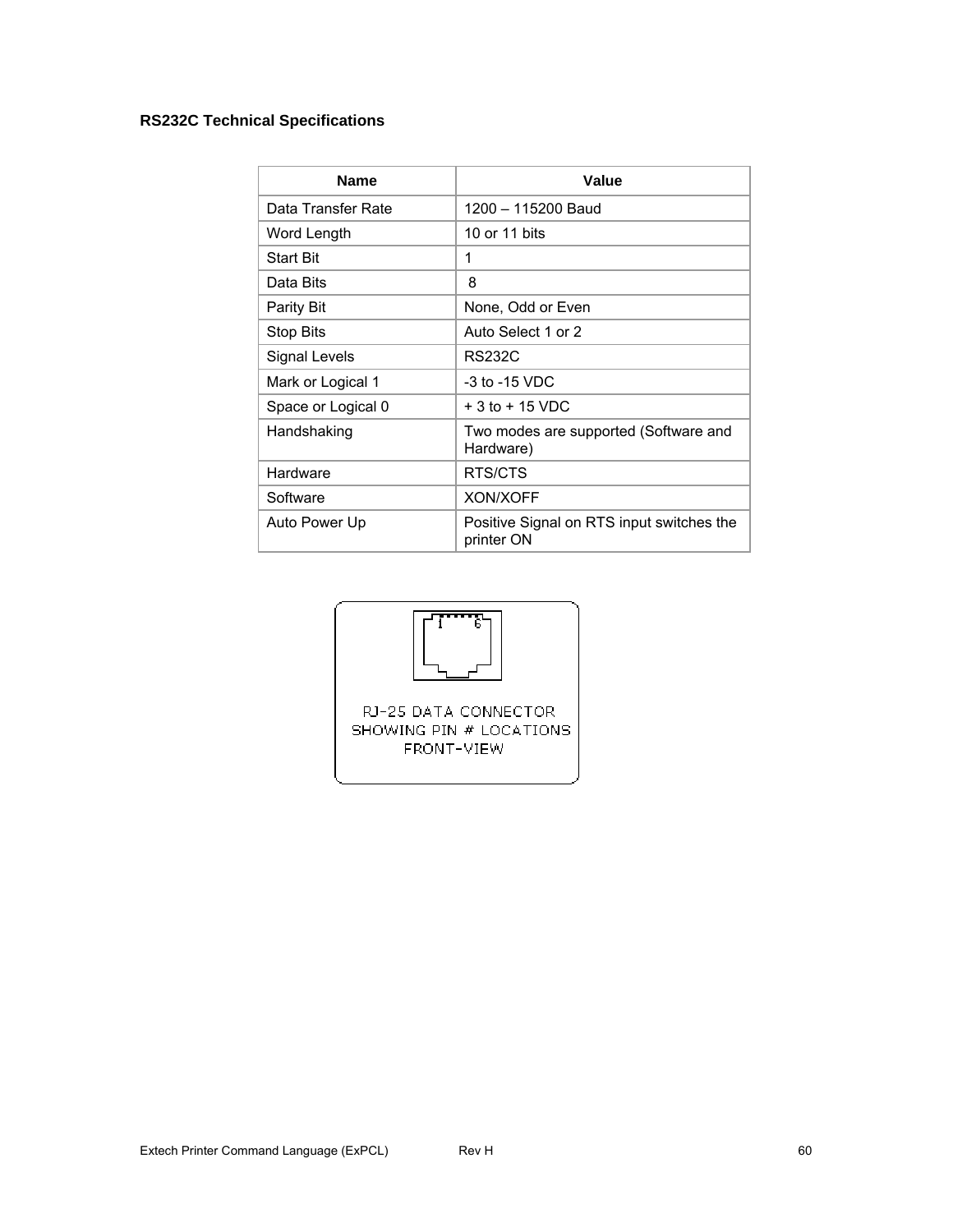# *USB Communication (USB)*

#### **Overview**

Apex printer comes equipped with a USB 2.0 slave port. Everything that can be done through the RS-232 port can now be done through the USB port, using A to B type USB cable. You may print to or send commands to the printer from a PC or any equipment that can act as a USB master.

#### **Dip switch setting**

To enable USB, you must set the dipswitches on the printer as below:

| SW 1     | SW <sub>2</sub> | SW 3     | SW       | <b>SW 5</b> | SW 6 | SW <sub>7</sub> | SW <sub>8</sub> |
|----------|-----------------|----------|----------|-------------|------|-----------------|-----------------|
| Any      | Anv             | Any      | Anv      | Anv         | Off  | On              | Anv             |
| position | position        | position | position | position    |      |                 | position        |

#### **Compatible Software**

The host and printer communicate through a method called the "Virtual Com Port", in which a software intermediary called the "driver" makes the USB connection look like a com port to the end-application. Consequently, all software that communicate through the com port are compatible. You may continue to use legacy software, such as the TeraTerm terminal emulation software.

#### **Software Driver Installation**

You must install the USB driver before you can use USB communication on the printer. Turn on the printer and connect it to the PC with a USB cable. If the driver has never been installed before, a dialog box will appear. Reply by selecting "Install from a list or specific location" and indicating the location of the file usbprintercdc.inf supplied with the CD. The usbprintercdc.inf file points to the actual driver called msports.dll, which is a part of the Windows operating system.

Next, open the Windows Device Manager. (Control Panel > System > Hardware Tab > Device Manager) Under the Ports (COM & LPT) , you should see an entry named "Extech USB CDC Communications Port"

If you ever needed to uninstall the driver, you may do so by right-clicking on the "Extech USB CDC Communications Port" from the Device Manager.

#### **TeraTerm Example**

TeraTerm is a free terminal emulator program. Make sure TeraTerm is not running when you connect the USB cable. Then run TeraTerm, select (Setup > Serial Port...) to configure it and save the configuration. There are only three items that you need to configure: Port, Data, and Flow control. All other parameters can be set to any value.

| <b>PORT</b>         | COM <n> where <n> is the port number where USB driver<br/>was installed</n></n> |
|---------------------|---------------------------------------------------------------------------------|
| Data                | 8 bit                                                                           |
| <b>Baud rate</b>    | Any value                                                                       |
| <b>Parity</b>       | Any value                                                                       |
| <b>Stop</b>         | Any value                                                                       |
| <b>Flow control</b> | None                                                                            |

Note: Select ENTER key on the keyboard to advance paper in the printer and to verify communication.. **USB Technical Specifications**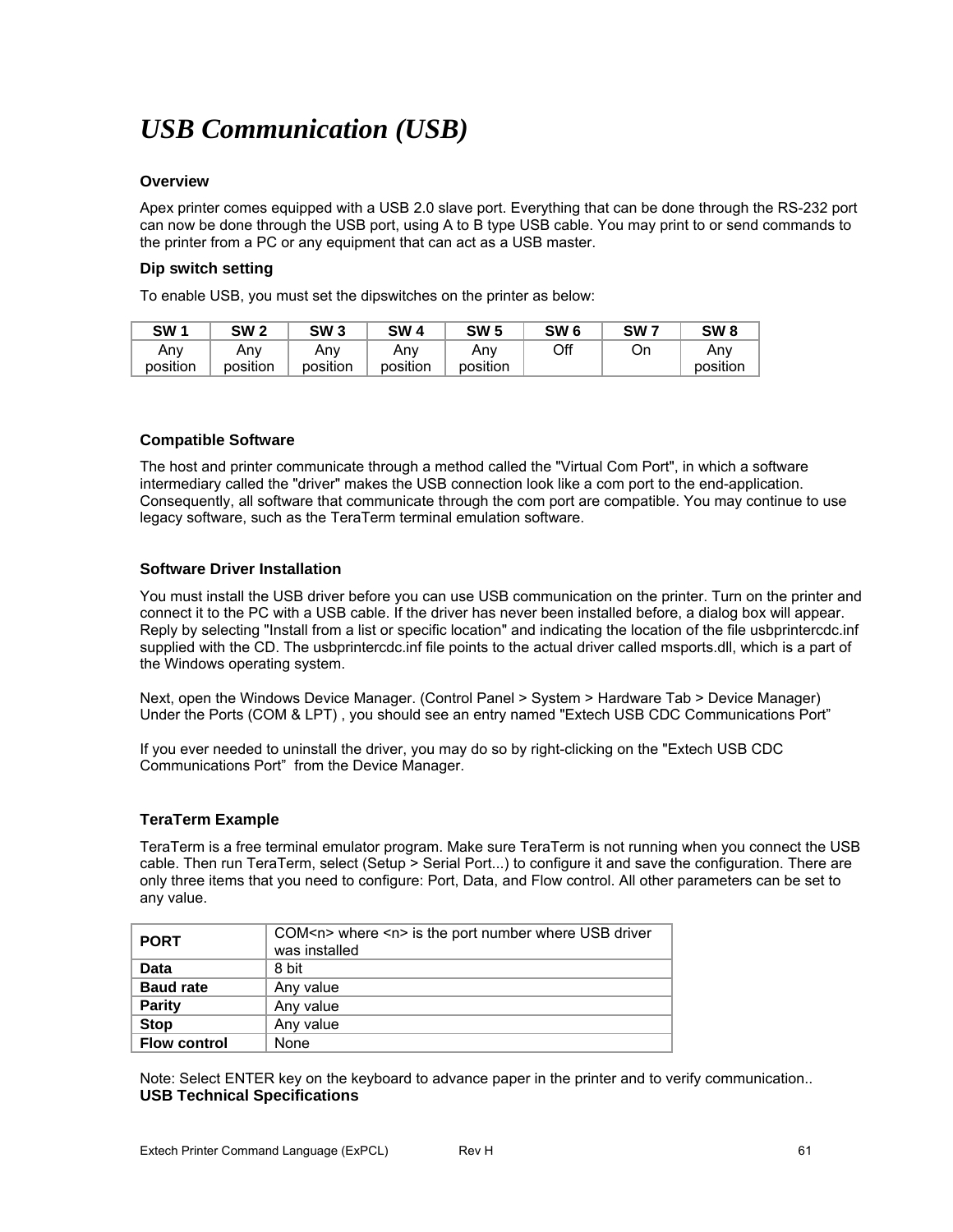| Pin | <b>Name</b> | <b>Cable Color</b> | <b>Description</b> |
|-----|-------------|--------------------|--------------------|
|     | VCC         | Red                | $+5V$              |
| 2   | D-          | White              | Data -             |
| 3   | D+          | Green              | Data +             |
|     | <b>GND</b>  | Black              | Ground             |

# **A to B type USB cable**

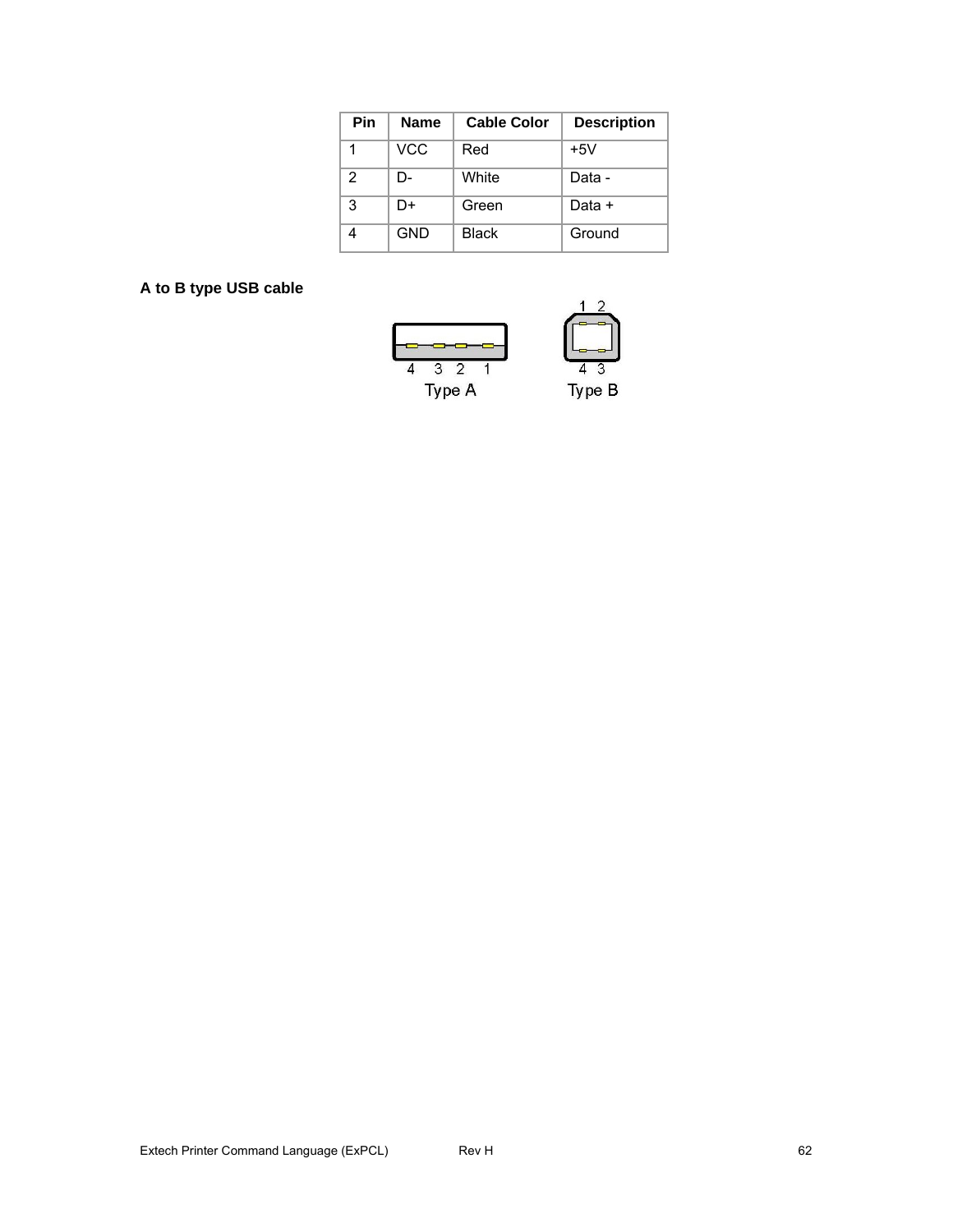# *Bluetooth™ Communications*

The printer control card communicates with the Bluetooth™ base band interface at 115.2 K Baud/sec for serial interface printers and 57.6 K Baud/sec for USB interface printers, using no parity. To select the Bluetooth™ interface, Dip Switch # 2 must be ON and all other Dip Switches must be OFF. If required by the host application to enter 0 (digit zero) for PIN number while connecting to the BT module. Bluetooth settings can be changed via the AT command set (Refer to Developer's CD for available AT commands).

Settings **Value** 

The table below details the Bluetooth Extech default settings:

| Name                                   | APEX#, where # matches the printer model                                                 |
|----------------------------------------|------------------------------------------------------------------------------------------|
| Serial Settings                        | 115200,8,n,2,n                                                                           |
| USB Settings                           | 57600, 8, n, 2, n                                                                        |
| Discoverability mode                   | <b>Generally Discoverable</b>                                                            |
| Connectivity mode                      | <b>GAP Connectable</b>                                                                   |
| Security mode                          | Security Disabled                                                                        |
| <b>Fixed PIN</b>                       | 0 (Zero)                                                                                 |
| Set Master/Slave Policy                | Always let the connecting device select the<br>master/slave role on incoming connections |
| <b>Client Profile</b>                  | <b>Disable Client Services</b>                                                           |
| Server Profile                         | Serial Port Profile Server enabled                                                       |
| Wireless Multi-drop mode               | disabled, forward to host only                                                           |
| Set Serial Interface                   | <b>RS232</b>                                                                             |
| Configuration over<br><b>Bluetooth</b> | Enabled                                                                                  |
| Power Save mode                        | Allow Sleep mode only                                                                    |
| ESC sequence timing                    | 500ms before ESC command & 500ms thereafter                                              |

#### **The Bluetooth™ Interface Power Modification**

The Bluetooth™ interface increases the battery power consumption by 50mA. To compensate for the increased power demand, the trickle charge rate is modified to help extend the life of the internal battery cartridge. The printer modification is such that the printer can be set to operate in either the *MANUAL POWER OFF* or *CONTINUOUS ON* mode. For Dip Switch settings on Power Save mode, please refer to the Dip Switch Table above.

#### **Manual Power OFF Mode**

For the printer to be in Manual Power OFF mode Dip Switch # 8 must be OFF. When demonstrating RF wireless communication, turn the printer on by pressing the ON switch located at the front of the printer. The printer will remain active waiting for the wireless print command. Pressing the ON switch again will turn the printer OFF. For each wireless demonstration, turn the printer on by pressing the ON switch. Operation in this fashion will greatly extend the life of the battery cartridge. Unless the ON/OFF switch is pressed the printer will stay ON until the battery drains completely.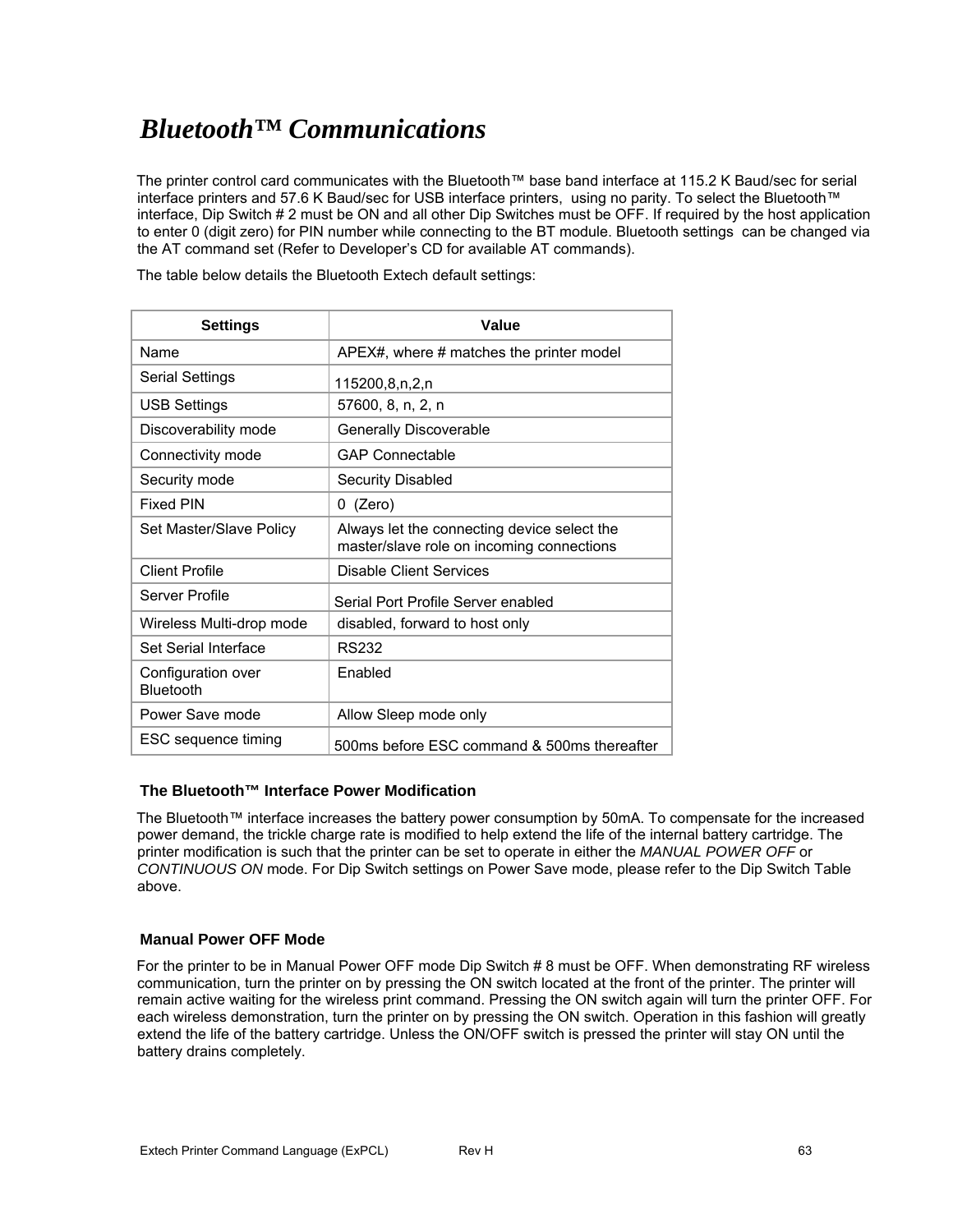#### **Automatic Power OFF Mode**

To have the printer automatically SHUT DOWN after a period of time turn Dip Switch # 8 ON. The printer will turn OFF after 99 seconds. The value of the default timer can be changed by using the command **ESC M n1n2 0 CR** command described earlier in the manual. Once power is cycled the printer reverts to the default 99 second value.

# *Infrared Communications (Option)*

Set Dip Switch 1 to ON position. The printer can be powered up by pressing the power <ON/OFF> switch. If no IrDA connection is made, the printer will automatically power down to a lower power level to conserve battery life. It will remain in a "sleep" mode until an IrDA connection is made, at which time the printer will "wake" and print the requested data. Pressing the power switch again will turn the printer <OFF>.

# *Wi-Fi Communication (Option)*

The printer control card communicates with the Wi-Fi interface at 115.2 K Baud/sec for serial interface printers and 57.6 K for USB interface printers. To select the WiFi interface, Dip Switch # 1 or Dip Switch # 2 (See Dip Switch Settings table above) must be ON and all other Dip Switches must be OFF. Below are the factory default settings of the Wi-Fi module. For more information please refer to the 802.11g kit available on the Developer's CD.

| <b>Settings</b>     | Value                                                        |
|---------------------|--------------------------------------------------------------|
| IP address          | 192.168.1.96                                                 |
| DHCP mode           | Disabled                                                     |
| Ad - Hoc mode       | Enabled                                                      |
| Infrastructure mode | Disabled                                                     |
| SSID                | $APEX\#$ , where $\#$ matches the printer model              |
| Tunnel port         | 23 (to send data to the 802.11g module use this port number) |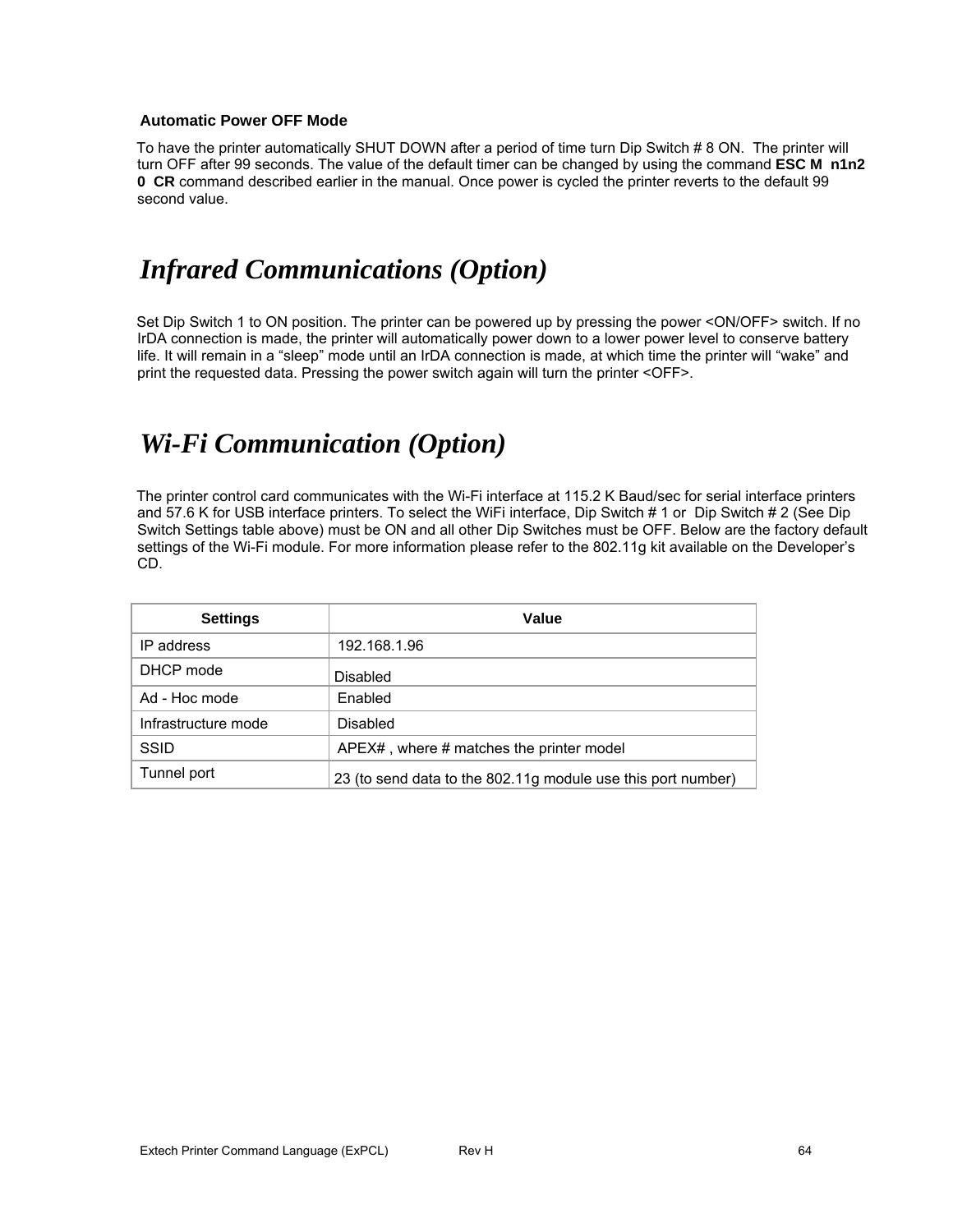# *Printer Status Indicator LED Panel*

The table below describes the normal function of each of the Printer's Status LEDs.

| <b>LED</b>                                                    | <b>Status</b> | <b>Condition</b> | <b>Function</b>                                                                                                                                                                                                                                                    |  |
|---------------------------------------------------------------|---------------|------------------|--------------------------------------------------------------------------------------------------------------------------------------------------------------------------------------------------------------------------------------------------------------------|--|
|                                                               | <b>GRFFN</b>  | Flashing         | Power is ON and the printer is in RS232/USB or IRDA mode                                                                                                                                                                                                           |  |
|                                                               |               | Steady           | Communicating with host                                                                                                                                                                                                                                            |  |
|                                                               | BI UF         | Flashing         | Power is ON and the printer is in Bluetooth mode                                                                                                                                                                                                                   |  |
| LED#1                                                         |               | Steady           | Transmitting/receiving                                                                                                                                                                                                                                             |  |
| Communication                                                 |               | Flashing         | Power is ON and the printer is in 802.11b/g mode                                                                                                                                                                                                                   |  |
|                                                               | Light Blue    | Steady           | Transmitting/Receiving in 802.11 mode OR<br>Printing Self test in 802.11 mode                                                                                                                                                                                      |  |
| LED#2<br><b>Battery</b>                                       | <b>AMBFR</b>  | Steady           | Battery being charged. The LED will turn off when the battery is<br>fully charged                                                                                                                                                                                  |  |
|                                                               |               | Steady           | Indicates that MCR or SCR is ready to accept data                                                                                                                                                                                                                  |  |
| LED#3<br>Magnetic Card<br>Reader<br>&<br><b>Printer Error</b> | <b>GREEN</b>  | Flashing         | Dip Switches 5 and 7 are ON- USB cable is plugged in.<br>$\blacksquare$<br>Note: If USB is unplugged, LED will flash Amber until printer<br>is reset manually<br>Serial Firmware upload<br>٠<br>Note: Firmware upload complete indicated by blue flashing<br>LED#3 |  |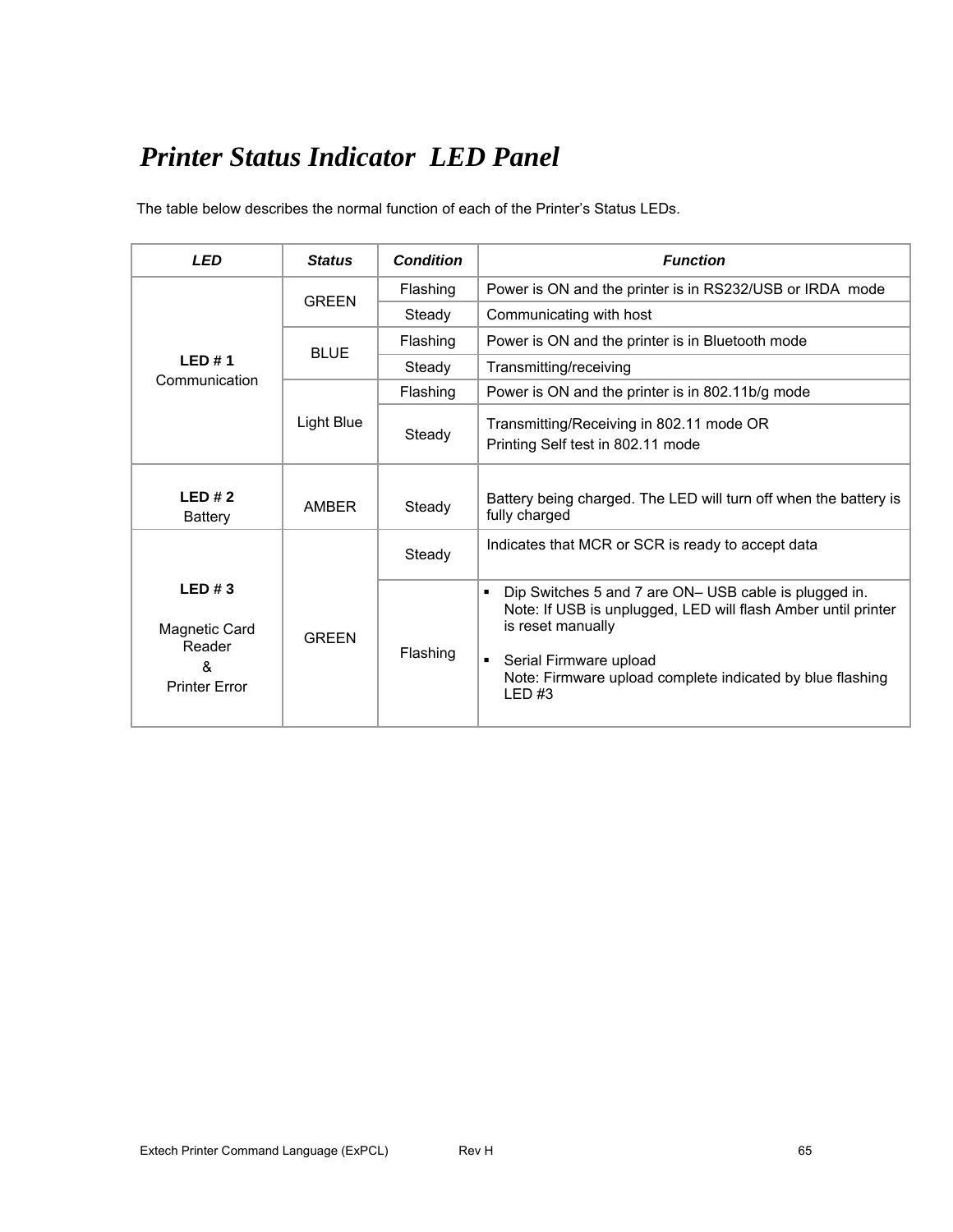## Error/ Warning LED Panel

| LED#<br><b>LED Color/Status</b>                                      |                                                                         | <b>Description</b>                                                     | <b>Action Required</b>                                                                                                 |  |
|----------------------------------------------------------------------|-------------------------------------------------------------------------|------------------------------------------------------------------------|------------------------------------------------------------------------------------------------------------------------|--|
| LED#1<br>RED/Steady<br>Communication                                 |                                                                         | Low power indication:                                                  | Charge battery                                                                                                         |  |
| LED#1<br>&<br>LED#3                                                  | (#1) GREEN/ Flashing<br>(#3) RED/ Flashing                              | Printer is in RS232 or USB<br>mode and Printer Buffer is<br>not empty. | Press Feed to clear error. Cycling<br>printer power will result in printer<br>buffer data loss.                        |  |
|                                                                      | (#1) BLUE-GREEN<br>Flashing*<br>(#3) RED/ Flashing                      | Printer is in Bluetooth mode<br>and Printer Buffer is not<br>empty.    | Press Feed to clear error. Cycling<br>printer power will result in printer<br>buffer data loss.                        |  |
| LED#3<br><b>Magnetic Card</b><br>Reader<br>ጼ<br><b>Printer Error</b> | <b>GREEN</b><br>Momentary flashing $\rightarrow$<br><b>RED Flashing</b> | Printer has discovered and is<br>parked on the Q-Mark                  | Advance Q-Mark to tear bar level<br>to continue (refer to manual for<br>Q-Mark commands)                               |  |
|                                                                      | <b>RFD</b><br>Flashing                                                  | Paper Error/<br>Paper Door Open/<br>Dip Switch 5 and 7 are ON          | Insert paper properly (refer to<br>User's Guide)/<br>Close paper door to clear error/<br>Place printer in correct mode |  |
|                                                                      | <b>RED</b><br>Steady                                                    | Print Error: Printer out of<br>Replace roll of paper<br>paper          |                                                                                                                        |  |
|                                                                      | <b>RED</b><br><b>Flash Fast</b>                                         | Print head is hot. Printer will<br>stop printing                       |                                                                                                                        |  |
|                                                                      | <b>Blue</b><br>Flashing                                                 | Firmware upload via serial<br>cable is completed<br>successfully       | Cycle printer power to continue                                                                                        |  |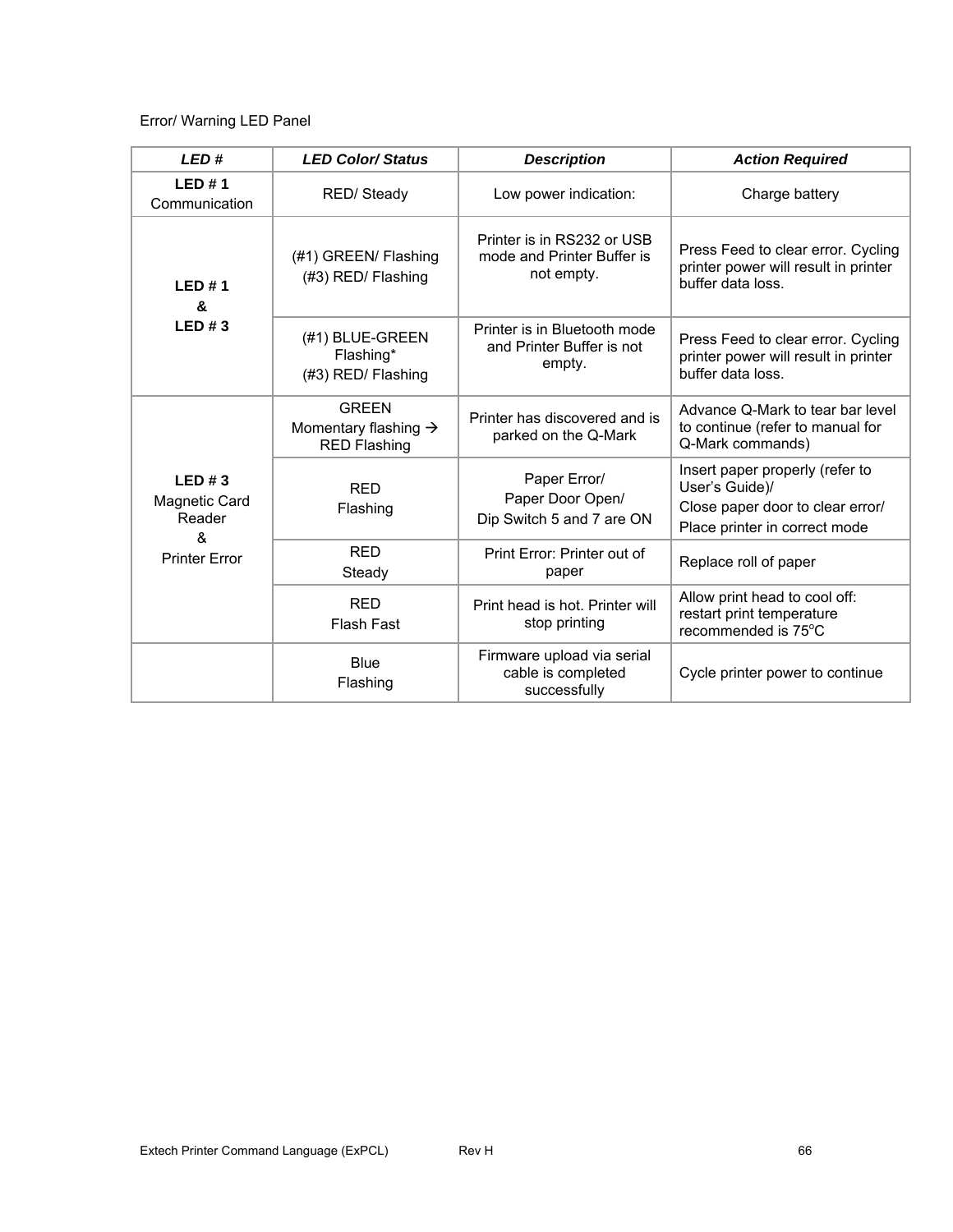# *Appendix A: Flash Font Tables*

The tables below shows the Font Table organization in the Extech Printers. There are two classes of font tables: Replaceable and Factory Fonts.

Please note each font table represents either the first or the second half of a font, not the complete 255 character set.

#### **Replaceable Fonts Tables**

The fonts in Red corresponds to the replaceable fonts that can be modified via the font downloading commands.

|                | <b>Replaceable Fonts</b>                           |                               |                                    |                               |                               |                               |  |  |
|----------------|----------------------------------------------------|-------------------------------|------------------------------------|-------------------------------|-------------------------------|-------------------------------|--|--|
|                | $k-0$<br>$k-5$<br>$k-1$<br>$k-2$<br>$k-3$<br>$k-4$ |                               |                                    |                               |                               |                               |  |  |
|                |                                                    | Courier<br>16X23              | Courier<br>12X23                   | Courier<br>10X23              | Courier<br>09X23              | Courier<br>08X23              |  |  |
|                | Courier<br>Mode<br>0(Rotated)                      | <b>ASCII</b>                  | <b>ASCII</b>                       | <b>ASCII</b>                  | <b>ASCII</b>                  | <b>ASCII</b>                  |  |  |
| F <sub>0</sub> | 0x200x7F                                           | 0x200x7F                      | 0x200x7F                           | 0x200x7F                      | 0x200x7F                      | 0x200x7F                      |  |  |
|                | Rotated<br><b>PC Line</b>                          |                               |                                    |                               |                               |                               |  |  |
|                | <b>Draw</b>                                        | International<br><b>Set</b>   | <b>International</b><br><b>Set</b> | International<br><b>Set</b>   | International<br><b>Set</b>   | International<br><b>Set</b>   |  |  |
| F <sub>1</sub> | 0x800xFF                                           | 0x800xFF                      | 0x800xFF                           | 0x800xFF                      | 0x800xFF                      | 0x800xFF                      |  |  |
|                | Rotated<br><b>PC Line</b><br><b>Draw</b>           | <b>PC Line</b><br><b>Draw</b> | <b>PC Line</b><br><b>Draw</b>      | <b>PC Line</b><br><b>Draw</b> | <b>PC Line</b><br><b>Draw</b> | <b>PC Line</b><br><b>Draw</b> |  |  |
| F <sub>2</sub> | 0x800xFF                                           | 0x800xFF                      | 0x800xFF                           | 0x800xFF                      | 0x800xFF                      | 0x800xFF                      |  |  |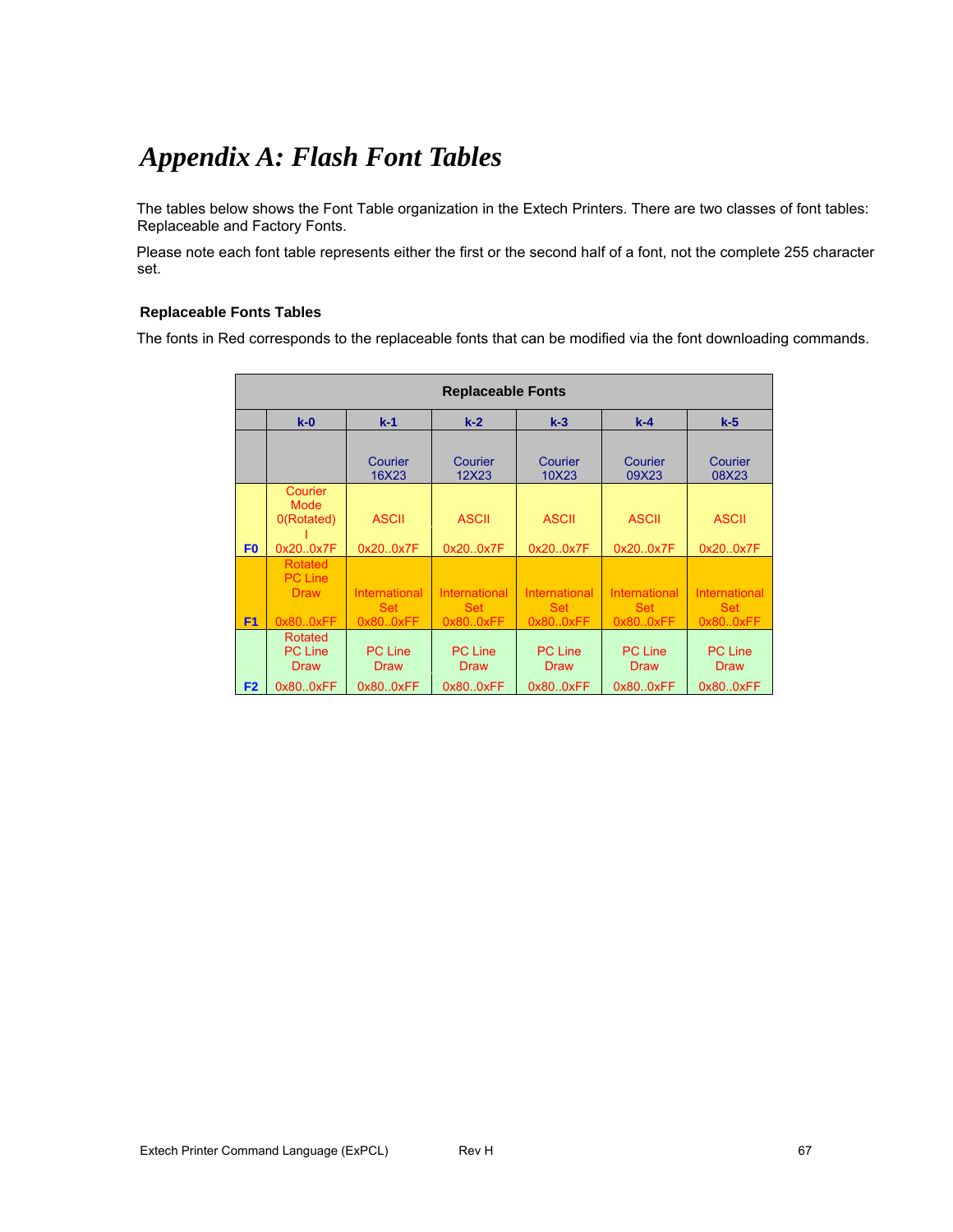## **Factory Fonts**

Formed by the Monospace, Bold and Verin Font Sets. These fonts tables cannot be modified by the users.

| <b>Factory Fonts</b>                     |                                              |                                          |                                          |                                          |                                          |                                          |                                          |                                          |                                                 |
|------------------------------------------|----------------------------------------------|------------------------------------------|------------------------------------------|------------------------------------------|------------------------------------------|------------------------------------------|------------------------------------------|------------------------------------------|-------------------------------------------------|
| $k - 6$                                  | $k-7$                                        | $k - 8$                                  | $k - 9$                                  | $k - 10$                                 | k-11                                     | $k - 12$                                 | $k - 13$                                 | $k - 14$                                 | k-15                                            |
| Monospace<br>10x23                       | <b>Monospace</b><br>$10x23 -$<br><b>Bold</b> | <b>Monospace</b><br>20x23                | Monospace<br>10x18                       | <b>Bold</b><br>80x48                     | Verin<br>08X23                           | Verin<br>09X23                           | Verin<br>10X23                           | Verin<br>12X23                           | <b>Verin</b><br>16X23                           |
| <b>ASCII</b><br>0x20.0x7F                | <b>ASCII</b><br>0x20.0x7F                    | <b>ASCII</b><br>0x200x7F                 | <b>ASCII</b><br>0x20.0x7F                | <b>ASCII</b><br>0x20.0x7F                | <b>ASCII</b><br>0x200x7F                 | <b>ASCII</b><br>0x200x7F                 | <b>ASCII</b><br>0x20.0x7F                | <b>ASCII</b><br>0x20.0x7F                | <b>ASCII</b><br>0x200x7F                        |
| International<br><b>Set</b><br>0x80.0xFF | International<br><b>Set</b><br>0x80.0xFF     | International<br><b>Set</b><br>0x80.0xFF | International<br><b>Set</b><br>0x80.0xFF | International<br><b>Set</b><br>0x80.0xFF | International<br><b>Set</b><br>0x80.0xFF | International<br><b>Set</b><br>0x80.0xFF | International<br><b>Set</b><br>0x80.0xFF | International<br><b>Set</b><br>0x80.0xFF | <b>International</b><br><b>Set</b><br>0x80.0xFF |
| <b>PC Line</b><br>Draw                   | PC Line<br>Draw                              | PC Line<br>Draw                          | <b>PC Line</b><br>Draw                   | <b>PC Line</b><br>Draw                   | <b>PC Line</b><br>Draw                   | <b>PC Line</b><br>Draw                   | PC Line<br>Draw                          | <b>PC Line</b><br>Draw                   | PC Line<br>Draw                                 |
| 0x800xFF                                 | 0x800xFF                                     | 0x800xFF                                 | 0x800xFF                                 | 0x80.0xFF                                | 0x80.0xFF                                | 0x80.0xFF                                | 0x800xFF                                 | 0x80.0xFF                                | 0x800xFF                                        |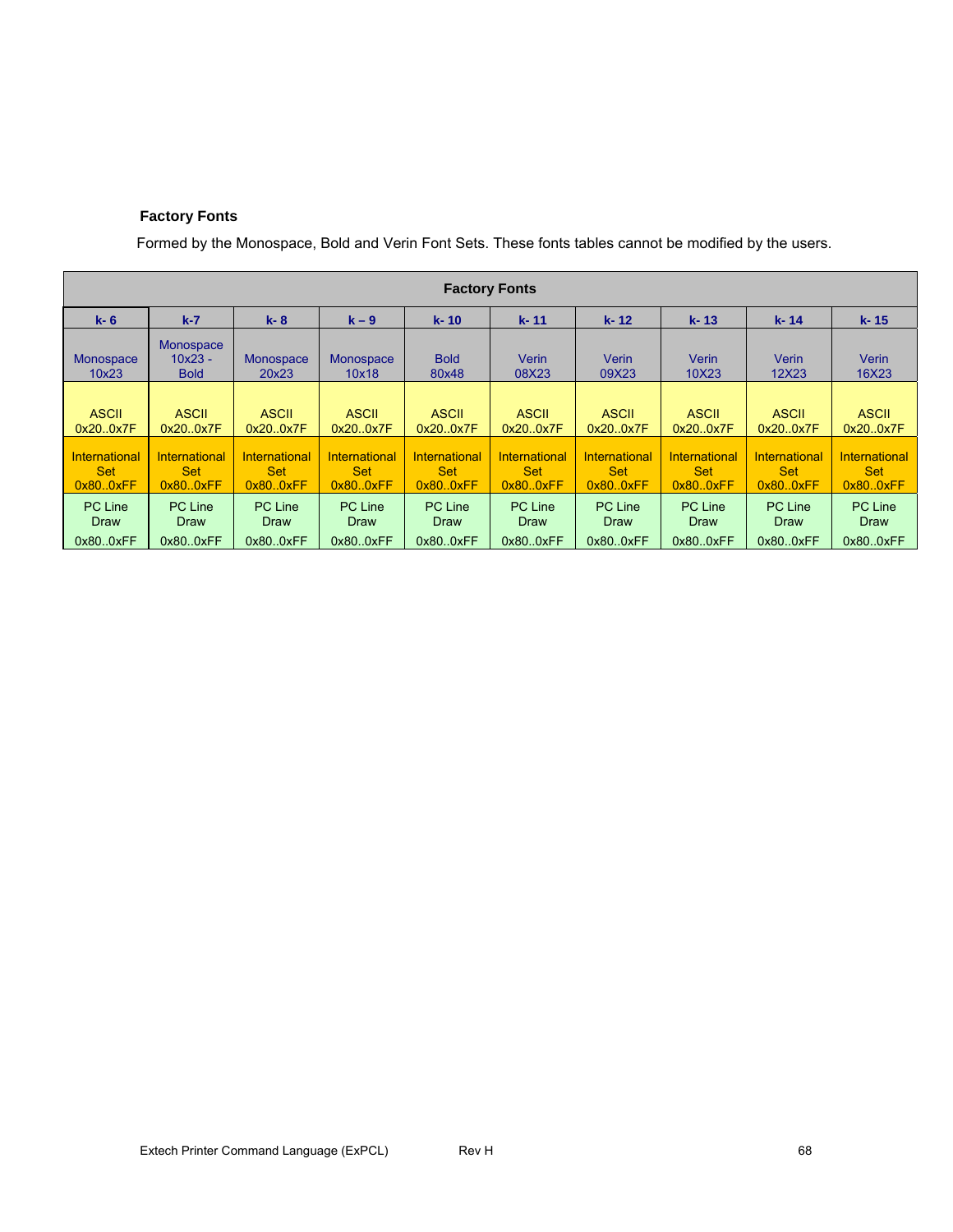## **Courier International Font Table Courier PC Line Graphic Table**